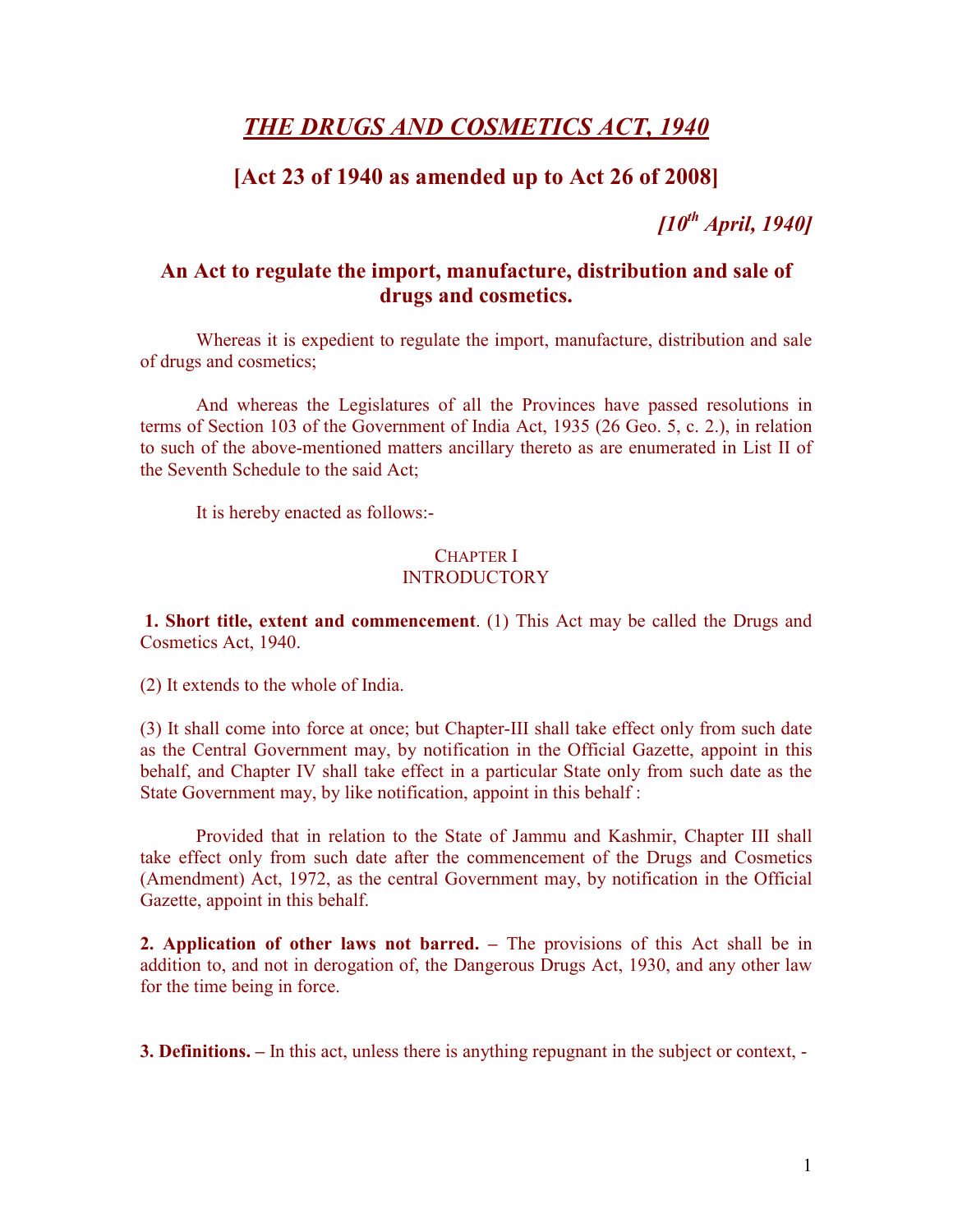(a) "Ayurvedic, Siddha or Unani] drugs" includes all medicines intended for internal or external use for or in the diagnosis, treatment, mitigation or prevention of disease or disorder in human beings or animals, and manufactured] exclusively in accordance with the formulate described in, the authoritative books of Ayurvedic, Siddha and Unani Tibb system of medicine, specified in the First Schedule;

(aa) "the Board" means—

(i) in relation to Ayurvedic, Siddha or Unani drug, the Ayurvedic, Siddha and Unani Drugs Technical Advisory Board constituted under section 33C ; and

(ii) in relation to any other drug or cosmetic, the Drugs Technical Advisory Board constituted under-section 5;

(aaa) "cosmetic" means any article intended to be rubbed, poured sprinkled or sprayed on, or introduced into, or otherwise applied to, the human body or any part thereof for cleansing, beautifying, promoting attractiveness, or altering the appearance, and includes any article intended for use as a component of cosmetic.

(b) "drug" includes –

(i) all medicines for internal or external use of human beings or animals and all substances intended to be used for or in the diagnosis, treatment, mitigation prevention of any disease or disorder in human beings or animals, including preparations applied on human body for the purpose of repelling insects like mosquitoes;

(ii) such substances (other than food) intended to affect the structure or any function of the human body or intended to be used for the destruction of "vermins" or insects which cause disease in human beings or animals, as may be specified from time to time by the Central Government by notification in the Official Gazette ;

(iii) all substances intended for use as components of a drug including empty gelatin capsules ; and

(iv) such devices intended for internal or external use in the diagnosis, treatment, mitigation or prevention of disease or disorder in human beings or animals, as may be specified from time to time by the Central Government by notification in the Official Gazette, after consultation with the Board;

(c) "Government Analyst" means –

(i) In relation to Ayurvedic, Siddha or Unani] drug, a Government Analyst appointed by the Central Government or a State Government under section 33F; and

(ii) In relation to any other drug or cosmetic, a Government Analyst appointed by the Central Government or a State Government under section 20;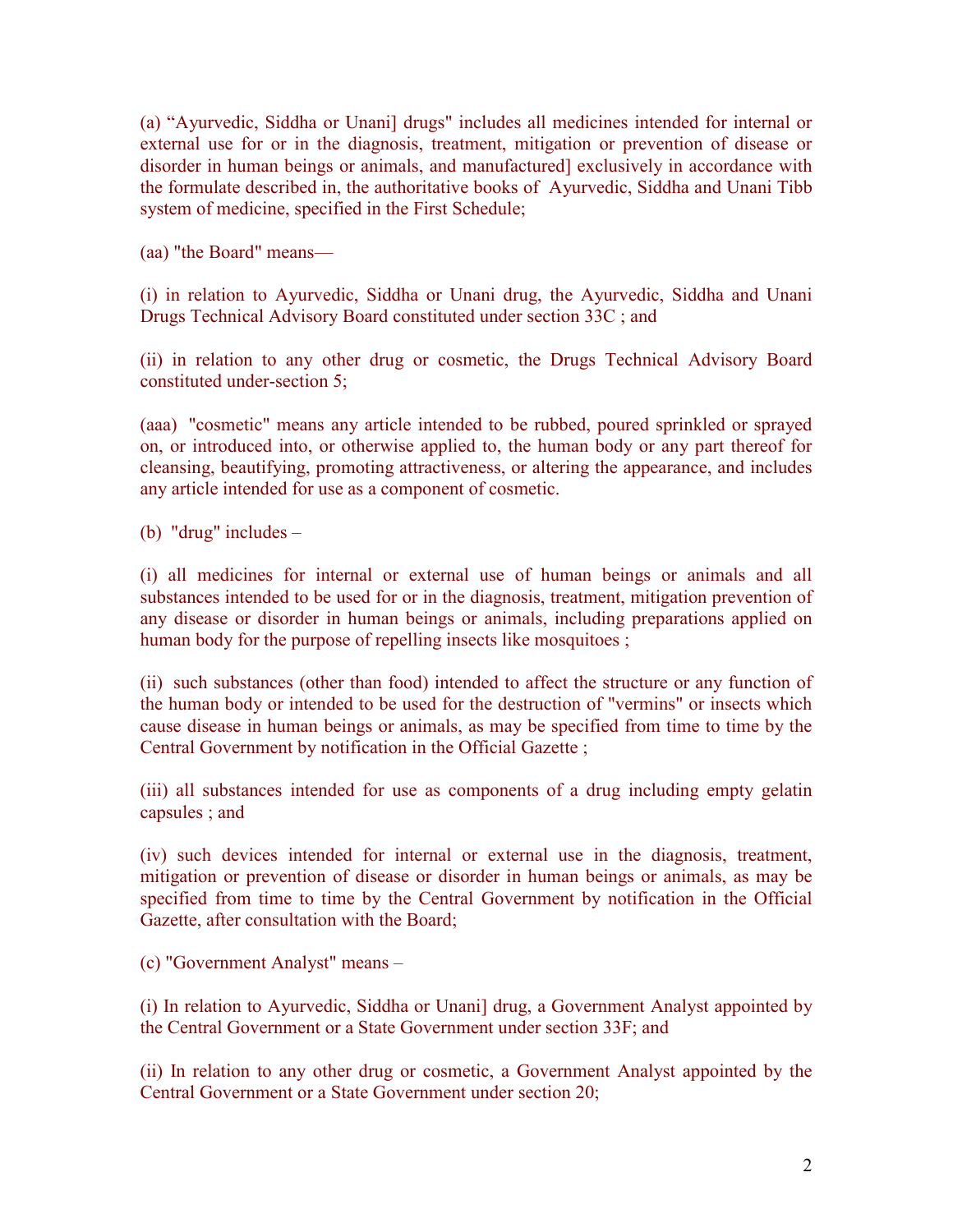(d) omitted.

(e) "Inspector" means—

(i) in relation to Ayurvedic, Siddha or Unani drug, an Inspector appointed by the Central Government or a State Government under section 33G; and

(ii) in relation to any other drug or cosmetic, an Inspector appointed by the Central Government or a State Government under Section 21;

(f) "manufacture" in relation to any drug or cosmetic includes any process or part of a process for making, altering, ornamenting, finishing, packing, labeling, breaking up or otherwise treating or adopting any drug or cosmetic with a view to its sale or distribution but does not include the compounding or dispensing of any drug, or the packing of any drug or cosmetic, in the ordinary course of retail business; and "to manufacture" shall be construed accordingly ;

(g) "to import", with its grammatical variations and cognate expressions means to bring into India;

(h) "patent or proprietary medicine" means, --

(i) in relation to Ayurvedic, Siddha or Unani Tibb systems of medicine all formulations containing only such ingredients mentioned in the formulate described in the authoritative books of Ayurveda, Siddha or Unani Tibb systems of medicine specified in the First Schedule, but does not include a medicine which is administered by parental route and also a formulation included in the authoritative books as specified in clause (a);

(ii) in relation to any other systems of medicine, a drug which is a remedy or prescription presented in a form ready for internal or external administration of human beings or animals and which is not included in the edition of the Indian Pharmacopoeia for the time being or any other pharmacopoeia authorised in this behalf by the Central Government after consultation with the Drugs Technical Advisory Board constituted under section 5;

(i) "prescribed" means prescribed by rules made under this Act.

3A. Construction of references to any law not in force or any functionary not in existence in the State of Jammu and Kashmir. – Any reference in this Act to any law which is not in force, or any functionary not in existence, in the State of Jammu and Kashmir, shall, in relation to that State, be construed as a reference to the corresponding law in force, or to the corresponding functionary in existence, in that State.

4. Presumption as to poisonous substances. – Any substance specified as poisonous by rule made under Chapter II or Chapter or Chapter IVA shall be deemed to be a poisonous substance for the purpose of Chapter III or Chapter IV or Chapter IV-A, as the case may be.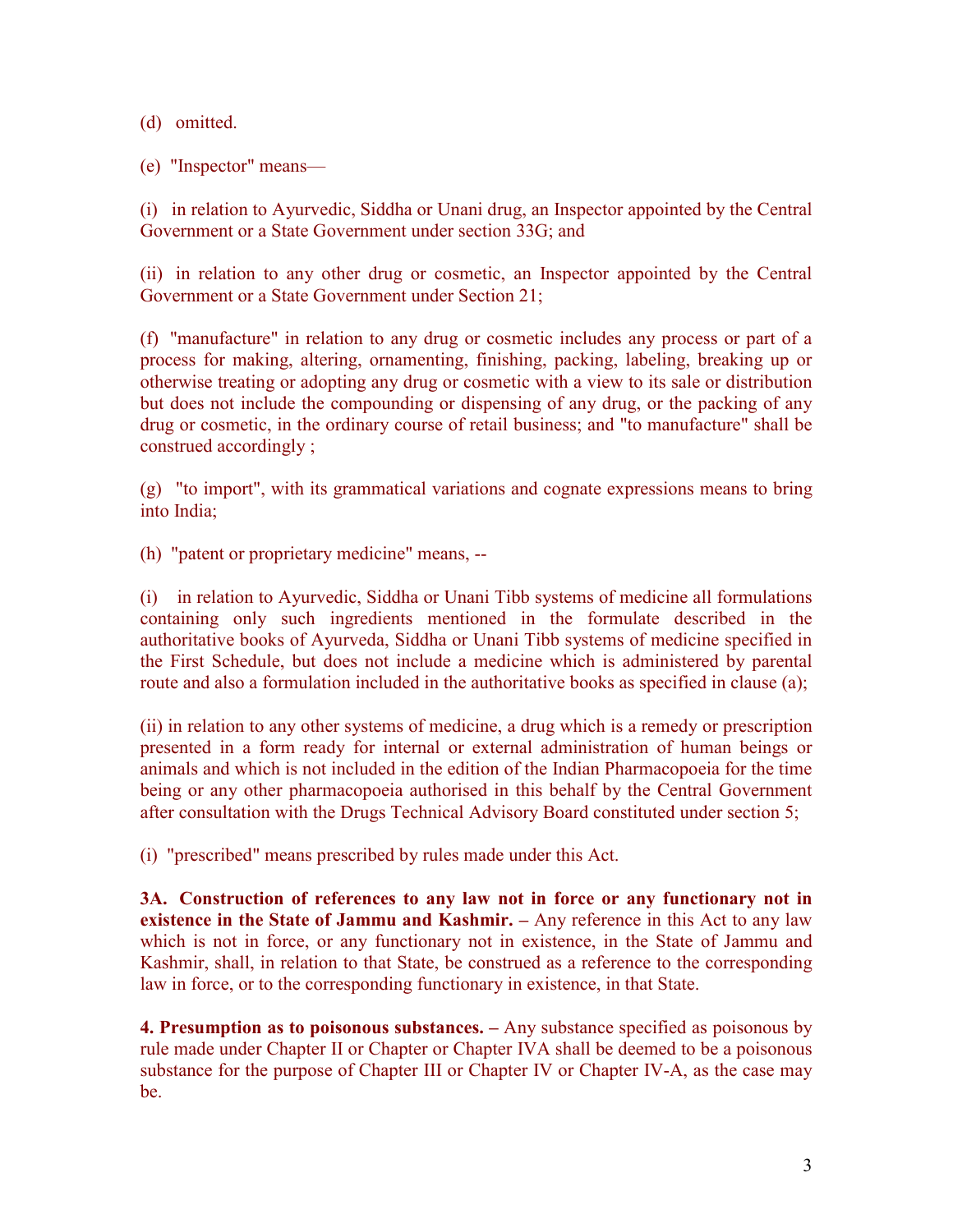#### CHAPTER II

### THE DRUGS TECHNICAL ADVISORY BOARD, THE CENTRAL DRUGS LABORATORY AND THE DRUGS CONSULTATIVE COMMITTEE

**5. The Drugs Technical Advisory Board.**  $- (1)$  The Central Government shall, as soon as may be, constitute a Board (to be called the Drugs Technical Advisory Board) to advise the Central Government and the State Governments on technical matters arising out of the administration of this Act and to carry out the other functions assigned to it by this Act.

(2) The Board shall consist of the following members, namely,

- $(i)$  the Director General of Health Services, ex officio, who shall be Chairman;
- $(ii)$  the Drugs Controller, India ex officio ;
- (*iii*) the Director of the Central Drugs Laboratory, Calcutta,  $ex\text{-}off\text{-}licio$ ;
- $(iv)$  the Director of the Central Research Institute, Kasauli, ex-officio;
- (v) the Director of the Indian Veterinary Research Institute, Izatnagar,  $ex\text{-}officio$ ;
- (vi) the President of the Medical Council of India, ex-officio;
- (*vii*) the President of the Pharmacy Council of India, ex-officio;
- (*viii*) the Director of the Central Drug Research Institute, Lucknow, ex-officio;

 $(ix)$  two persons to be nominated by the Central Government from among persons who are in charge of drugs control in the States;

(x) one person, to be elected by the Executive Committee of the Pharmacy Council of India, from among teachers in pharmacy or pharmaceutical chemistry or pharmacognosy on the staff of an Indian university or a college affiliated thereto;

(xi) one person, to be elected by the Executive Committee of the Medical Council of India, from among teachers in medicine or therapeutics on the staff of an Indian university or a college affiliated thereto ;

(xii) One person to be nominated by the Central Government from the pharmaceutical industry;

(xiii) One pharrmacologist to be elected by the Governing Body of the Indian Council of Medical Research;

(xiv) one person to be elected by the Central Council of the Indian Medical Association;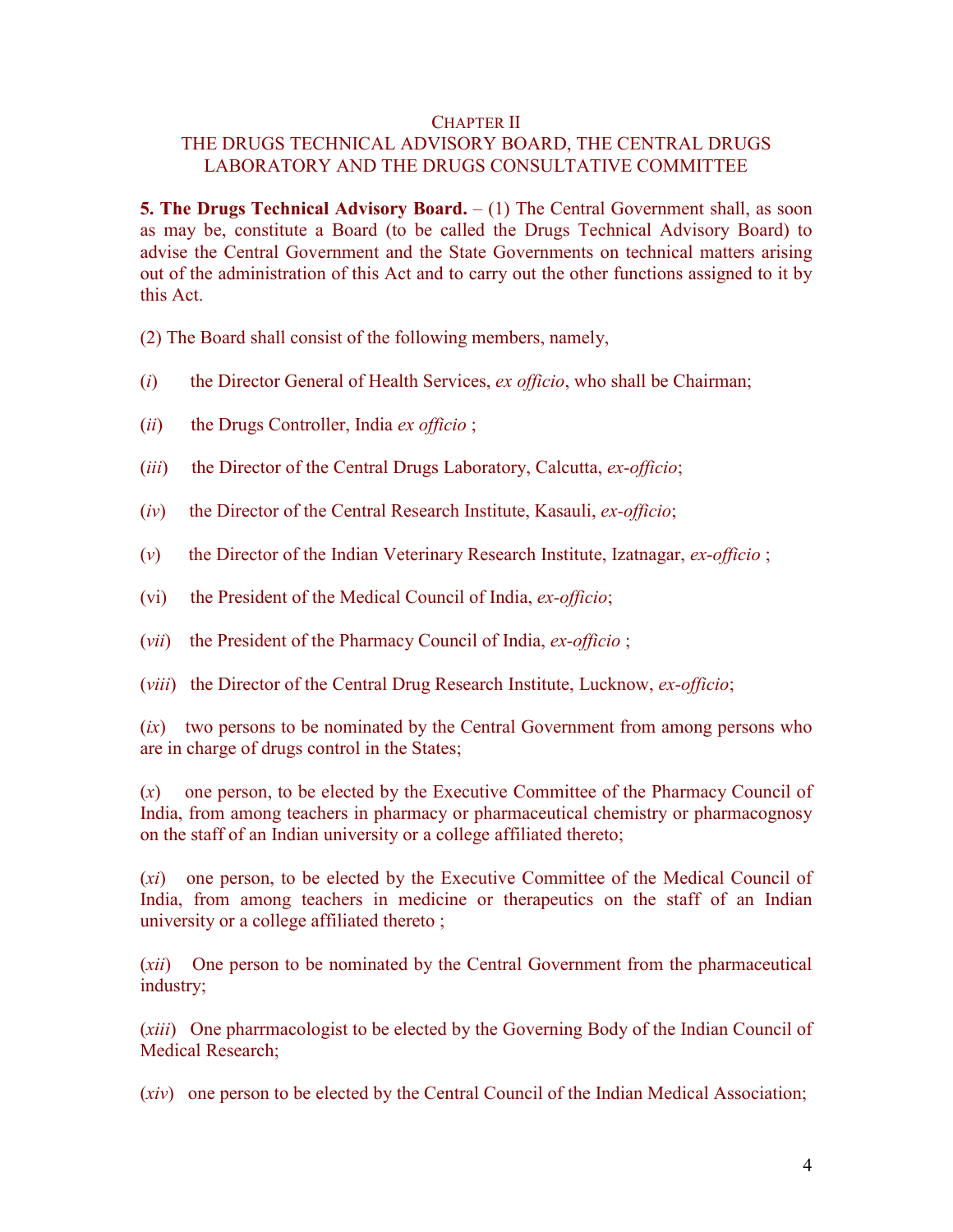$(xv)$  one person to be elected by the Council of the Indian Pharmaceutical Association;

(xvi) two persons holding the appointment of Government Analyst under this Act, to be nominated by the Central Government.

(3) The nominated and elected members of the Board shall hold office for three years, but shall be eligible for re-nomination and re-election:

Provided that the person nominated or elected, as the case may be, under clause (ix) or clause (x) or clause (xi) of clause (xvi) of sub-section (2) shall hold office for so long as he holds the appointment of the office by virtue of which he was nominated or elected to the Board.

(4) The Board may, subject to the previous approval of the Central Government, make bye-laws fixing a quorum and regulating its own procedure and the conduct of all business to be transacted by it.

(5) The Board may constitute sub-committees and may appoint to such sub-committees for such periods, not exceeding three years, as it may decide, or temporarily for the consideration of particular matters, persons who are not members of the Board.

(6) The functions of the Board may be exercised notwithstanding any vacancy therein.

(7) The Central Government shall appoint a person to be Secretary of the Board and shall provide the Board with such clerical and other staff as the Central Government considers necessary.

**6. The Central Drugs Laboratory.**  $- (1)$  The Central Government shall, as soon as may be, establish a Central Drugs Laboratory under the control of a Director to be appointed by the Central Government, to carry out the functions entrusted to it by this Act or any rules made under this Chapter:

Provided that, if the Central government so prescribes, the functions of the Central Drugs Laboratory in respect of any drug or class of drugs or cosmetic or class of cosmetics or class of cosmetics shall be carried out at the Central Research Institute, Kasauli, or at any other prescribed Laboratory and the functions of the Director of the Central Drugs Laboratory in respect of such drug or class of drugs or such cosmetic or class of cosmetics shall be exercised by the Director of that Institute or of that other Laboratory, as the case may be.

(2) The Central Government may, after consultation with the Board, make rules prescribing –

(a) the functions of the Central Drugs Laboratory;

(b) omitted.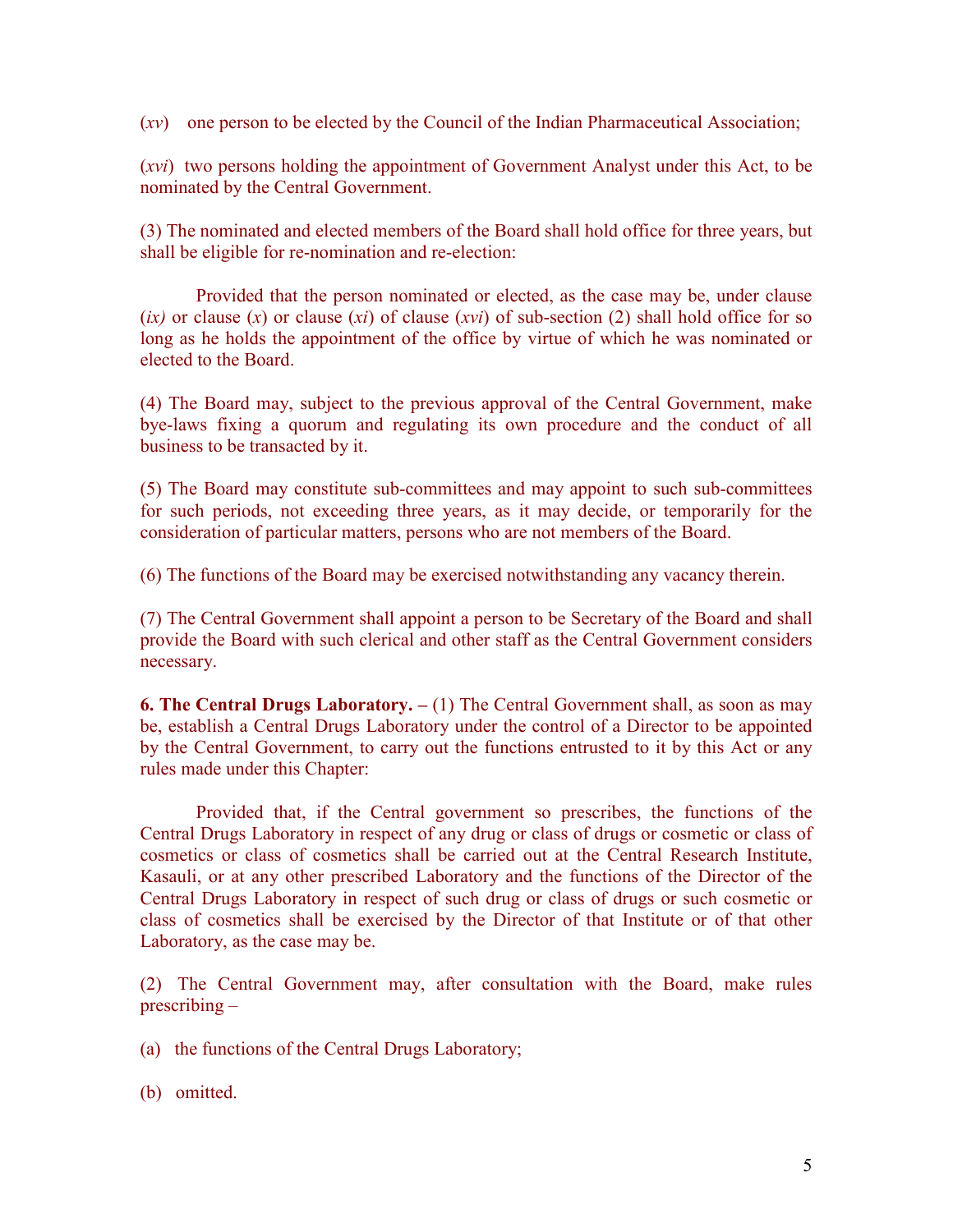(c) omitted.

(d) the procedure for the submission of the said Laboratory under Chapter IV or Chapter IV-A of samples of drugs or cosmetics for analysis or test, the forms of the Laboratory's reports thereon and the fees payable in respect of such reports;

(e) such other matters as may be necessary or expedient to enable the said Laboratory to carry out its functions ;

(f) the matters necessary to be prescribed for the purposes of the proviso to sub-section (1).

**7. The Drugs Consultative Committee.**  $- (1)$  The Central Government may constitute an advisory committee to be called "the Drugs Consultative Committee" to advise the Central Government, the State Governments and the Drugs Technical Advisory Board on any matter tending to secure uniformity India in the administration of this Act.

(2) The Drugs Consultative Committee shall consist of two representatives of the Central Government to be nominated by that Government and one representative of each State Government to be nominated by the State Government concerned.

(3) The Drugs Consultative Committee shall meet when required to do so by the Central Government and shall have power to regulate its own procedure.

7-A. Section 5 and 7 not to apply to Ayurvedic, Siddha or Unani drugs. – Nothing contained in sections 5 and 7 shall apply to Ayurvedic, Siddha or Unani drugs.

### CHAPTER III IMPORT OF DRUGS AND COSMETICS

**8. Standards of quality.**  $- (1)$  For the purposes of this Chapter, the expression "standard" quality' means -

(a) in relation to a drug, that the drug complies with the standard set out in the Second Schedule, and

(b) in relation to a cosmetic, that the cosmetic complies with such standard as may be prescribed.

(2) The Central Government, after consultation with the Board and after giving by notification in the Official Gazette not less than three months' notice of its intention so to do, may be a like notification add to or otherwise amend the Second Schedule, for the purposes of this Chapter, and thereupon the Second Schedule shall be deemed to be amended accordingly.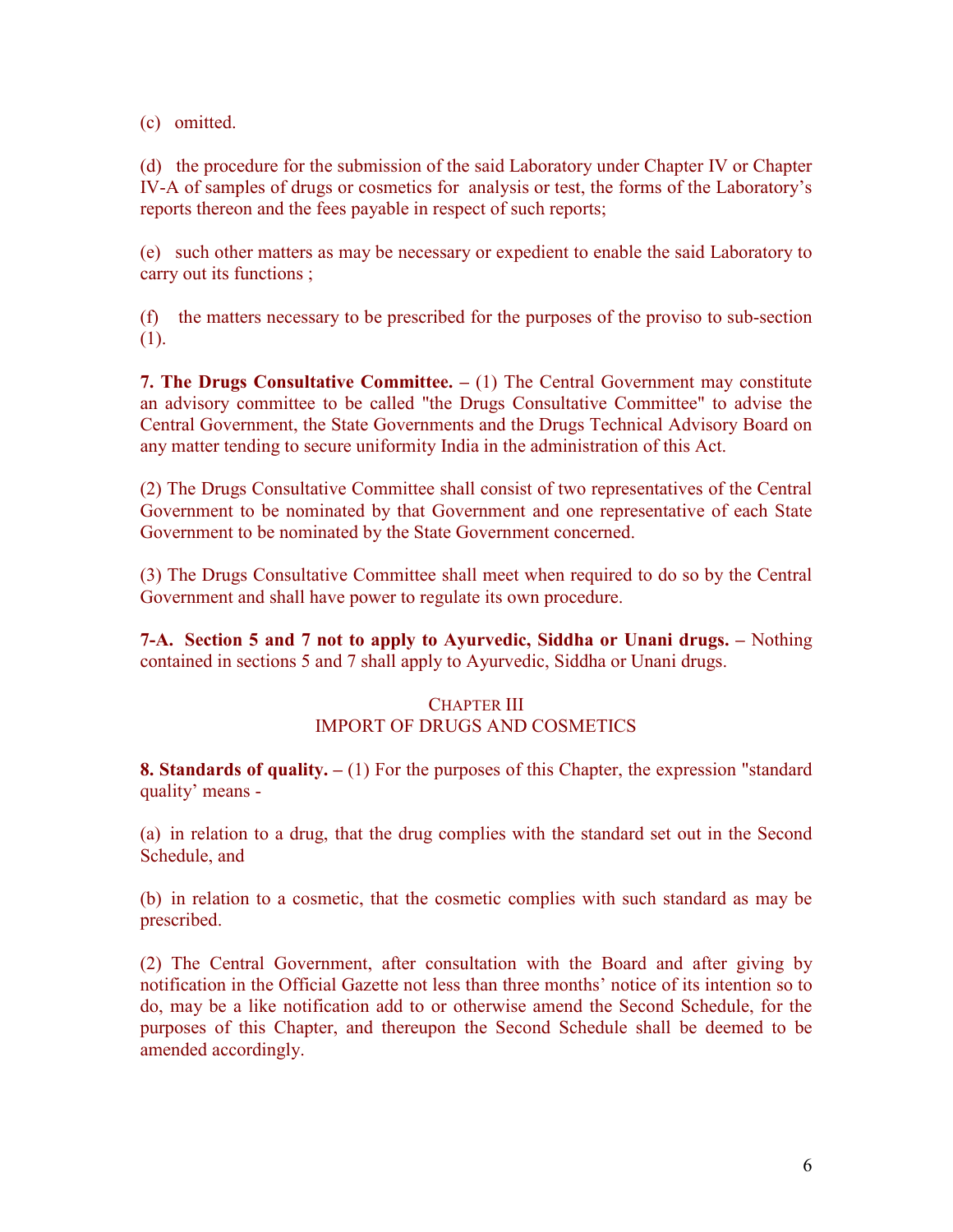9. Misbranded drugs. – For the purposes of this Chapter, a drug shall be deemed to be misbranded, -

(a) if it is so coloured, coated, powdered or polished that damage is concealed or if it is made to appear of better or greater therapeutic value than it really is; or

(b) if it is not labeled in the prescribed manner; or

(c) if its label or contained or anything accompanying the drug bears any statement, design or device which is false or misleading in any particular.

**9-A.** Adulterated drugs.  $-$  For the purposes of this Chapter, a drug shall be deemed to be adulterated, -

(a) if it consists, in whole or in part, of any filthy, putrid or decomposed substance ; or

(b) if it has been prepared, packed or stored under insanitary conditions whereby it may have been contaminated with filth or whereby it may have been rendered injurious to health; or

(c) if its container is composed in whole or in part, of any poisonous or deleterious substance which may render the contents injurious to health; or

(d) if it bears or contains, for purposes of colouring only, a colour other than one which is prescribed; or

(e) if it contains any harmful or toxic substance which may render it injurious to health; or

(f) if any substance has been mixed therewith so as to reduce its quality or strength.

9B. Spurious drugs. – For the purposes of this Chapter, a drug shall be deemed to be spurious, -

(a) if it is imported under a name which belongs to another drug; or

(b) if it is an imitation of, or is a substitute for, another drug or resembles another drug in a manner likely to deceive or bears upon it or upon its label or contained the name of another drug unless it is plainly and conspicuously marked so as to reveal its true character and its lack of identity with such other drug; or

(c) if the label or container bears the name of an individual or company purporting to be the manufacturer of the drug, which individual or company is fictitious or does not exist; or

(d) if it has been substituted wholly or in part by another drug or substance; or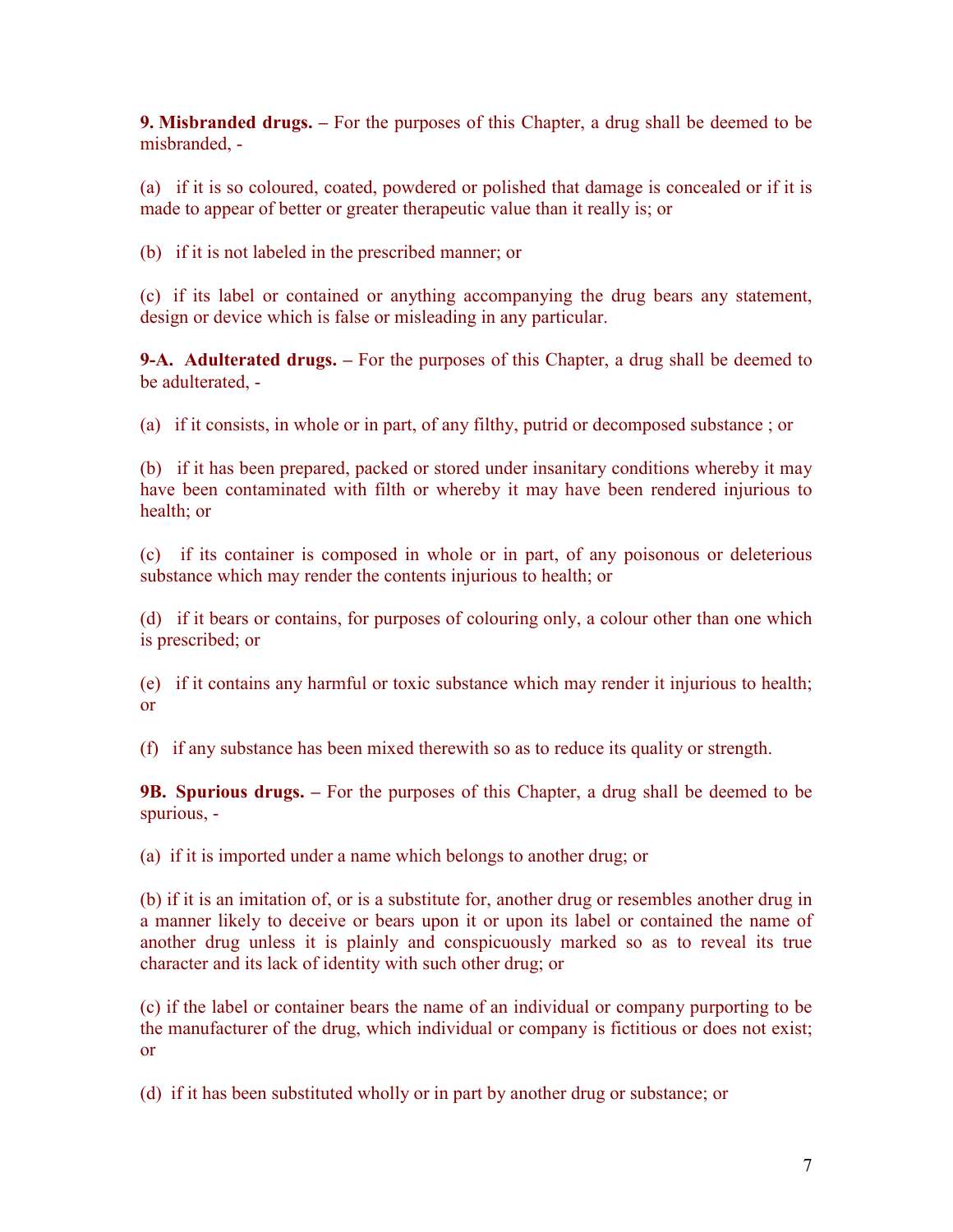(e) if it purports to be the product of a manufacturer of whom it is only truly a product.

9C. Misbranded Cosmetics. – For the purposes of this Chapter, a cosmetic shall be deemed to be misbranded –

(a) if it contains a colour which is not prescribed ; or

(b) if it is not labeled in the prescribed manner ; or

(c) if the label or container or anything accompanying the cosmetic bears any statement, which is false or misleading in any particular.

9D. Spurious cosmetics. – For the purposes of this Chapter, a cosmetic shall be deemed to be spurious, -

(a) if it is imported under a name which belongs to another cosmetic; or

(b) if it is an imitation of, or is a substitute for, another cosmetic or resembles another cosmetic in a manner likely to deceive or bears upon it or upon its label or container the name of another cosmetic, unless it is plainly and conspicuously marked so as to reveal its true character and its lack of identity with such other cosmetic; or

(c) if the label or container bears the name of an individual or a company purporting to be the manufacturer of the cosmetic which individual or company is fictitious or does not exist; or

(d) if it purports to be the product of a manufacturer of whom it is not truly a product.

10. Prohibition of import of certain drugs or cosmetics. – From such date as may be fixed by the Central Government by notification in the Official Gazette in this behalf, no person shall import –

(a) any drug or cosmetic which is not of standard quality;

(b) any misbranded drug or misbranded or spurious cosmetics;

(bb) any adulterated or spurious drug;

(c) any drug or cosmetic for the import of which a licence is prescribed, otherwise than under, and in accordance with, such licence;

(d) any patent or proprietary medicine, unless there is displayed in the prescribed manner on the label or container thereof the true formula or list of active ingredients contained in it together with the quantities thereof;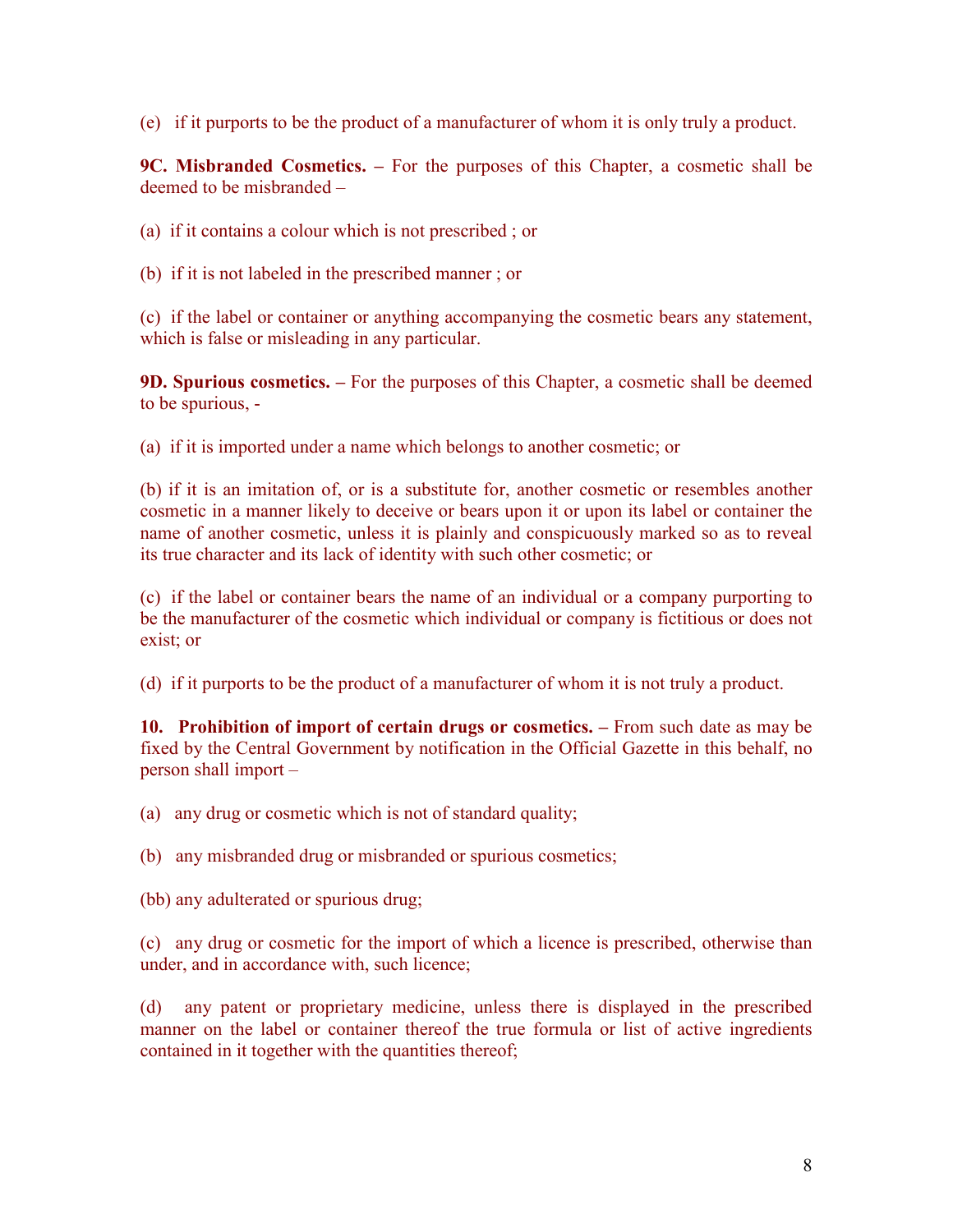(e) any drug which by means of any statement, design or device accompanying it or by any other means, purports or claims to cure or mitigate any such disease or ailment, or to have any such other effect, as may be prescribed;

(ee) any cosmetic containing any ingredient, which may render it unsafe or harmful or use under the directions indicated or recommended;

(f) any drug or cosmetic the import of which is prohibited by rule made under this Chapter:

Provided that nothing in this section shall apply to the import, subject to prescribed conditions, of small quantities of any drug for the purpose of examination, test or analysis or for personal use:

Provided further that the Central Government may, after consultation with the Board by notification in the Official Gazette, permit, subject to any conditions specified in the notification, the import of any drug or class of drugs not being of standard quality.

10-A. Power of Central Government to prohibit import of drugs and cosmetics in public interest. – Without prejudice to any other provision contained in this Chapter, if the Central Government is satisfied that the use of any drug or cosmetic is likely to involve any risk to human beings or animals or that any drug does not have the therapeutic value claimed for it or contains ingredients and in such quantity for which there is no therapeutic justification and that in the public interest it is necessary or expedient so to do then, that Government may, by notification in the Official Gazette, prohibit the import of such drug or cosmetic.

11. Application of law relating to sea customs and powers of Customs Officers. – (1) The Law for the time being in force relating to sea customs and to goods, the import of which is prohibited by section 18 of the Sea Customs Act, 1878 shall, subject to the provisions of section 13 of this Act, apply in respect of drugs and cosmetics the import of which is prohibited under this Chapter, and officers of Customs and officers empowered under that Act to perform the duties imposed thereby on a Customs Collector and other officers of Customs, shall have the same powers in respect of such drugs and cosmetics as they have for the time being in respect of such goods as aforesaid.

(2) Without prejudice to the provisions of sub-section (1), the Commissioner of Customs or any officer of the Government authorised by the Central Government in this behalf, may detain any imported package which he suspects to contain any drug or cosmetic the import of which is prohibited under this Chapter and shall forthwith report such detention to the Drugs Controller, India, and if necessary, forward the package or sample of any suspected drug or cosmetic found therein to the Central Drugs Laboratory.

12. Power of Central Government to make rules. – (1) The Central Government may, after consultation with or on the recommendation of the Board and after previous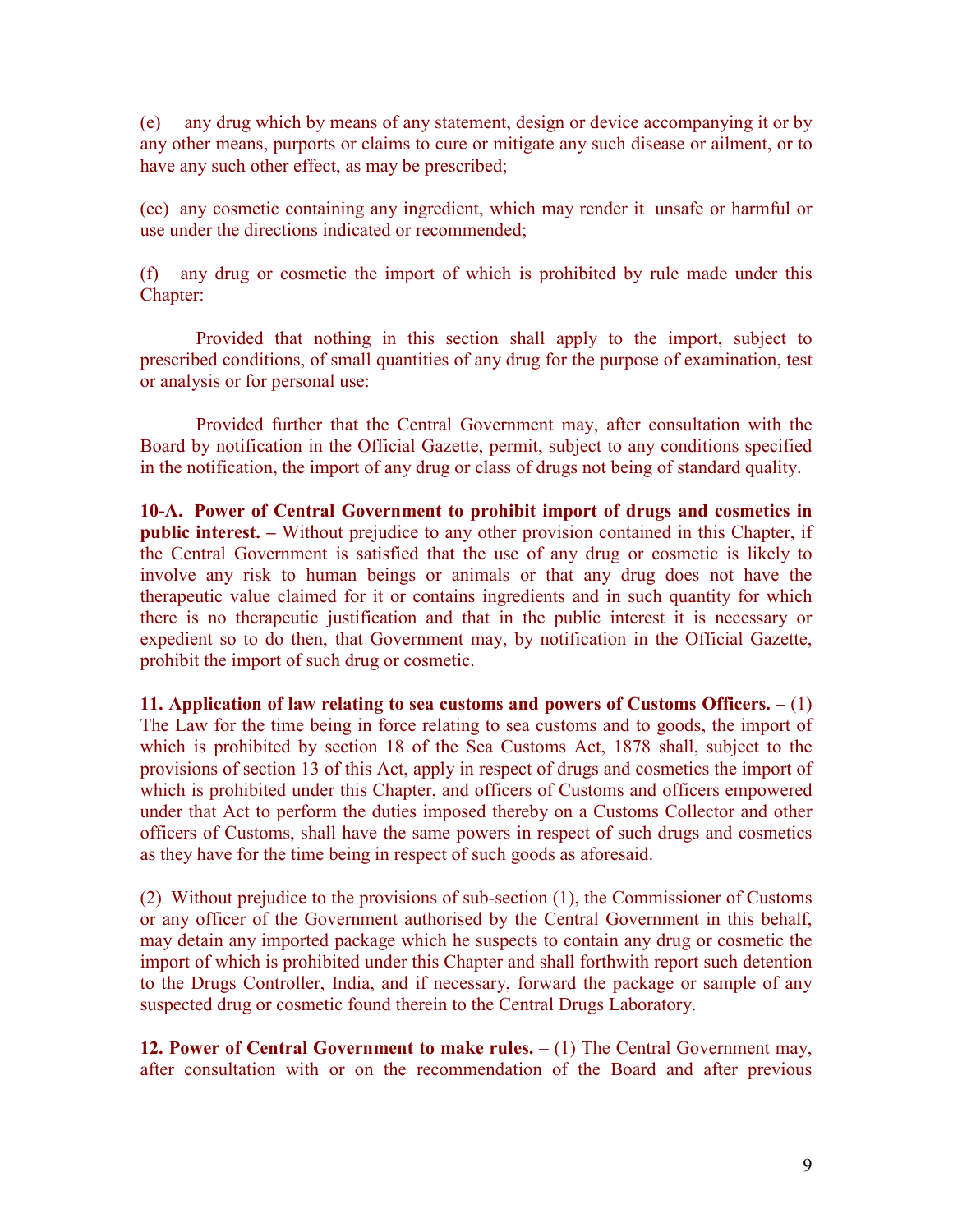publication by notification in the Official Gazette, make rules for the purpose of giving effect to the provisions of this Chapter:

Provided that consultation with the Board may be dispensed with if the Central Government is of opinion that circumstances have arisen which render it necessary to make rules without such consultation, but in such a case the Board shall be consulted within six months of the making of the rules and the Central Government shall take into consideration any suggestions which the Board may make in relation to the amendment of the said rules.

(2) Without prejudice to the generality of the foregoing power, such rules may—

(a) specify the drugs or classes of drugs or cosmetics or classes of cosmetics for the import of which a licence is required, and prescribe the form and conditions of such licences, the authority empowered to issue the same, the fees payable therefore and provide for the cancellation, or suspension of such licence in any case where any provision of this Chapter or the rules made there under is contravened or any of the conditions subject to which the licence is issued is not complied with;

(b) prescribe the methods of test of test or analysis to be employed in determining whether a drug or cosmetic is of standard quality;

(c) prescribe, in respect of biological and organometallic compounds, the units or methods of standardization;

(cc) prescribe under clause (d) of Section 9A the colour or colours which a drug may bear or contain for purposes of colouring;

(d) specify the diseases or ailments, which an imported drug may not purport or claim to prevent, cure or mitigate, and such other effects which such drug may not purport or claim to have;

(e) prescribe the conditions subject to which small quantities of drugs, the import of which is otherwise prohibited under this Chapter, may be imported for the purpose of examination, test or analysis or for personal use;

(f) prescribe the places at which drugs or cosmetics may be imported, and prohibit their import at any other place;

(g) require the date of manufacture and the date of expiry of potency to be clearly and truly stated on the label or container of any specified imported drug or class of such drug, and prohibit the import of the said drug or class of drug after the expiry of a specified period from the date of manufacture;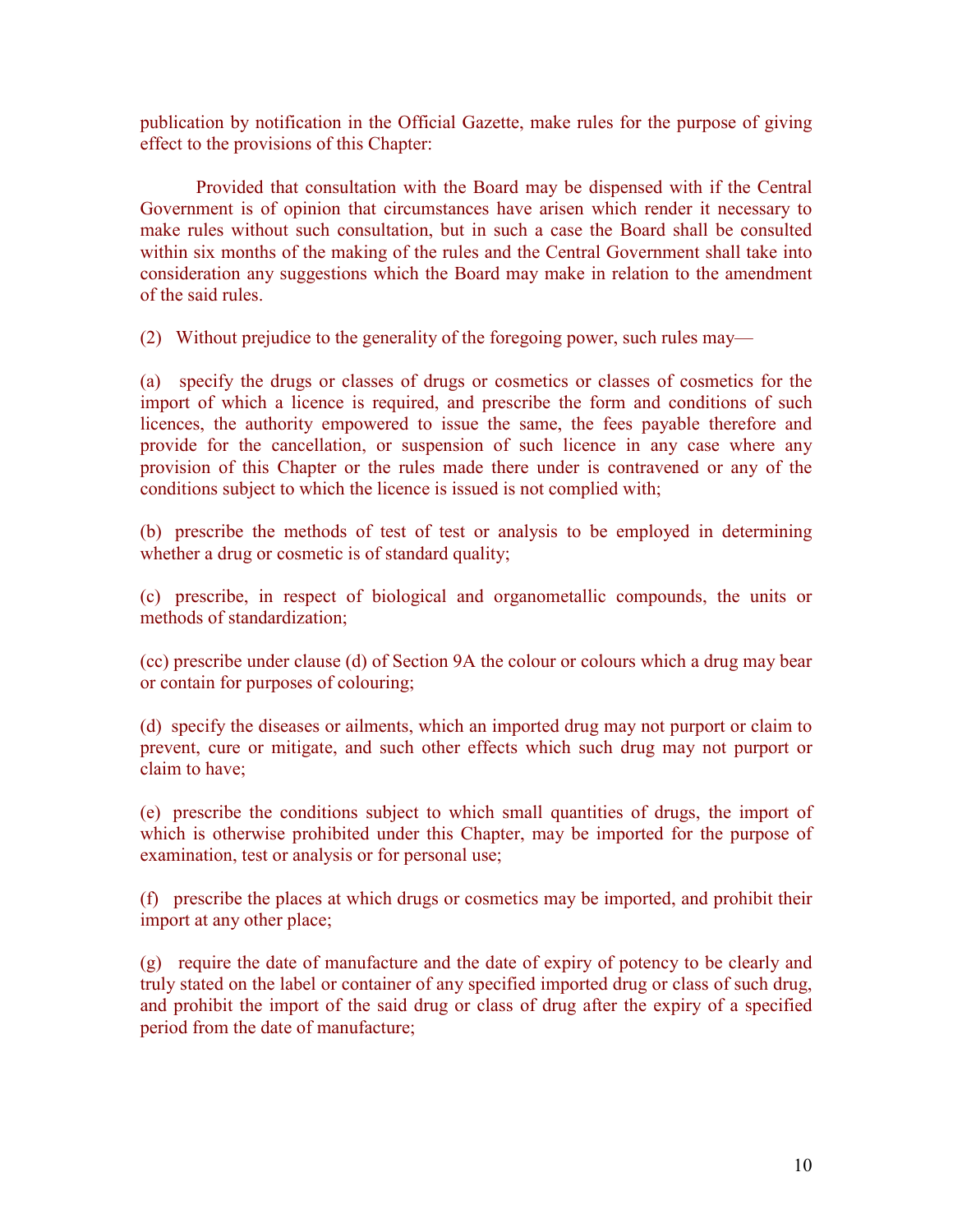(h) regulate the submission by importers, and the securing, of samples of drugs or cosmetics for examination, test or analysis by the Central Drugs Laboratory, and prescribe the fees, if any, payable for such examination, test or analysis;

(i) prescribe the evidence to be supplied, whether by accompanying documents or otherwise, of the quality of drugs or cosmetics sought to be imported, the procedure of officers of Customs in dealing with such evidence, and the manner of storage at places of import of drugs or cosmetics detained pending admission;

(j) provide for the exemption, conditionally or otherwise, from all or any of the provisions of this Chapter and the rules made there under of drugs or cosmetics imported for the purpose only of transport through, and export from India;

(k) prescribe the conditions to be observed in the packing in bottles, packages or other containers, of imported drugs or cosmetics including the use of packing material which comes into direct contact with the drugs;

(l) regulate the mode of labeling drugs or cosmetics imported for sale in packages, and prescribe the matters which shall or shall not be included in such labels;

(m) prescribe the maximum proportion of any poisonous substance which may be added to or contained in any imported drug, prohibit the import of any drug in which that proportion is exceeded, and specify substances which shall be deemed to be poisonous for the purposes of this Chapter and the rules made thereunder;

(n) require that the accepted scientific name of any specified drug shall be displayed in the prescribed manner on the label or wrapper of any imported, patent or proprietary medicine containing such drug;

(o) provide for the exemption, conditionally or otherwise, from all or any of the provisions of this Chapter or the rules made there under of any specified drug or class of drugs or cosmetics or class of cosmetics.

13. Offences. – (1) Whoever himself or by any other person on his behalf imports, -

(a) any drug deemed to be adulterated under section 9A or deemed to be a spurious drug under section 9B or any spurious cosmetic referred to in section 9D or any cosmetic of the nature referred to in clause (ee) of section 10 shall be punishable with imprisonment for a term which may extend to three years and a fine which may extend to five thousand rupees;

(b) any drug or cosmetic other than a drug or cosmetic referred to in clause (a), the import of which is prohibited under section 10, or any rule made under this Chapter, shall be punishable with imprisonment for a term which may extend to six months, or with fine which may extend to five hundred rupees, or with both;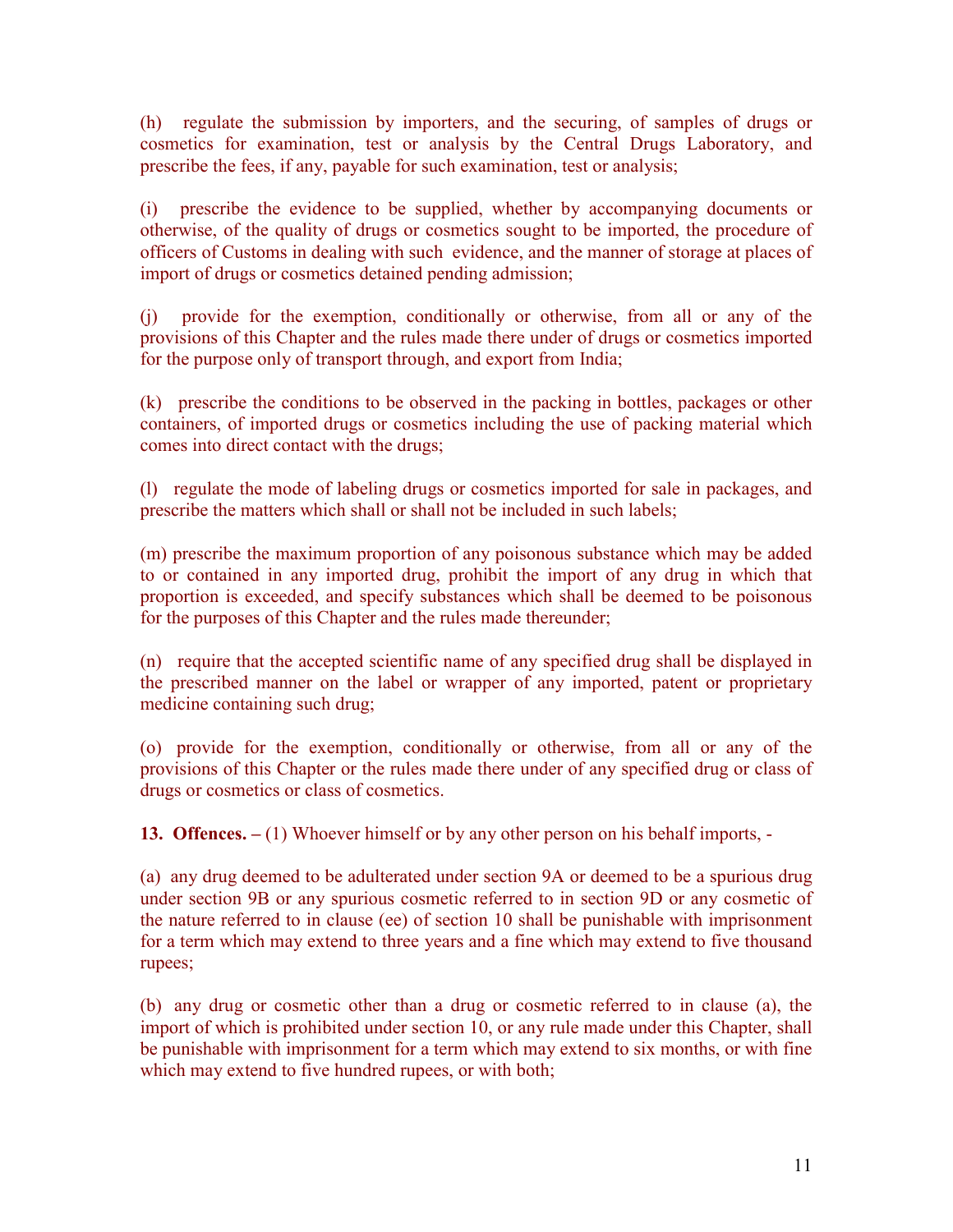(c) any drug or cosmetic in contravention of the provisions of any notification issued under section 10A, shall be punishable with imprisonment for a term which may extend to three years, or with fine which may extend to five thousand rupees, or with both.

(2) Whoever having been convicted of an offence –

(a) under clause (a) or clause (c) of sub-section (1), is again convicted of an offence under that clause, shall be punishable with imprisonment for a term which may extend to five years, or with fine which may extend to ten thousand rupees, or with both;

(b) under clause (b) of sub-section (1), is again convicted of an offence under that clause, shall be punishable with imprisonment for a term which may extend to one year, or with fine which may extend to one thousand rupees, or with both.

(3) The punishment provided by this section shall be in addition to any penalty to which the offender may be liable under the provisions of section 11.

14. Confiscation.— Where any offence punishable under section 13 has been committed, the consignment of the drugs or cosmetics in respect of which the offence has been committed shall be liable to confiscation.

15. Jurisdiction. – No Court inferior to that of a Metropolitan Magistrate or of a Judicial Magistrate of the first class shall try an offence punishable under section 13.

### CHAPTER IV

### MANUFACTURE, SALE AND DISTRIBUTION OF DRUGS AND COSMETICS

16. Standards of quality.— (1) For the purposes of this Chapter, the expression "standard quality" means –

(a) in relation to a drug, that the drug complies with the standard set out in the Second Schedule, and

(b) in relation to a cosmetic, that the cosmetic complies with such standard as may be prescribed.

(2) The Central Government, after consultation with the Board and after giving by notification in the Official Gazette not less than three months' notice of its intention so to do, may by a like notification add to or otherwise amend the Second Schedule for the purposes of this Chapter, and thereupon the Second Schedule shall be deemed to be amended accordingly.

17. Misbranded drugs. – For the purposes of this Chapter, a drug shall be deemed to be misbranded, -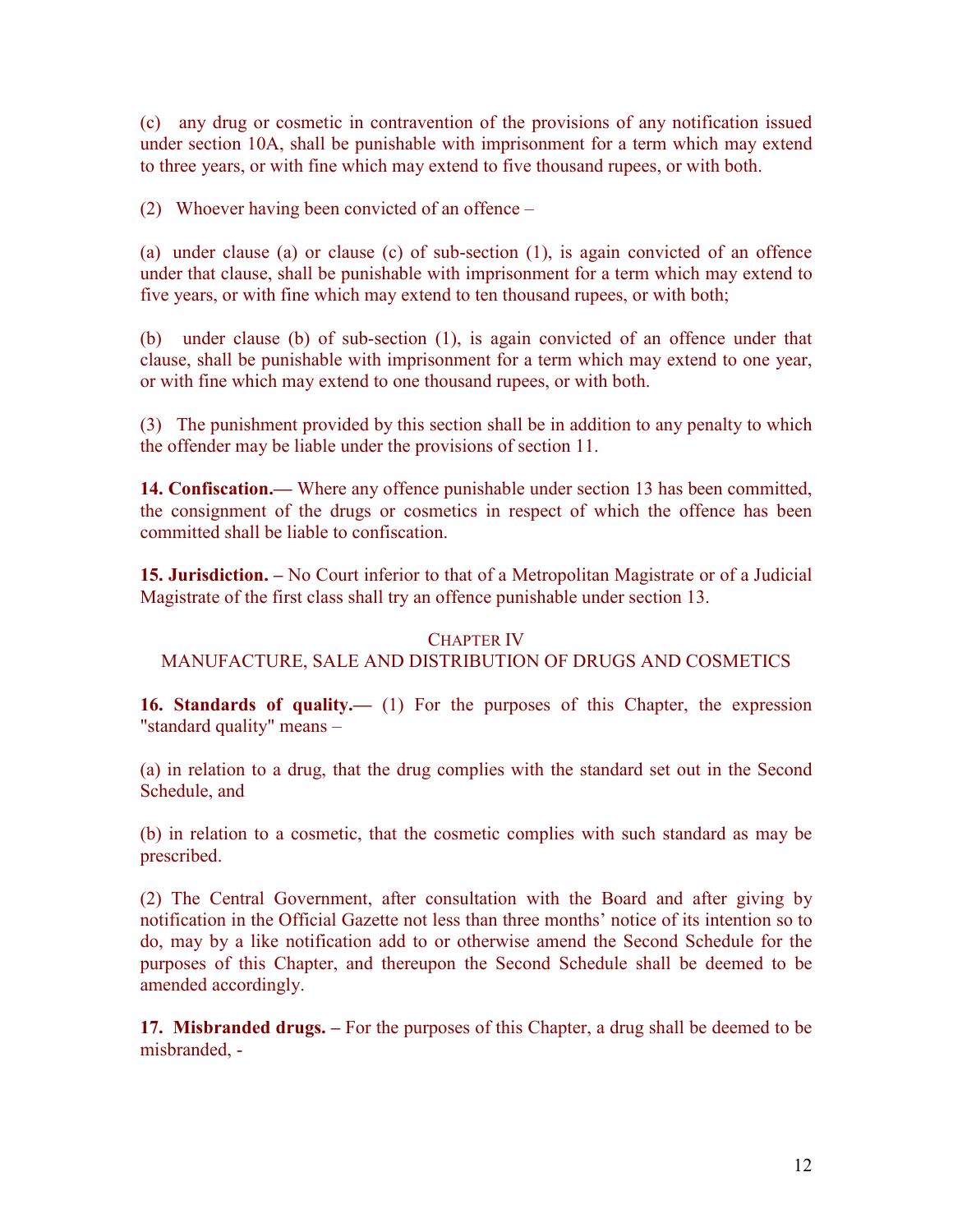(a) if it is so coloured, coated, powdered or polished that damage is concealed or if it is made to appear of better or greater therapeutic value than it really is; or

(b) if it is not labeled in the prescribed manner; or

(c) if its label or container or anything accompanying the drug bears any statement, design or device which makes any false claim for the drug or which is false or misleading in any particular.

17-A. Adulterated drugs. – For the purposes of this Chapter, a drug shall be deemed to  $be$  adulterated  $-$ 

(a) if it consists in whole or in part, of any filthy, putrid or decomposed substance; or

(b) if it has been prepared, packed or stored under unsanitary conditions whereby it may have been contaminated with filth or whereby it may have been rendered injurious to health; or

(c) if its container is composed, in whole or in part, of any poisonous or deleterious substance which may render the contents injurious to health; or

(d) if it bears or contains, for purposes of colouring only, a colour other than one which is prescribed; or

(e) if it contains any harmful or toxic substance which may render it injurious to health; or

(f) if any substance has been mixed therewith so as to reduce its quality or strength.

17-B. Spurious drugs. – For the purposes of this Chapter, a drug shall be deemed to be spurious, -

(a) if it is manufactured under a name which belongs to another drug; or

(b) if it is an imitation of, or is a substitute for, another drug or resembles another drug in a manner likely to deceive or bears upon it or upon its label or container the name of another drug unless it is plainly and conspicuously marked so as to reveal its true character and its lack of identity with such other drug; or

(c) if the label or container bears the name of an individual or company purporting to be the manufacturer of the drug, which individual or company is fictitious or does not exist; or

(d) if it has been substituted wholly or in part by another drug or substance; or

(e) if it purports to be the product of a manufacturer of whom it is not truly a product.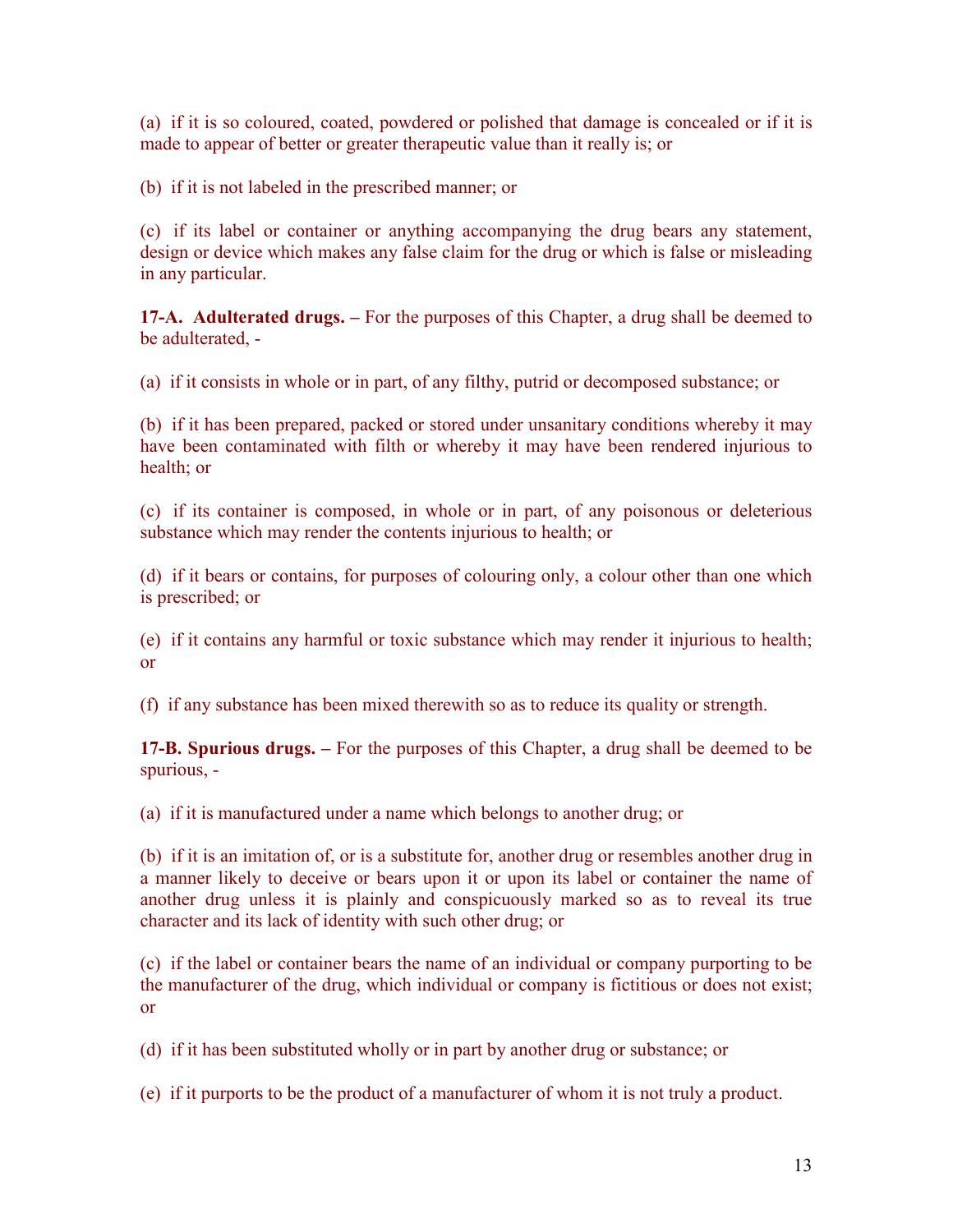17-C. Misbranded cosmetics. – For the purposes of this Chapter, a cosmetic shall be deemed to be misbranded, -

(a) if it contains a colour which is not prescribed; or

(b) if it is not labeled in the prescribed manner; or

(c) if the label or container or anything accompanying the cosmetic bears any statement which is false or misleading in any particular.

17-D. Spurious cosmetics. – For the purposes of this Chapter, a cosmetic shall be deemed to be spurious, --

(a) if it is manufactured under a name which belongs to another cosmetic; or

(b) if it is an imitation of, or a substitute for, another cosmetic or resembles another cosmetic in a manner likely to deceive or bears upon it or upon its conspicuously marked so as to reveal its true character and its lack of identity with such other cosmetic; or

(c) if the label or container bears the name of an individual or a company purporting to be the manufacturer of the cosmetic which individual or company is fictitious or does not exist; or

(d) if it purports to be the product of a manufacturer of whom it is not truly a product.

17-E. Adulterated cosmetics. – For the purposes of this Chapter, a cosmetic shall be deemed to be Adulterated, --

(a) if it consists in whole or in part, of any filthy, putrid or decomposed substance; or

(b) if it has been prepared, packed or stored under unsanitary conditions whereby it may have been contaminated with filth or whereby it may have been rendered injurious to health; or

(c) if its container is composed, in whole or in part, of any poisonous or deleterious substance which may render the contents injurious to health; or

(d) if it bears or contains, for purposes of colouring only, a colour other than one which is prescribed; or

(e) if it contains any harmful or toxic substance which may render it injurious to health; or

(f) if any substance has been mixed therewith so as to reduce its quality or strength.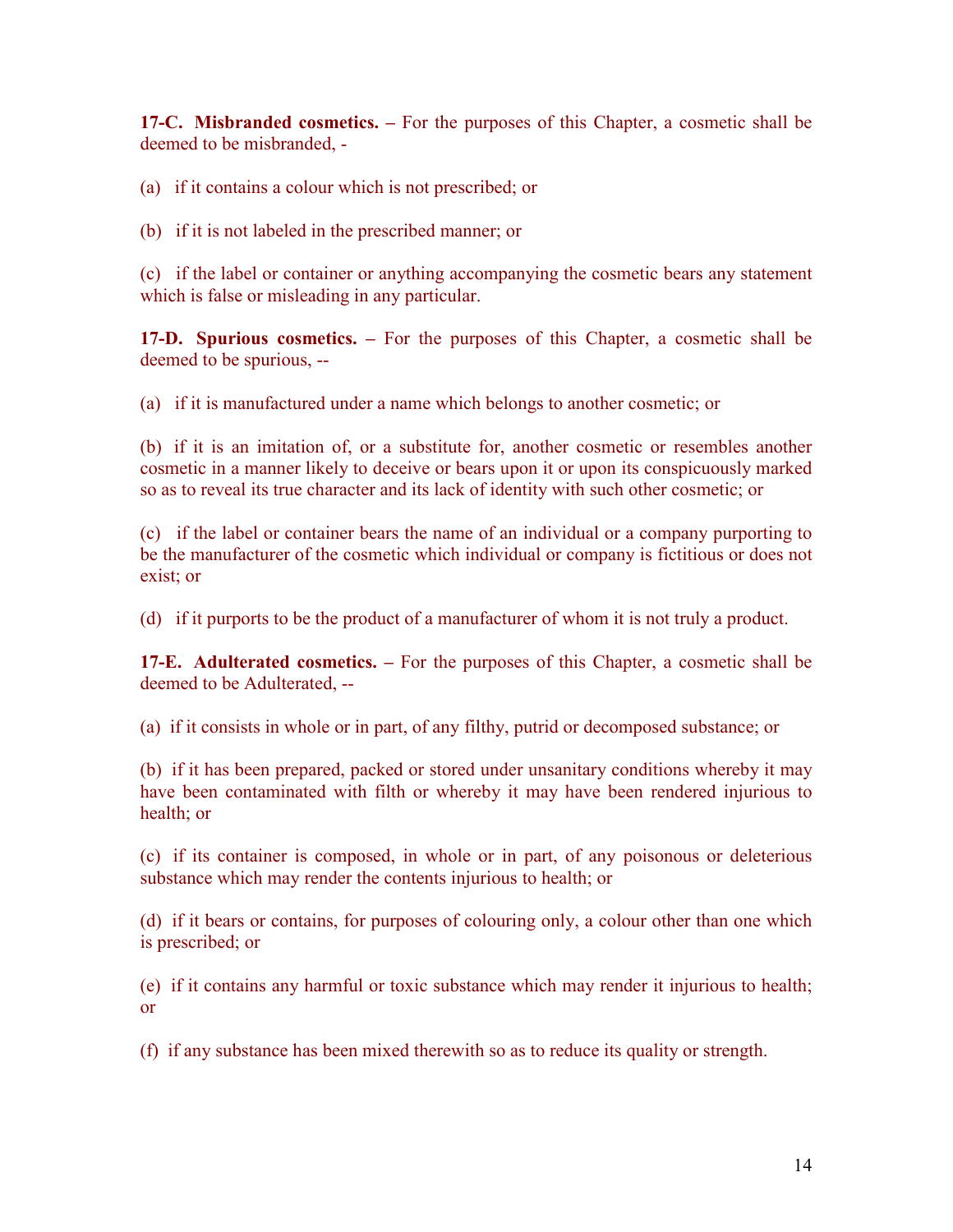18. Prohibition of manufacture and sale or certain drugs and cosmetics. – From such date as may be fixed by the State Government by notification in the Official Gazette in this behalf, no person shall himself or by any other person on his behalf-

(a manufacture for sale or for distribution, or sell, or stock or exhibit or offer for sale, or distribute –

(i) any drug which is not of a standard quality, or is misbranded, adulterated or spurious;

(ii) any cosmetic which is not of a standard quality or is misbranded or spurious;

(iii) any patent or proprietary medicine, unless there is displayed in the prescribed manner on the label or container thereof the true formula or list of active ingredients contained in it together with the quantities thereof ;

(iv) any drug which by means of any statement design or device accompanying it or by any other means, purports or claims to prevent, cure or mitigate any such disease or ailment, or to have any such other effect as may be prescribed;

(v) any cosmetic containing any ingredient, which may render it unsafe or harmful for use under the directions, indicated or recommended;

(vi) any drug or cosmetic in contravention of any of the provisions of this Chapter or any rule made there under;

(b) sell or stock or exhibit or offer for sale, or distribute any drug or cosmetic which has been imported or manufactured in contravention of any of the provisions of this Act or any rule made there under;

(c) manufacture for sale or for distribution, or sell, or stock or exhibit or offer for sale, or distribute any drug or cosmetic, except under, and in accordance with the conditions of, a licence issued for such purpose under this Chapter.

Provided that nothing in this section shall apply to the manufacture, subject to prescribed conditions, of small quantities of any drug for the purpose of examination, test or analysis;

Provided further that the Central Government may, after consultation with the Board by notification in the Official Gazette, permit, subject to any conditions specified in the notification, the manufacture for sale or for distribution, sale, stocking or exhibiting or offering for sale or distribution of any drug or class of drugs not being of standard quality.

18-A. Disclosure of the name of the manufacturer, etc. – Every person, not being the manufacturer of a drug or cosmetic or his agent for the distribution thereof, shall, if so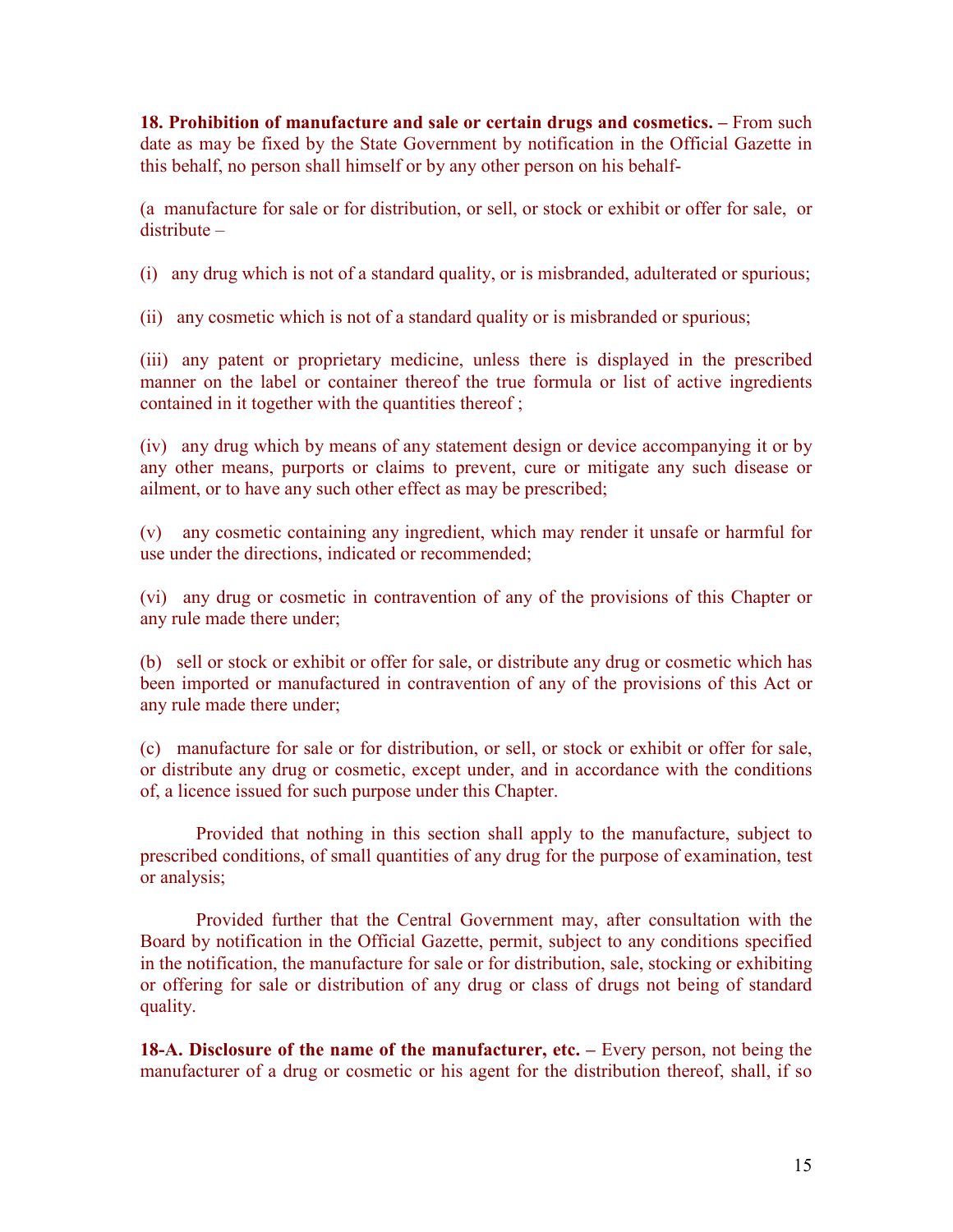required, disclose to the Inspector the name, address and other particulars of the person from whom he acquired the drug or cosmetic.

18-B. Maintenance of records and furnishing of information.— Every person holding a licence under clause (c) of section 18 shall keep and maintain such records, registers and other documents as may be prescribed and shall furnish to any officer or authority exercising any power or discharging any function under this Act such information as is required by such officer or authority for carrying out the purposes of this Act.

19. Pleas. – (1) Save as hereinafter provided in this section, it shall be no defence in a prosecution under this Chapter to prove merely that the accused was ignorant of the nature, substance or quality of the drug or cosmetic in respect of which the offence has been committed or of the circumstances of its manufacture or import, or that a purchaser, having bought only for the purpose of test or analysis, has not been prejudiced by the sale.

(2) For the purposes of section 18 a drug shall not be deemed to be misbranded or adulterated or spurious or to be below standard quality nor shall a cosmetic be deemed to be misbranded or to be below standard quality only by reason of the fact that –

(a) there has been added thereto some innocuous substance or ingredient because the same is required for the manufacture or preparation of the drug or cosmetic as an article of commerce in a state fit for carriage or consumption, and not to increase the bulk, weight or measure of the drug or cosmetic or to conceal its inferior quality or other defects; or

 (b) in the process of manufacture, preparation or conveyance some extraneous substance has unavoidably become intermixed with it; provided that this clause shall not apply in relation to any sale or distribution of the drug or cosmetic occurring after the vendor or distributor became aware of such intermixture.

(3) A person, not being the manufacturer of a drug or cosmetic or his agent for the distribution thereof, shall not be liable for a contravention of section 18 if he proves –

(a) that he acquired the drug or cosmetic from a duly licensed manufacturer, distributor or dealer thereof;

(b) that he did not know and could not, with reasonable diligence, have ascertained that the drug or cosmetic in any way contravened the provisions of that section; and

(c) that the drug or cosmetic, while in his possession, was properly stored and remained in the same state as when he acquired it.

**20. Government Analysts.**  $- (1)$  The State Government may, by notification in the Official Gazette, appoint such persons as it thinks fit, having the prescribed qualifications, to be Government Analysts for such areas in the State and in respect of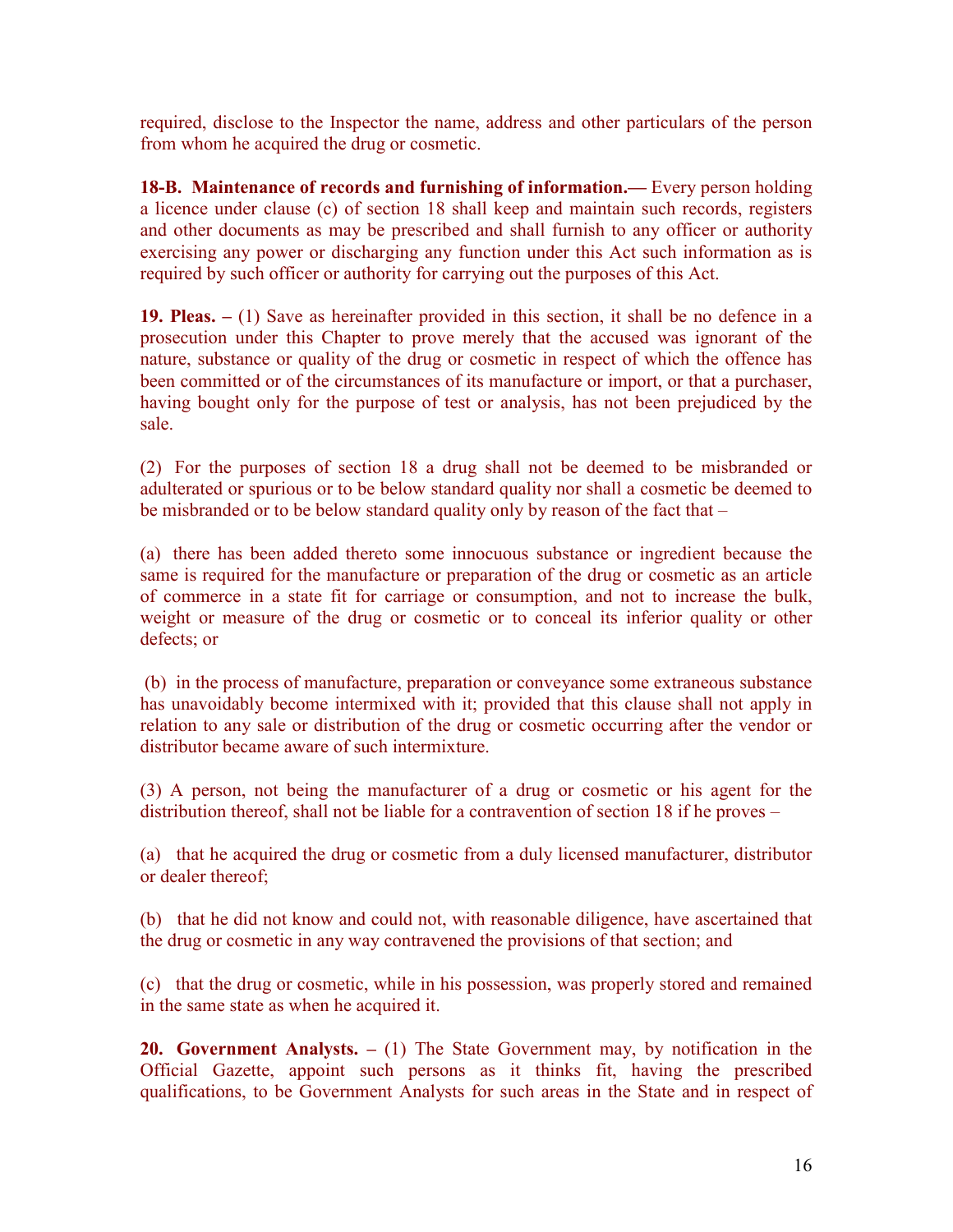such drugs or classes of drugs or such cosmetics or classes of cosmetics as may be specified in the notification.

(2) The Central Government may also, by notification in the Official Gazette, appoint such persons as it thinks fit, having the prescribed qualifications, to be Government Analysts in respect of such drugs or classes of drugs or such cosmetics or classes of cosmetics as may be specified in the notification.

(3) Notwithstanding anything contained in sub-section (1) or sub-section (2), neither the Central Government nor a State Government shall appoint as a Government Analyst any official not serving under it without the previous consent of the Government under which he is serving.

(4) No person who has any financial interest in the import, manufacture or sale of drugs or cosmetics shall be appointed to be a Government Analyst under sub-section (1) or subsection (2) of this section.

21. Inspectors. – (1) The Central Government or a State Government may, by notification in the Official Gazette, appoint such persons as it thinks fit, having the prescribed qualifications, to be Inspectors for such areas as may be assigned to them by the Central Government or the State Government, as the case may be.

(2) The powers which may be exercised by an Inspector and the duties which may be performed by him, the drugs or classes of drugs or cosmetics or classes of cosmetics in relation to which and the conditions, limitations or restrictions subject to which, such powers and duties may be exercised or performed shall be such as may be prescribed.

(3) No person who has any financial interest in the import, manufacture or sale of drugs or cosmetics shall be appointed to be an Inspector under this section.

(4) Every Inspector shall be deemed to be a public servant within the meaning of section 21 of the Indian Penal Code, and shall be officially subordinate to such authority having the prescribed qualifications, as the Government appointing him may specify in this behalf.

22. Powers of Inspectors.  $- (1)$  Subject to the provisions of section 23 and of any rules made by the Central Government in this behalf, an Inspector may, within the local limits of the area for which he is appointed, -

(a) inspect, --

(i) any premises wherein any drug or cosmetic is being manufactured and the means employed for stand arising and testing the drug or cosmetic;

(ii) any premises wherein any drug or cosmetic is being sold, or stocked or exhibited or offered for sale, or distributed;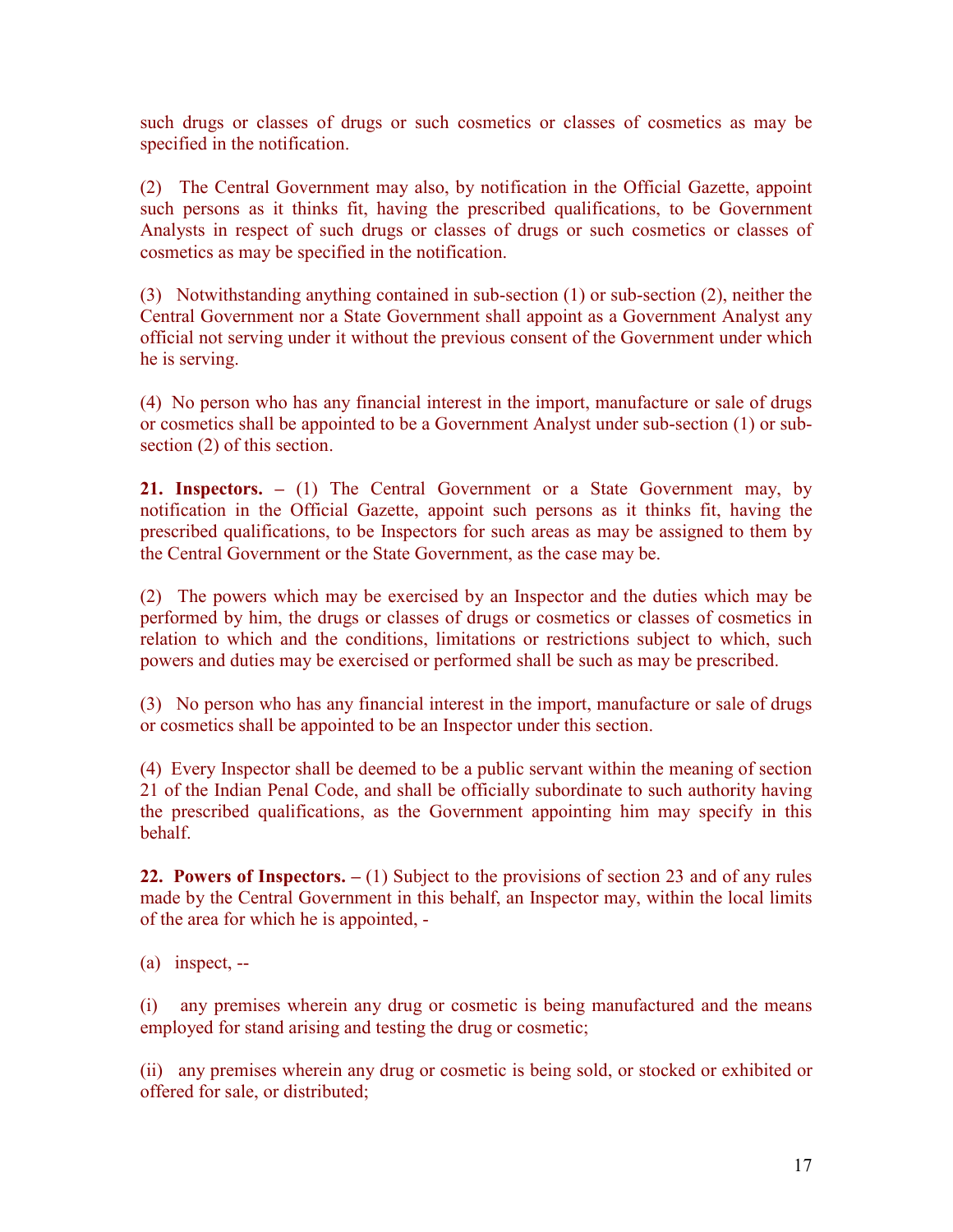(b) take samples of any drug or cosmetic, -

(i) which is being manufactured or being sold or is stocked or exhibited or offered for sale, or is being distributed ;

(ii) from any person who is in the course of conveying, delivering or preparing to deliver such drug or cosmetic to a purchaser or a consignee;

(c) at all reasonable times, with such assistance, if any, as he considers necessary, -

(i) search any person, who, he has reason to believe, has secreted about his person, any drug or cosmetic in respect of which an offence under this Chapter has been, or is being, committed; or

(ii) enter and search any place in which he has reason to believe that an offence under this Chapter has been, or is being, committed; or

(iii) stop and search any vehicle, vessel or other conveyance which, he has reason to believe, is being used for carrying any drug or cosmetic in respect of which an offence under this Chapter has been, or is being, committed,

and order in writing the person in possession of the drug or cosmetic in respect of which the offence has been, or is being, committed, not to dispose of any stock of such drug or cosmetic for a specified period not exceeding twenty days, or, unless the alleged offence is such that the defect may be removed by the possessor of the drug or cosmetic, seize the stock of such drug or cosmetic and any substance or article by means of which the offence has been, or is being committed or which may be employed for the commission of such offence ;

(cc) examine any record, register, document or any other material object found with any person, or in any place, vehicle, vessel or other conveyance referred to in clause (c), and seize the same if he has reason to believe that it may furnish evidence of the commission of an offence punishable under this Act or the rules made thereunder;

(cca) require any person to produce any record, register, or other document relating to the manufacture for sale or for distribution, stocking, exhibition for sale, offer for sale or distribution of any drug or cosmetic in respect of which he has reason to believe that an offence under this Chapter has been, or is being, or is being, committed;

(d) exercise such other powers as may be necessary for carrying out the purposes of this Chapter or any rules made there under.

(2) The provisions of the Code of Criminal Procedure, 1973 (2 of 1974), shall, so far as may be, apply to any search or seizure under this Chapter as they apply to any search or seizure made under the authority of a warrant issued under section 94 of the said Code.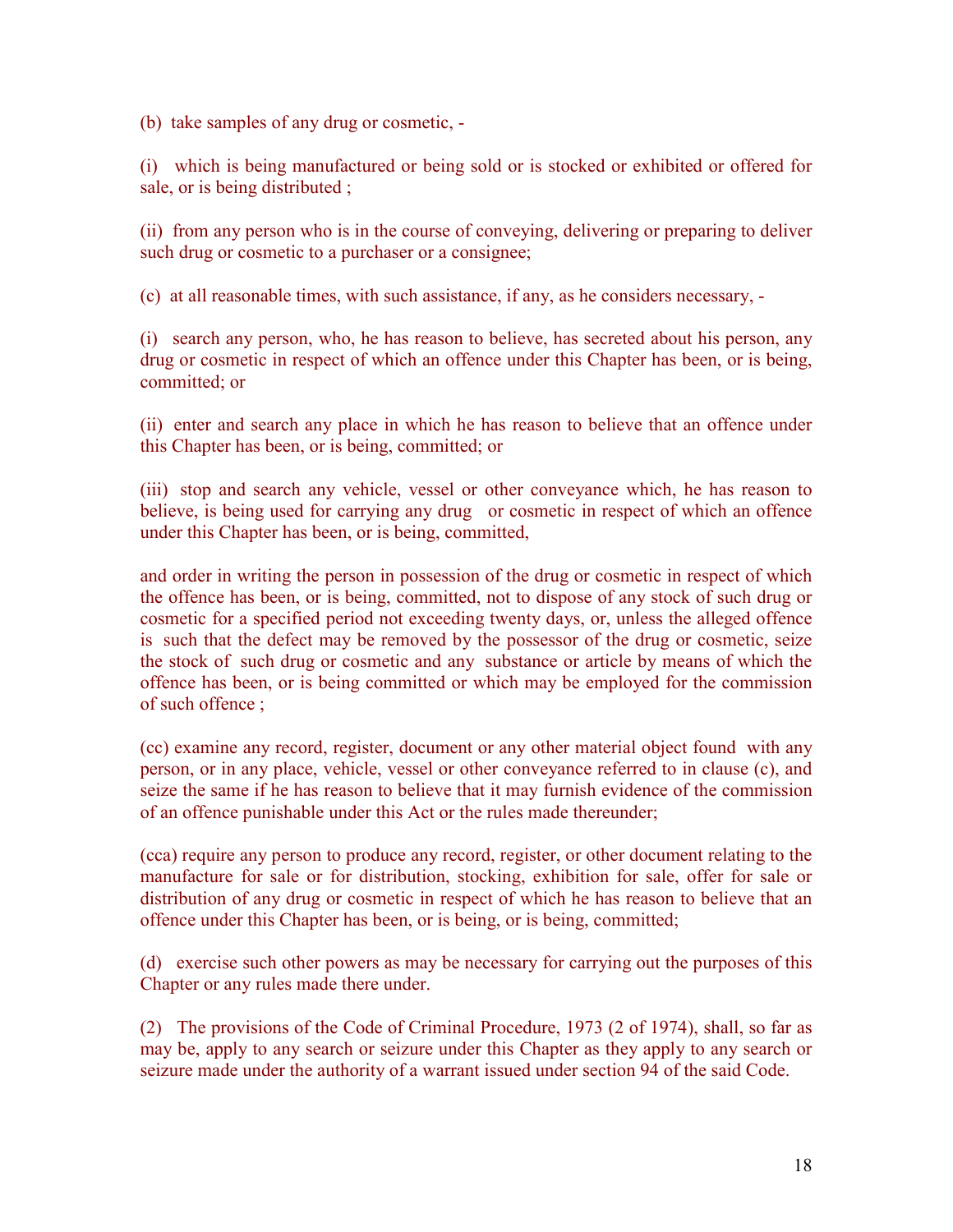(2A) Every record, register or other document seized under clause (cc) or produced under clause (cca) shall be returned to the person, from whom they were seized or who produce the same, within a period of twenty days of the date of such seizure or production, as the case may be, after copies thereof or extracts therefrom certified by that person, in such manner as may be prescribed, have been taken.

(3) If any person willfully obstructs an Inspector in the exercise of the powers conferred upon him by or under this Chapter or refuses to produce any record, register or other document when so required under clause (cca) of sub-section (1), he shall be punishable with imprisonment which may extend to three years, or with fine, or with both.

23. Procedure of Inspectors.  $- (1)$  Where an Inspector takes any sample of a drug or cosmetic under this Chapter, he shall tender the fair price thereof and may require a written acknowledgement therefor.

(2) Where the price tendered under sub-section (1) is refused, or where the Inspector seizes the stock of any drug or cosmetic under clause (c) of section 22, he shall tender a receipt therefore in the prescribed form.

(3) Where an Inspector takes a sample of a drug or cosmetic for the purpose of test or analysis, he shall intimate such purpose in writing in the prescribed form to the person from whom he takes it and, in the presence of such person unless he willfully absents himself, shall divide the sample into four portions and effectively seal and suitably mark the same and permit such person to add his own seal and mark to all or any of the portions so sealed and marked:

Provided that where the sample is taken from premises whereon the or cosmetic is being manufactured, it shall be necessary to divide the sample into three portions only:

Provided further that where the drug or cosmetic is made up in containers of small volume, instead of dividing a sample as aforesaid, the Inspector may, and if the drug or cosmetic be such that it is likely to deteriorate or be otherwise damaged by exposure shall, take three or four, as the case may be, of the said containers after suitably marking the same and, where necessary sealing them.

(4) The Inspector shall restore one portion of a sample so divided or one container, as the case may be, to the person from whom he takes it, and shall retain the remainder and dispose of the same as follows:-

(i) one portion or container he shall forthwith send to the Government Analyst for test or analysis;

(ii) the second he shall produce to the Court before which proceedings, if any, are instituted in respect of the or cosmetic; and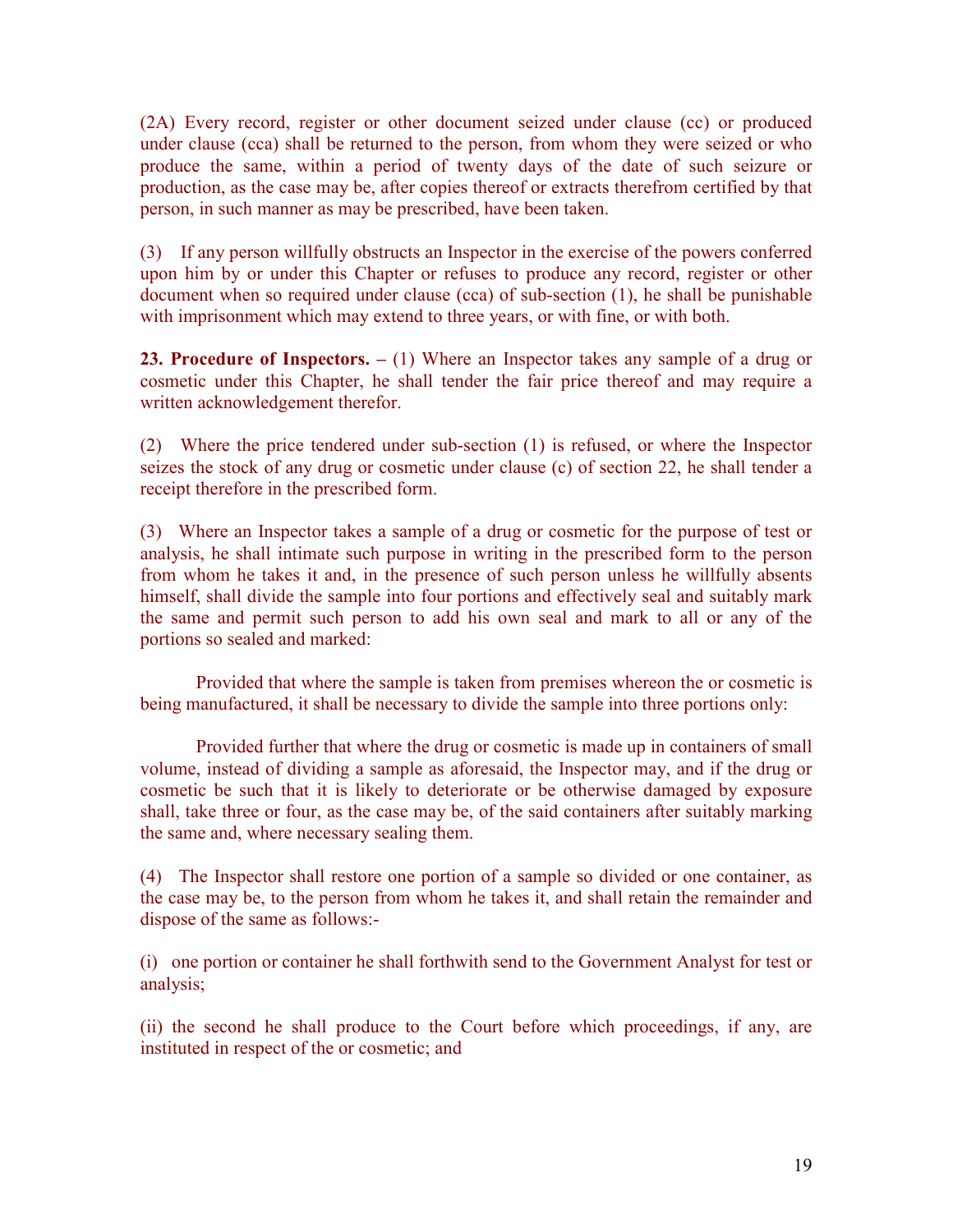(iii) the third, where taken, he shall send to the person, if any, whose name, address and other particulars have been disclosed under section 18-A.

(5) Where an Inspector takes any action under clause (c) of section 22, -

(a) he shall use all dispatch in ascertaining whether or not the drug or cosmetic contravenes any of the provisions of section 18 and, if it is ascertained that the drug or cosmetic does not so contravene, forthwith revoke the order passed under the said clause or, as the case may be, taken such action as may be necessary for the return of the stockseized;

(b) if he seizes the stock of the drug or cosmetic, he shall as soon as may be inform a Judicial Magistrate and take his orders as to the custody thereof;

(c) without prejudice to the institution of any prosecution, if the alleged contravention be such that the defect may be remedied by the possessor of the or cosmetic, he shall, on being satisfied that the defect has been so remedied, forthwith revoke his order under the said clause.

(6) Where an Inspector seizes any record, register, document or any other material object under clause (cc) of sub-section (1) of section 22, he shall, as soon as may be, inform a Judicial Magistrate and take his orders as to the custody thereof.

24. Persons bound to disclose place where drugs or cosmetics are manufactured or kept. – Every person for the time being in charge of any premises whereon any drug or cosmetic is being manufactured or is kept for sale or distribution shall, on being required by any Inspector so to do, be legally bound to disclose to the Inspector the place where the drug or cosmetic is being manufactured or is kept, as the case may be.

**25. Reports of Government Analysts.**  $- (1)$  The Government Analyst to whom a sample of any drug or cosmetic has been submitted for test or analysis under sub-section (4) of section 23, shall deliver to the Inspector submitting it is signed report in triplicate in the prescribed form.

(2) The Inspector on receipt thereof shall deliver one copy of the report to the person from whom the sample was taken and another copy to the person, if any, whose name, address and other particulars have been disclosed under section 18A, and shall retain the third copy for use in any prosecution in respect of the sample.

(3) Any document purporting to be a report signed by a Government Analyst under this Chapter shall be evidence of the facts stated therein, and such evidence shall be conclusive unless the person from whom the sample was taken or the person whose name, address and other particulars have been disclosed under section 18A has, within twenty-eight days of the receipt of a copy of the report, notified in writing the Inspector or the Court before which any proceedings in respect of the sample are pending that he intends to adduce evidence in contravention of the report.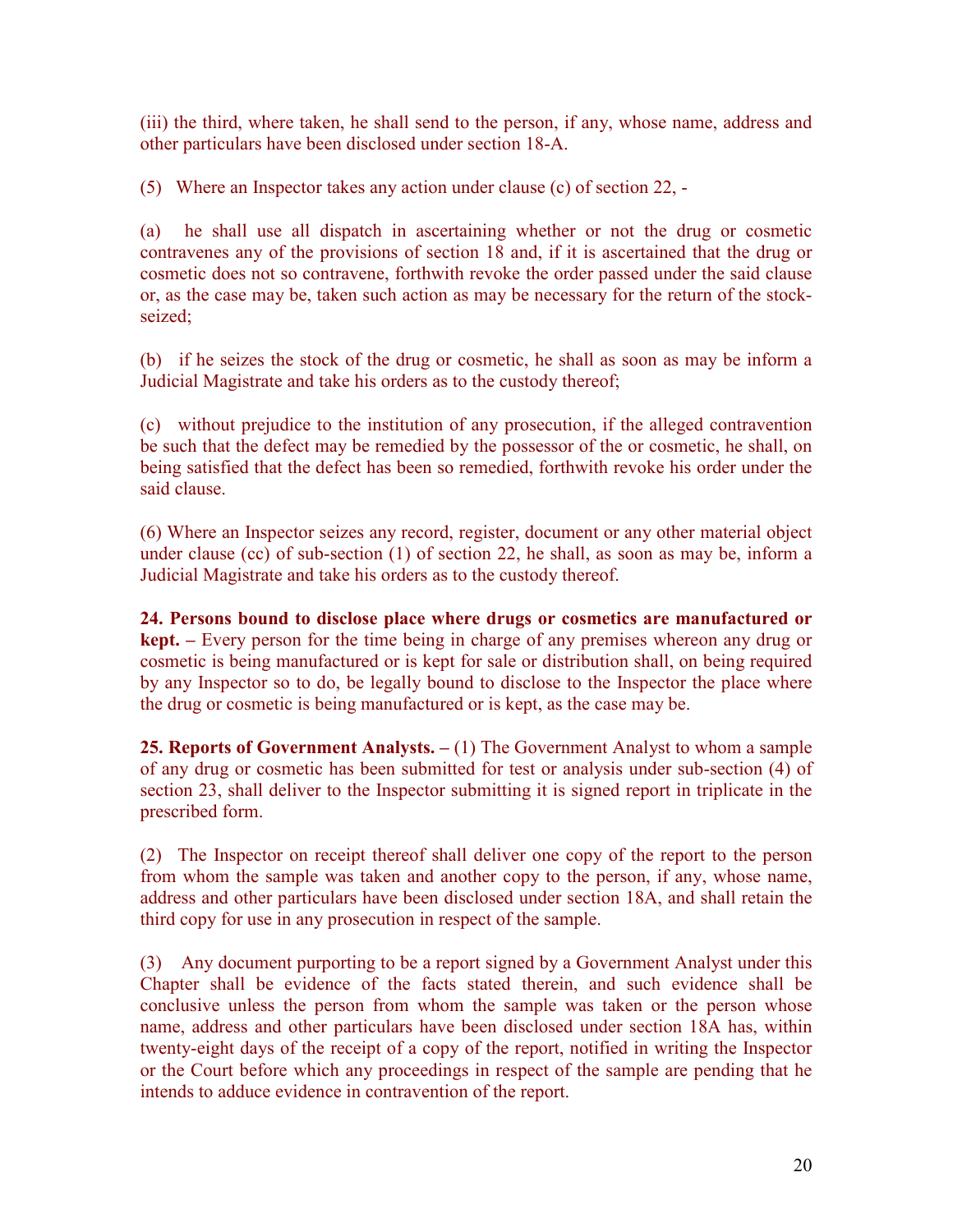(4) Unless the sample has already been tested or analysed in the Central Drugs Laboratory, where a person has under sub-section (3) notified his intention of adducing evidence in contravention of a Government Analyst's report, the Court may, of its own motion or in its discretion at the request either of the complainant or the accused cause the sample of the drug or cosmetic produced before the Magistrate under sub-section (4) of Section 23 to be sent for test or analysis to the said Laboratory, which shall make the test or analysis and report in writing signed by, or under the authority of, the Director of the Central Drugs Laboratory the result thereof, and such report shall be conclusive evidence of the facts stated therein.

(5) The cost of a test or analysis made by the Central Drugs Laboratory under subsection (4) shall be paid by the complainant or accused as the Court shall direct.

26. Purchaser of drug or cosmetic enabled to obtain test or analysis. – Any person or any recognised consumer association, whether such person is a member of that association or not shall, on application in the prescribed manner and on payment of the prescribed fee, be entitled to submit for test or analysis to a Government Analyst any drug or cosmetic purchased by him or it and to receive a report of such test or analysis signed by the Government Analyst.

Explanation. – For the purposes of this section and section 32, "recognised consumer association" means a voluntary consumer association registered under the Companies Act, 1956 or any other law for the time being in force.

26-A. Powers of Central Government to prohibit manufacture, etc., of drug and cosmetic in public interest. – Without prejudice to any other provision contained in this Chapter, if the Central Government is satisfied, that the use of any drug or cosmetic is likely to involve any risk to human beings or animals or that any drug does not have the therapeutic value claimed or purported to be claimed for it or contains ingredients and in such quantity for which there is no therapeutic justification and that in the public interest it is necessary or expedient so to do, then, that Government may, by notification in the Official Gazette, prohibit the manufacture, sale or distribution of such drug or cosmetic.

26-B. Powers of Central Government to regulate or restrict, manufacture, etc., of drug in public interest. – Without prejudice to any other provision contained in this Chapter, if the Central Government is satisfied that a drug is essential to meet the requirements of an emergency arising due to epidemic or natural calamities and that in the public interest it is necessary or expedient so to do, then, that Government may, by notification in the Official Gazette, regulate or restrict the manufacture, sale or distribution of such drug.

27. Penalty for manufacture, sale, etc., of drugs in contravention of this Chapter. – Whoever, himself or by any other person on his behalf, manufacturers for sale or for distribution, or sells, or stocks or exhibits or offers for sale or distributes,-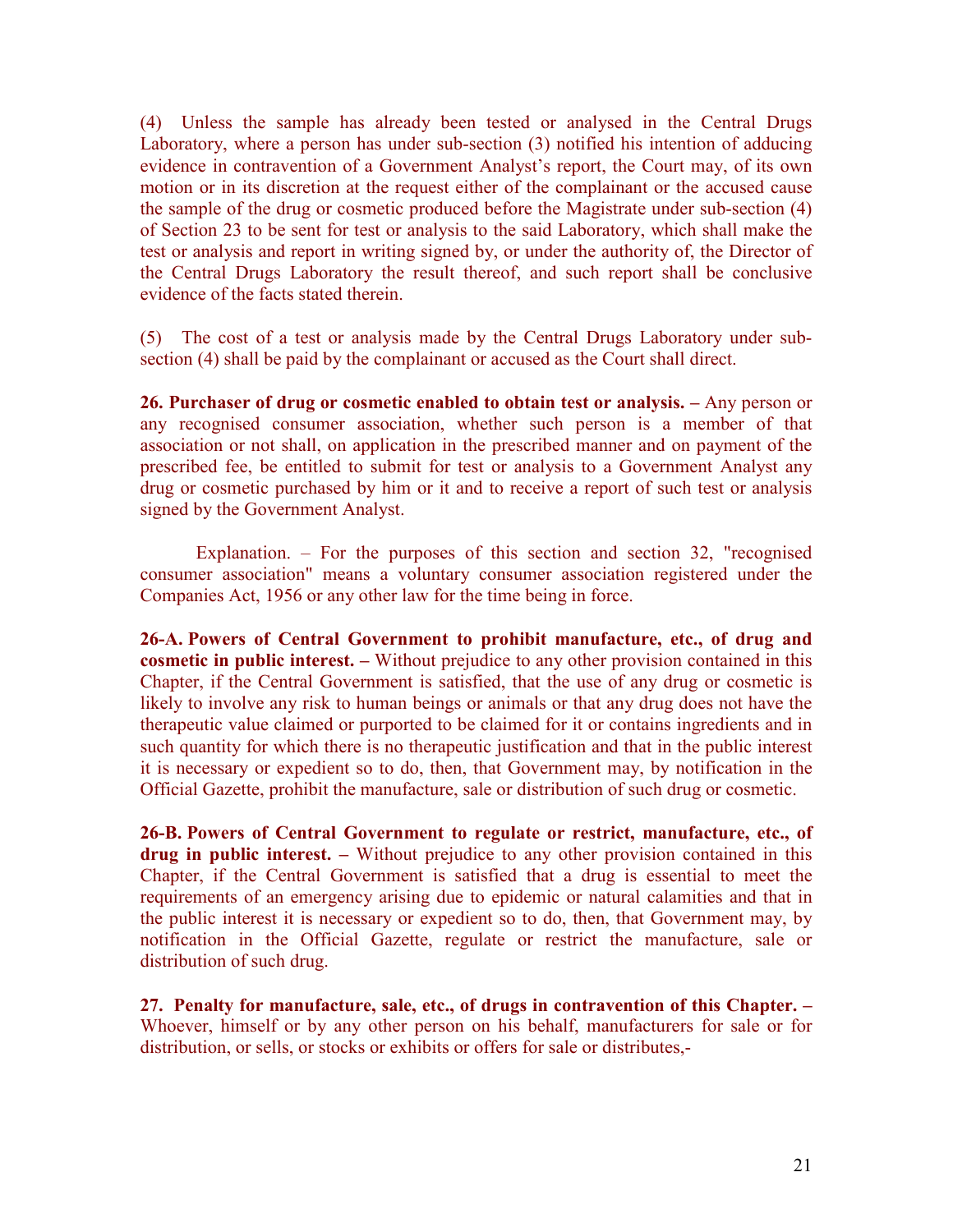(a) any drug deemed to be adulterated under section 17-A or spurious under section 17-B and which when used by any person for or in the diagnosis, treatment, mitigation, or prevention of any disease or disorder is likely to cause his death or is likely to cause such harm on his body as would amount to grievous hurt within the meaning of section 320 of the Indian Penal Code (45 of 1860), solely on account of such drug being adulterated or spurious or not of standard quality, as the case may be, shall be punishable with imprisonment for a term which shall not be less than ten years but which may extend to a term for life and shall also be liable to fine which shall not be less than ten lakh rupees or three times value of the drugs confiscated, whicheve is more:

 Provided that the fine imposed on and released from, the person convicted under this clause shall be paid, by way of compensation, to the person who had used the adulterated or spurious drugs referred to in this clause:

 Provided further that where the use of the adulterated or spurious drugs referred to in this clause has caused the death of a person who used such drugs, the fine imposed on and realized from, the person convicted under this clause, shall be paid to the relative of the person who had died due to the use of the adulterated or spurious drugs referred to in this clause.

Explanation.- For the purposes of the second proviso, the expression "relative" means-

- (i) spouse of the deceased person; or
- (ii) a minor legitimate son, and unmarried legitimate daughter and a widowed mother; or
- (iii) parent of the minor victim; or

 $(iv)$  if wholly dependent on the earnings of the deceased person at the time of his death, a son or a daughter who has attained the age of eighteen years; or

(v) any person, if wholly or in part, dependent on the earnings of the deceased person at the time of his death, -

- (a) the parent; or
- (b) a minor brother or an unmarried sister; or
- (c) a widowed daughter-in-law; or
- (d) a widowed sister; or
- (e) a minor child of a pre-deceased son; or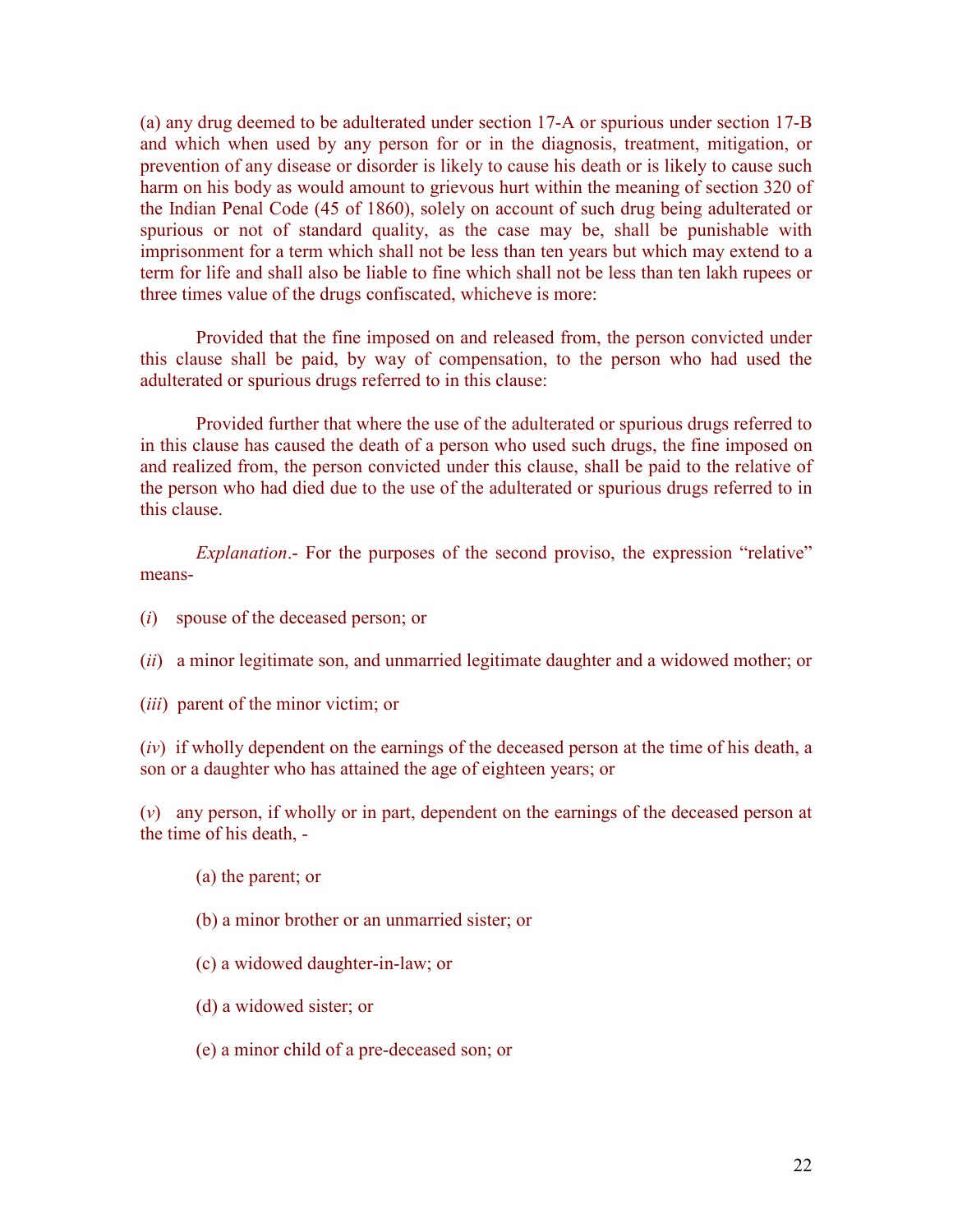(f) a minor child of a pre-deceased daughter where no parent of the child is alive;

or

(g) the paternal grandparent if no parent of the member is alive;

 $(b)$  any drug —

(i) deemed to be adulterated under section 17A, but not being a drug referred to in clause (a), or

(ii) without a valid licence as required under clause (c) of section 18, shall be punishable with imprisonment for a term which shall not be less than three years but which may extend to five years and with fine which shall not be less than one lakh rupees or three times the value of the drugs confiscated, whichever is more:

Provided that the Court may, for any adequate and special reasons to be recorded in the judgment, impose a sentence of imprisonment for a term of less than three years and of fine of less than one lakh rupees;

(c) any drug deemed to be spurious under section 17-B, but not being a drug referred to in clause (a) shall be punishable with imprisonment for a term which shall not be less than seven years but which may extend to imprisonment for life and with fine which shall not be less than three lakh rupees or three times the value of the drugs confiscated, whichever is more:

Provided that the Court may, for any adequate and special reasons, to be recorded in the judgment, impose a sentence of imprisonment for a term of less than seven years but not less than three years and fine of less than one lakh rupees;

(d) any drug, other than a drug referred to in clause (a) or clause (b) or clause (c), in contravention of any other provision of this Chapter or any rule made there under, shall be punishable with imprisonment for a term which shall not be less than one year but which may extend to two years and with fine which shall not be less than twenty thousand rupees;

Provided that the Court may for any adequate and special reasons to be recorded in the judgment impose a sentence of imprisonment for a term of less than one year.

27-A. Penalty for manufacture, sale, etc., of cosmetics in contravention of this Chapter. – Whoever himself or by any other person on his behalf manufacturers for sale or for distribution, or sells, or stocks or exhibits or offers for sale –

(i) Any cosmetic deemed to be spurious under section 17-D or adulterated under section 17-E shall be punishable with imprisonment for a term, which may extend to three years and with fine which shall not be less than fifty thousand rupees or three times the value of the cosmetics confiscated, whichever is more;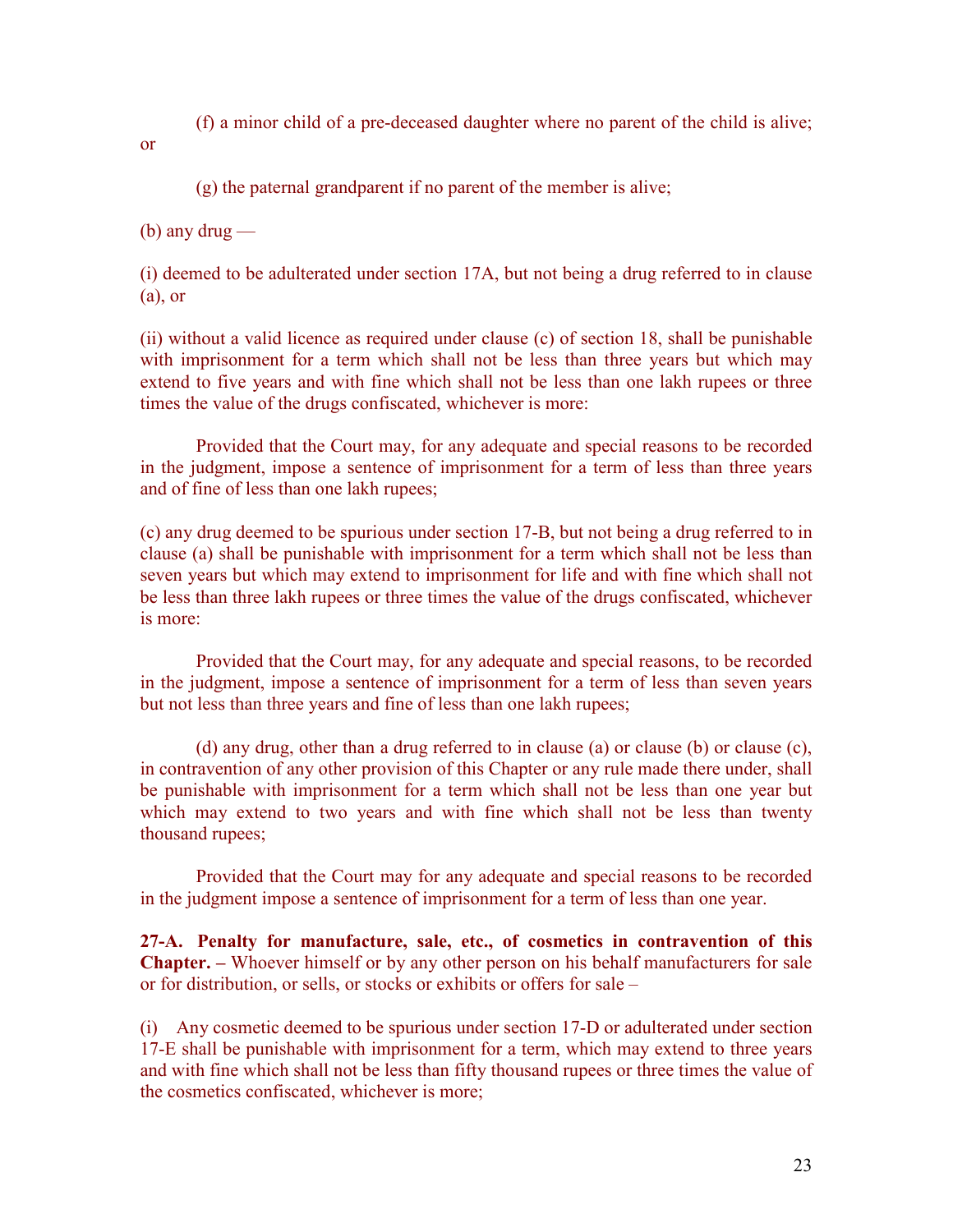(ii) Any cosmetic other than a cosmetic referred to in clause (i) above in contravention of any provisions of this Chapter or any rule made there under shall be punishable with imprisonment for a term which may extend to one year or with fine which may extend to twenty thousand rupees, or with both.

28. Penalty for non-disclosure of the name of the manufacturer, etc.- Whoever contravenes the provisions of Section 18-A or Section 24 shall be punishable with imprisonment which may extend to one year, or with fine which shall not be less than twenty thousand rupees, or with both.

28-A. Penalty for not keeping documents etc., and for non-disclosure of information.- Whoever contravenes the provisions of Section 18-B shall be punishable with imprisonment which may extend to one year, or with fine which shall not be less than twenty thousand rupees, or with both.

28B. Penalty for manufacture, etc., of drugs or cosmetics in contravention of section 26A. – Whoever himself or by any other person on his behalf manufacturers or sells or distributes any drug or cosmetic in contravention of the provisions of any notification issued under section 26A, shall be punishable with imprisonment for a term which may extend to three years and shall also be liable to fine which may extend to five thousand rupees.

29. Penalty for use of Government Analyst's report for advertising. – Whoever uses any report of a test or analysis made by the Central Drugs Laboratory or by a Government Analyst, or any extract from such report, for the purpose of advertising any drug or cosmetic, shall be punishable with fine which may extend to five hundred rupees.

30. Penalty for subsequent offences.  $- (1)$  Whoever having been convicted of an offence, -

(a) under clause (b) of section 27 is again convicted of an offence under that clause, shall be punishable with imprisonment for a term which shall not be less than seven years but which may extend to ten years and with fine which shall not be less than two lakh rupees:

Provided that the Court may, for any adequate and special reasons to be mentioned in the judgment, impose a sentence of imprisonment for a term of less than seven years and of fine of less than one lakh rupees:

(b) under clause (c) of section 27, is again convicted of an offence under that clause shall be punishable with imprisonment for a term which shall not be less than ten years but which may extend to imprisonment for life and with fine which shall not be less than three lakh rupees;

(c) under clause (d) of section 27, is again convicted of an offence under that clause shall be punishable with imprisonment for a term which shall not be less than two years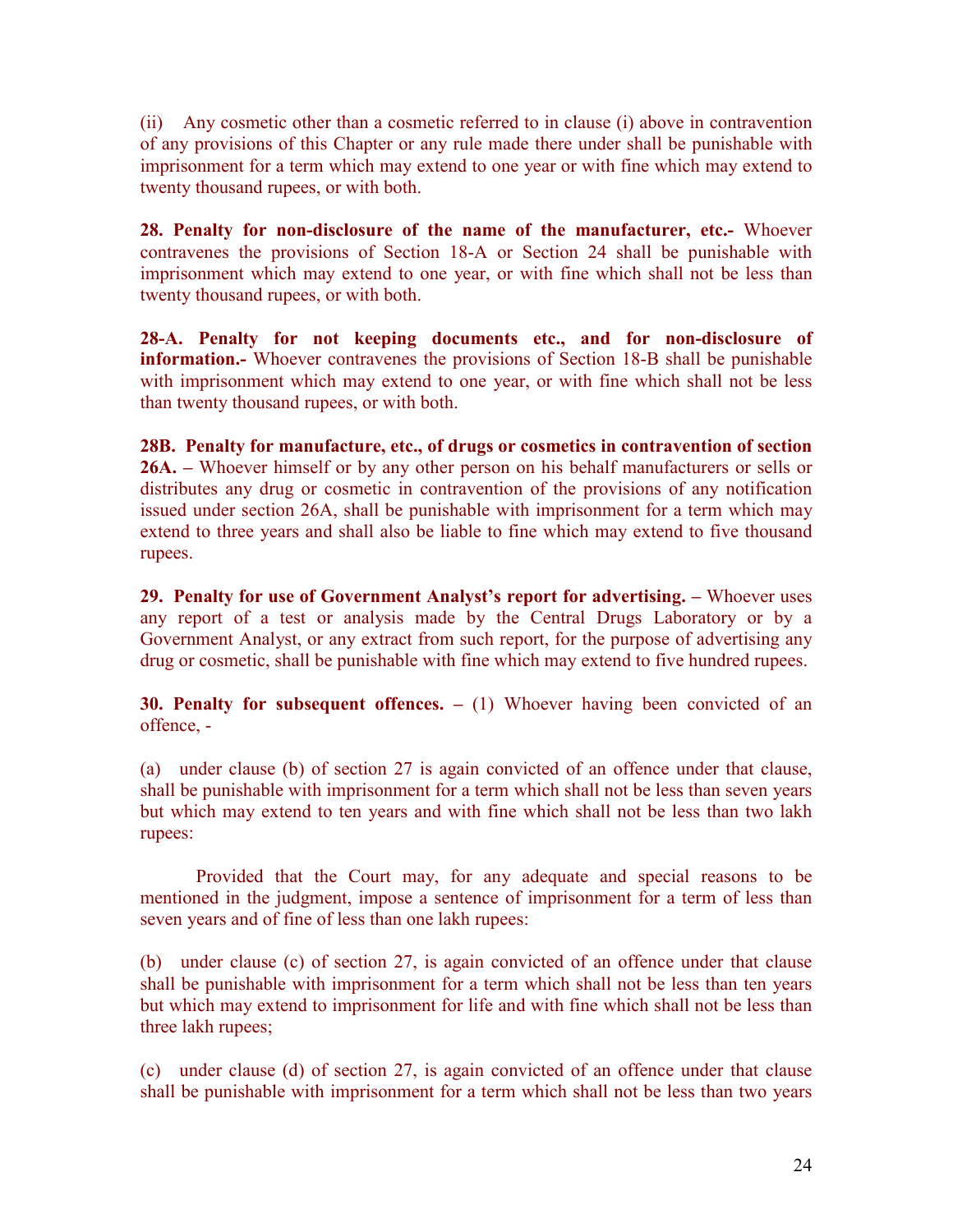but which may extend to four years or with fine which shall not be less than five thousand rupees, or with both.

(1-A) Whoever, having been convicted of an offence under section 27-A is again convicted under that section, shall be punishable with imprisonment for a term which may extend to two years, or with fine which may extend to two thousand rupees, or with both.

(2) Whoever, having been convicted of an offence under section 29 is again convicted of an offence under the same section, shall be punishable with imprisonment which may extend to two years, or with fine which shall not be less than ten thousand rupees or with both.

**31. Confiscation.**  $- (1)$  Where any person has been convicted under this Chapter for contravening any such provision of this Chapter or any rule made there under as may be specified by rule made in this behalf, the stock of the drug or cosmetic in respect of which the contravention has been made shall be liable to and if such contravention is in respect of –

(i) manufacture of any drug deemed to be misbranded under section 17, adulterated under section 17-A or spurious under section 17-B ; or

(ii) manufacture for sale, or for distribution, sale, or stocking or exhibiting or offering for sale, or distribution of any drug without a valid licence as required under clause (c) of section 18,

any implements or machinery used in such manufacture, sale or distribution and any receptacles, packages or coverings in which such drug is contained and the animals, vehicles, vessels or other conveyances used in carrying such drug shall also be liable to confiscation.

(2) Without prejudice to the provisions contained in sub-section (1), where the Court is satisfied, on the application of an Inspector or otherwise and after such inquiry as may be necessary that the drug or cosmetic is not of standard or is a misbranded, adulterated or spurious drug or misbranded or spurious cosmetic, such drug or, as the case may be, such cosmetic shall be liable to confiscation.

31A. Application of provisions to Government departments. – The provisions of this Chapter except those contained in section 31 shall apply in relation to the manufacture, sale or distribution of drugs by any department of Government as they apply in relation to the manufacture, sale or distribution of drugs by any other person.

**32. Cognizance of offences.**  $- (1)$  No prosecution under this Chapter shall be instituted except by-

(a) an Inspector, or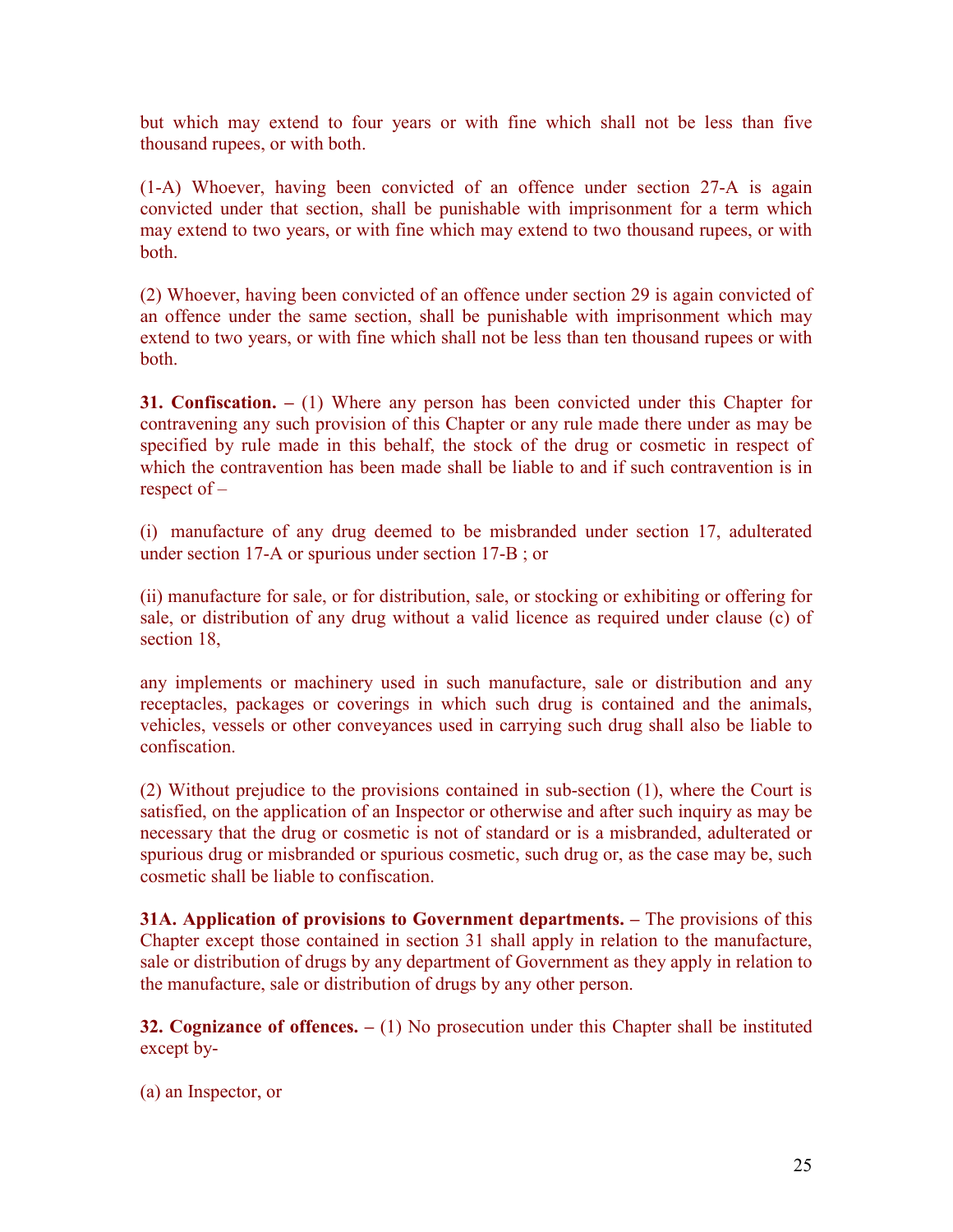(b) any Gazetted Officer of the Central Government or a State Government authorized in writing in this behalf by the Central Government or a State Government by ageneral or special order made in this behal by that Government; or

(c) the person aggrieved; or

(d) a recognised consumer association whether such person is a member of that association or not.

(2) Save as otherwise provided in this Act, no court inferior to that of a Court of Sessions shall try an offence punishable under this Chapter.

(3) Nothing contained in this Chapter shall be deemed to prevent any person from being prosecuted under any other law for any act or omission, which constitutes an offence against this Chapter.

32-A. Power of Court to implead the manufacturer, etc. – Where, at any time during the trial of any offence under this Chapter alleged to have been committed by any person, not being the manufacturer of a drug or cosmetic or his agent for the distribution thereof, the Court is satisfied, on the evidence adduced before it, that such manufacturer or agent is also concerned in that offence, then, the Court may, notwithstanding contained in subsections (1), (2) and (3) of section 319 of the Code of Criminal Procedure, 1973 (2 of 1974), proceed against him as though a prosecution had been instituted against him under section 32.

32-B. Compounding of certain offences.- (1) Notwithstanding anything contained in the Code of Criminal Procedure, 1973 (2 of 1974), any offence punishable under clause (b) of sub-section (1) of Section 13, Section 28 and Section 28-A of this Act(whether committed by a company or any officer thereof), not being an offence punishable with imprisonment only, or with imprisonment and also with fine, may, either before or after the instructions of any prosecution, be compounded by the Central Government or by any State Government or any officer authorized in this behalf Central Government or a State Government, on payment for credit to that Government of such sum as that Government may, by rules made in this behalf, specify:

 Provided that such sum shall not, in any case, exceed the maximum amount of the fine which may be imposed under this Act for the offences so compounded:

 Provided further that in cases of subsequent offences, the same shall not be compoundable.

(2) When the accused has been committed for trial or when he has been convicted and an appeal is pending, no composition for the offences shall be allowed without the leave of the court to which he is committed or, as the case may be, before which the appeal is to be heard.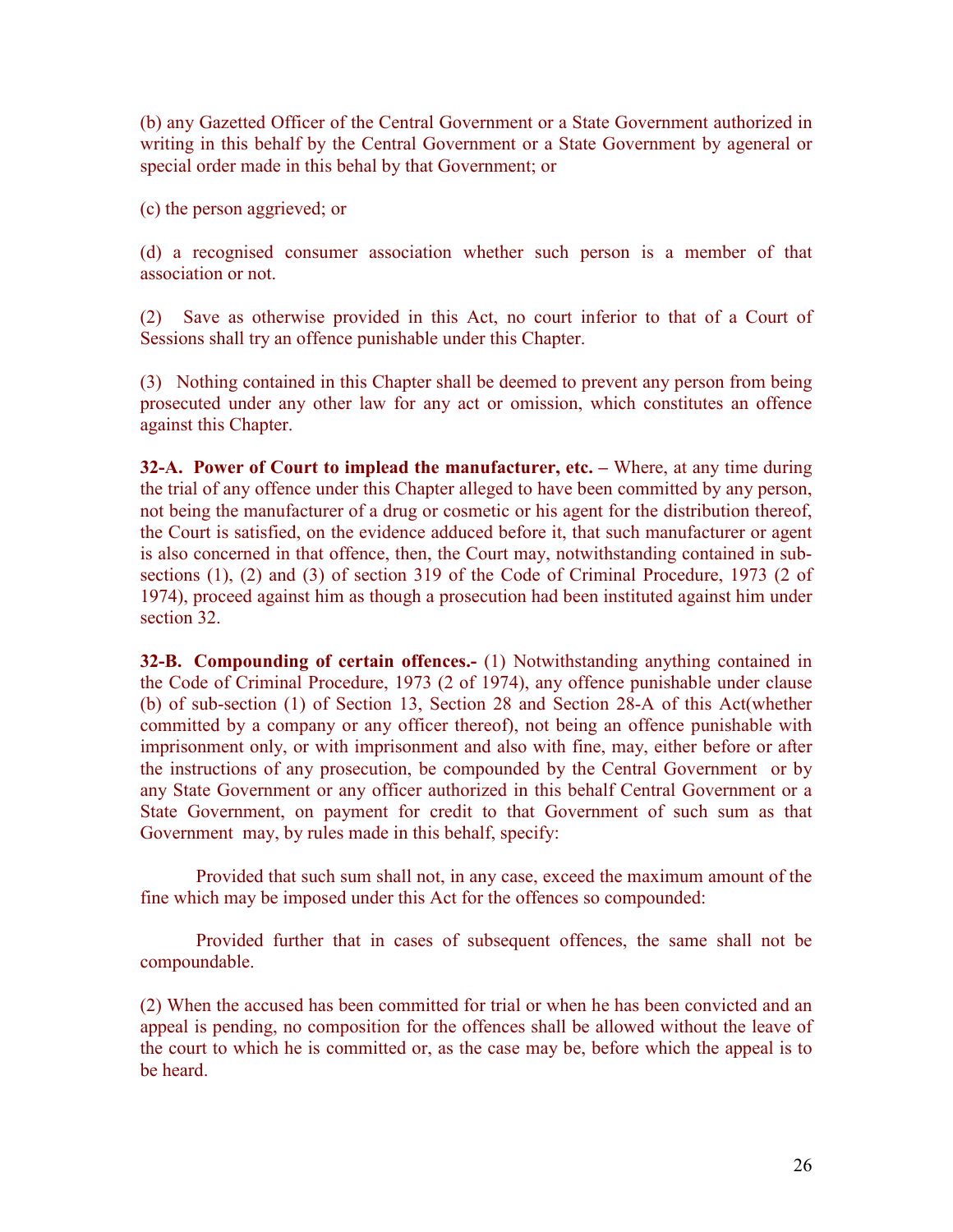(3) Where an offence is compounded under sub-section (1), no proccding or further proceeding, as the case may be , shall be taken against the offender in respect of the offences so compounded and the offender, if in custody, shall be released forthwith.

33. Power of Central Government to make rules.  $- (1)$  The Central Government may after consultation with, or on the recommendation of, the Board and after previous publication by notification in the Official Gazette, make rules for the purpose of giving effect to the provisions of this Chapter :

Provided that consultation with the Board may be dispensed with if the Central Government is of opinion that circumstances have arisen which render it necessary to make rules without such consultation, but in such a case the Board shall be consulted within six months of the making of the rules and the Central Government shall take into consideration any suggestions which the Board may make in relation to the amendment of the said rules.

(2) Without prejudice to the generality of the foregoing power, such rules may –

(a) provide for the establishment of laboratories for testing and analyzing drugs or cosmetics;

(b) prescribe the qualifications and duties of Government Analysts and the qualifications of Inspectors;

(c) prescribe the methods of test or analysis to be employed in determining whether a drug or cosmetic is of standard quality;

(d) prescribe, in respect of biological and organ metallic compounds, the units or methods of standardization;

(dd) prescribe under clause (d) of section 17-A the colour or colours which a drug may bear or contain for purposes of colouring;

(dda) prescribe under clause (d) of section 17-E the colour or colours which a cosmetic may bear or contain for purposes of colouring;

(e) prescribe the forms of licences for the manufacture for sale or for distribution, for the sale and for the distribution of drugs or any specified drug or class of drugs or of cosmetic or any specified cosmetic or class of cosmetics, the form of application for such licences, the conditions subject to which such licences may be issued, the authority empowered to issue the same the qualifications of such authority and the fees payable therefore and provide for the cancellation or suspension of such licences in any case where any provision of this Chapter or the rules made there under is contravened or any of the conditions subject to which they are issued is not complied with;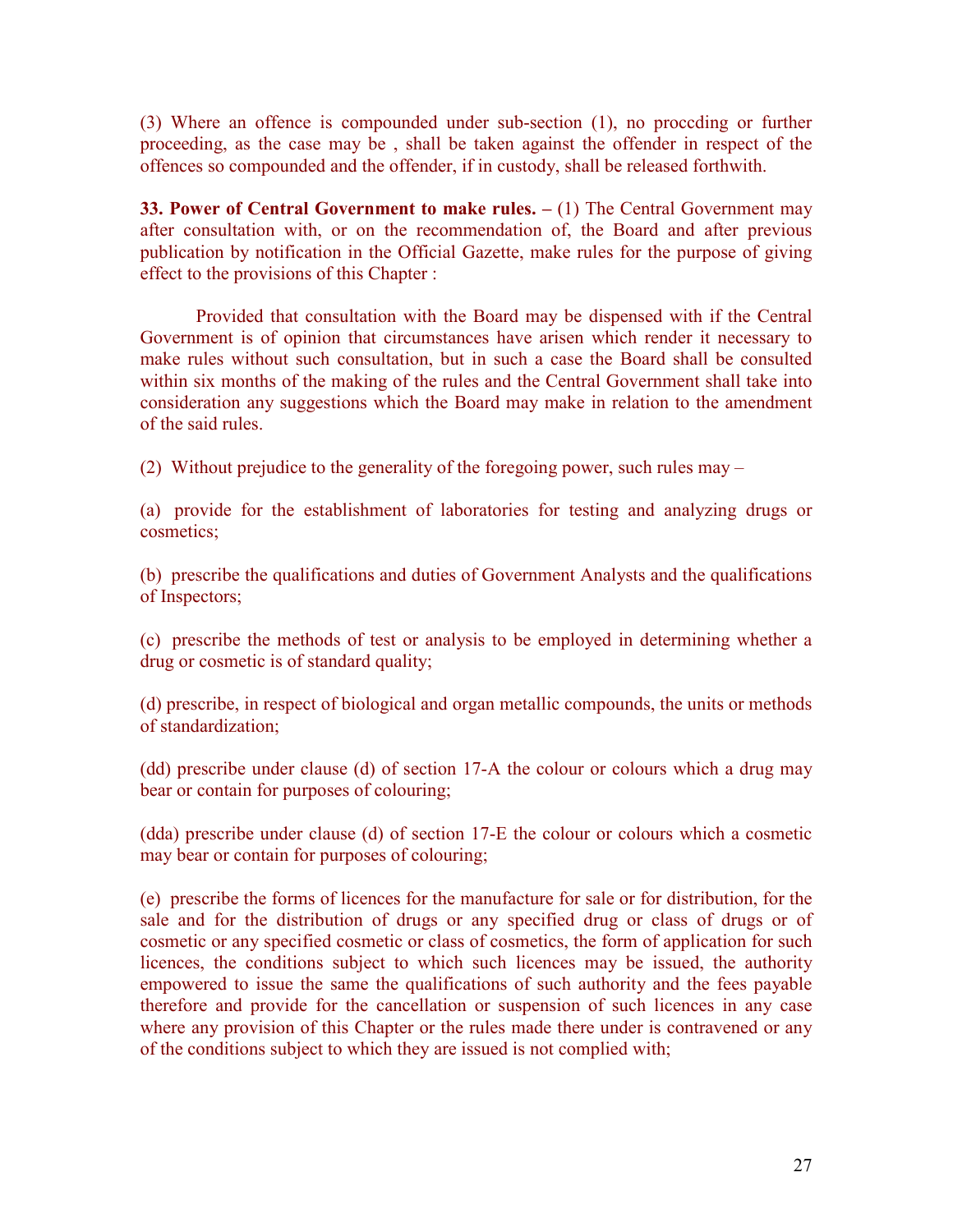(ee) prescribe the records, registers or other documents to be kept and maintained under section 18-B:

(eea) prescribed the fees for the inspection (for the purposes of grant or renewal of licences) of premises, wherein any drug or cosmetic is being or is proposed to be manufactured;

(eeb) prescribe the manner in which copies are to be certified under sub-section (2-A) of section 22;

(f) specify the diseases or ailments, which a drug may not purport or claim to prevent, cure or mitigate and such other effects which a drug may not purport or claim to have;

(g) prescribe the conditions subject to which small quantities of drugs may be manufactured for the purpose of examination, test or analysis;

(h) require the date of manufacture and the date of expiry of potency to be clearly and truly stated on the label or container of any specified drug or class of drugs, and prohibit the sale, stocking or exhibition for sale, or distribution of the said drug or class of drugs after the expiry of a specified period from the date of manufacture or after the expiry of the date of potency;

(i) prescribe the conditions to be observed in the packing in bottles, packages, and other containers of drugs or cosmetics including the use of packing material which comes into direct contact with the drugs and prohibit the sale, stocking or exhibition for sale, or distribution of drugs or cosmetics packed in contravention of such conditions;

(j) regulate the mode of labeling packed drugs or cosmetics, and prescribe the matters, which shall or shall not be included in such labels;

(k) prescribe the maximum proportion of any poisonous substance which may be added to or contained in any drug, prohibit the manufacture, sale or stocking or exhibition for sale, or distribution of any drug in which that proportion is exceeded, and specify substances which shall be deemed to be poisonous for the purposes of this Chapter and the rules made there under;

(l) require that the accepted scientific name of any specified drug shall be displayed in the prescribed manner on the label or wrapper of any patent or proprietary medicine containing such drug;

(m) omitted.

(n) prescribe the powers and duties of and the qualifications of the authority to which such Inspectors shall be subordinate and specify the drugs or classes of drugs or cosmetics or classes of cosmetics in relation to which and the conditions, limitations or restrictions subject to which, such powers and duties may be exercised or performed;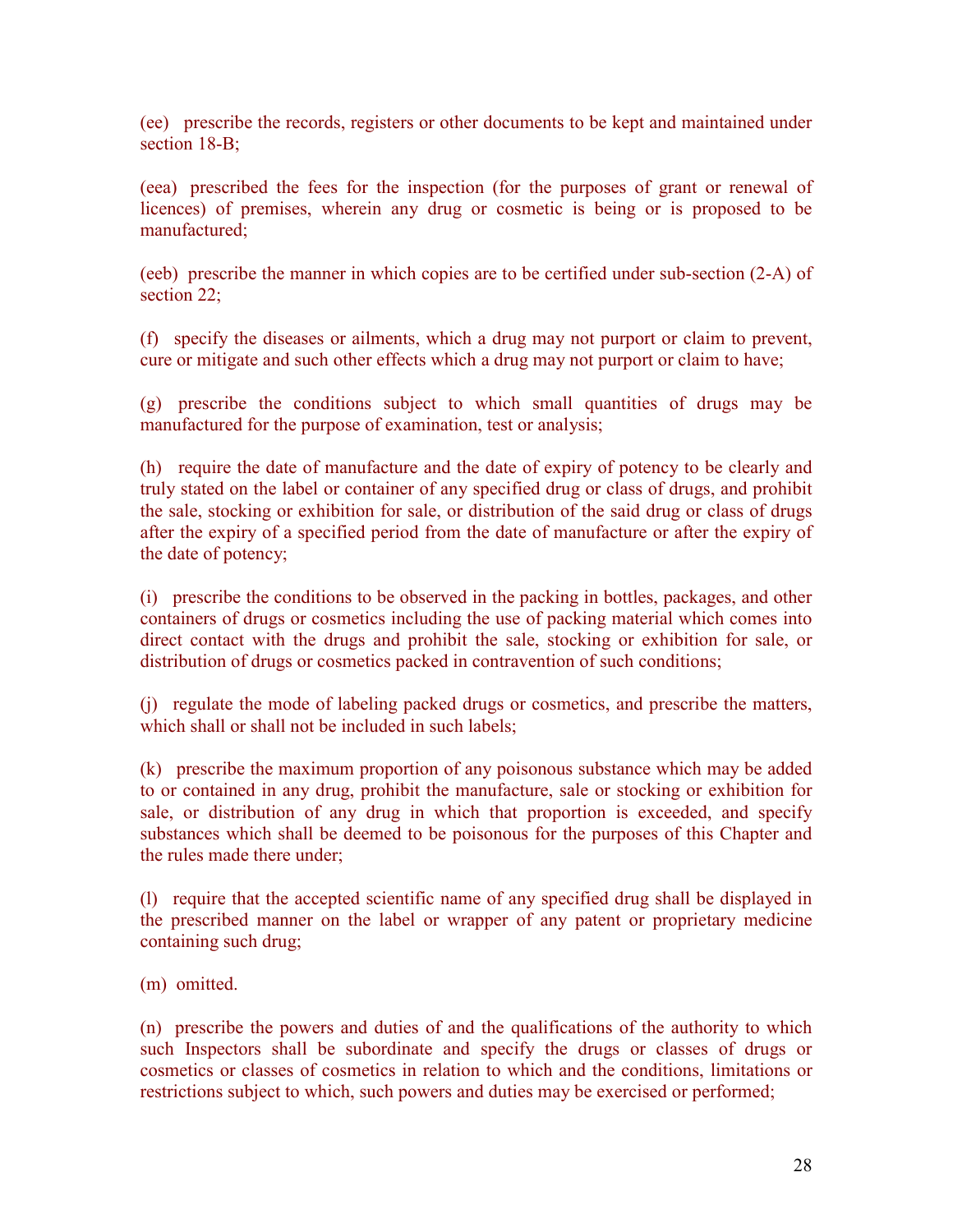(o) prescribe the forms of report to be given by Government Analysts, and the manner of application for test or analysis under section 26 and the fees payable therefore;

(p) specify the offences against this Chapter or any rule made there under in relation to which an order of confiscation may be made under section 31;

(q) provide for the exemption, conditionally or otherwise, from all or any of the provisions of this Chapter or the rules made there under, of any specified drug or class of drugs or cosmetic or class of cosmetics; and

(r) sum which may be specified by the Central Government under section 32-B.

33-A. Chapter not to apply to Ayurvedic, Siddha or Unani drugs. – Save as otherwise provided in this Act, nothing contained in this Chapter shall apply to Ayurvedic, Siddha or Unani drugs.

#### CHAPTER IV-A

### PROVISIONS RELATING TO AYURVEDIC, SIDDHA AND UNANI DRUGS

33-B. Application of Chapter IVA. – This Chapter shall apply only to Ayurvedic, Siddha and Unani drugs.

33-C. Ayurvedic and Unani Drugs Technical Advisory Board. – (1) The Central Government shall, by notification in the Official Gazette and with effect from such date as may be specified therein, constitute a Board (to be called the Ayurvedic, Siddha and Unani Drugs Technical Advisory Board to advise the Central Government and the State Governments on technical matters arising out of this Chapter and to carry out the other functions assigned to it by this Chapter.

(2) The Board shall consist of the following members, namely, -

(i) The Director General of Health Services, ex officio;

(ii) The Drugs Controller, India, ex officio,

(iii) The principal officer dealing with Indian systems of medicine in the Ministry of Health, ex-officio;

(iv) The Director of the Central Drugs Laboratory, Calcutta, ex-officio;

(v) One person holding the appointment of Government Analyst under section 33-F, to be nominated by the Central Government;

(vi) One Pharmacognocist to be nominated by the Central Government;

(vii) One Phyto-chemist to be nominated by the Central Government;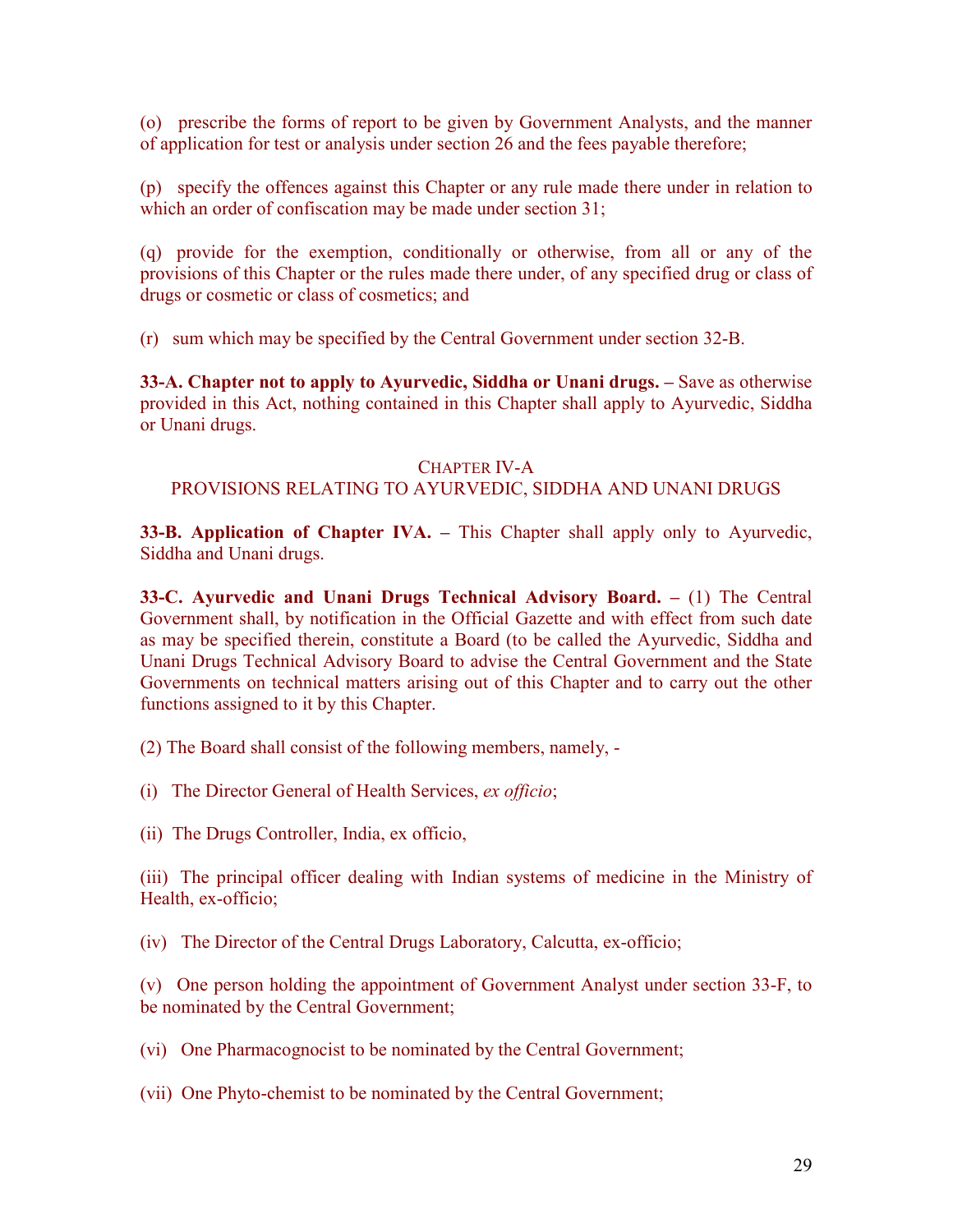(viii) Four persons to be nominated by the Central Government, two from amongst the members of the Ayurvedic Pharmacopoeia Committee, one from amongst the members of Unani Pharmacopoeia Committee and one from amongst the members of the Siddha Pharmacopoeia Committee;

(ix) One teacher in Darvyaguna, and Bhaishajya Kalpana, to be nominated by the Central Government;

(x) One teacher in ILM-UL-ADVIA and TAKLIS-WA-DAWASAZI, to be nominated by the Central Government;

(xi) One teacher in Gunapadam to be nominated by the Central Government;

(xii) Three persons, one each to represent the Ayurvedic, Siddha and Unani drug industry, to be nominated by the Central Government;

(xiii) Three persons, one each from amongst the practitioners of Ayurvedic, Siddha and Unani Tibb systems of medicine to be nominated by the Central Government.

(3) The Central Government shall appoint a member of the Board as its Chairman.

(4) The nominated members of the Board shall hold office for three years but shall be eligible for recombination.

(5) The Board may, subject to the previous approval of the Central Government, make bye-laws fixing quorum and regulating its own procedure and conduct of all business to be transacted by it.

(6) The functions of the Board may be exercised notwithstanding any vacancy therein.

(7) The Central Government shall appoint a person to be Secretary of the Board and shall provide the Board with such clerical and other staff as the Central Government considers necessary.

33-D. The Ayurvedic, Siddha and Unani Drugs Consultative Committee. – (1) The Central Government may constitute an Advisory Committee to be called the Ayurvedic, Siddha and Unani Drugs Consultative Committee to advise the Central Government, the State Governments and the Ayurvedic, Siddha and Unani Drugs Technical Advisory Board on any matter for the purpose of securing uniformity throughout India in the administration of this Act in so far as it relates to Ayurvedic, Siddha or Unani drugs.

(2) The Ayurvedic, Siddha and Unani Drugs Consultative Committee shall consist of two persons to be nominated by the Central Government as representatives of that Government and not more than one representative of each State to be nominated by the State Government concerned.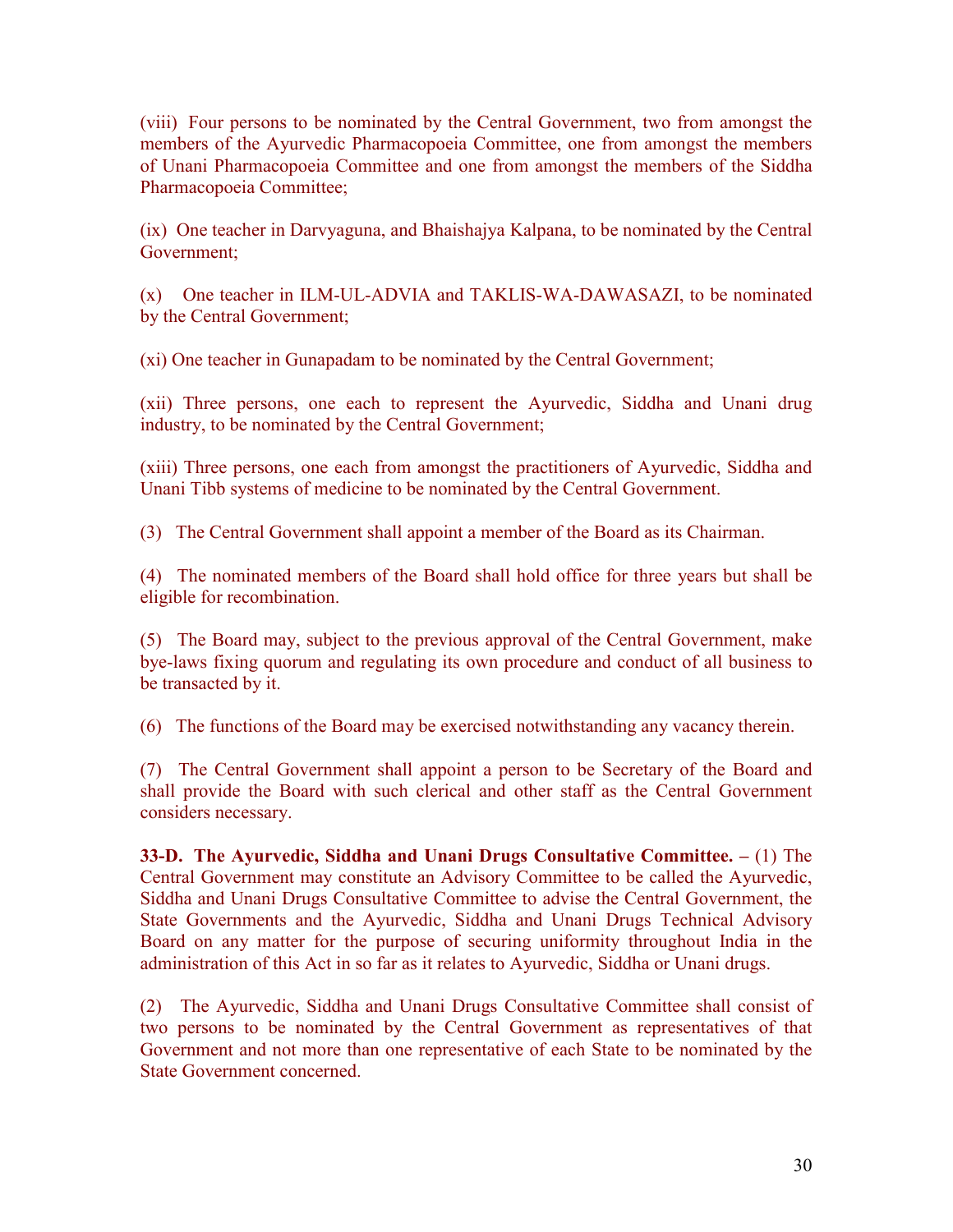(3) The Ayurvedic, Siddha and Unani Drugs Consultative Committee shall meet when required to do so by the Central Government and shall regulate its own procedure.

33-E. Misbranded drugs. – For the purposes of this Chapter, an Ayurvedic, Siddha or Unani drug shall be deemed to be misbranded –

(a) If it is so coloured, coated, powdered or polished that damage is concealed or if it is made to appear of better or greater therapeutic value than it really is; or

(b) If it is not labeled in the prescribed manner; or

(c) If its label or container or anything accompanying the drug bears any statement, design or device which makes any false claim for the drug or which is false or misleading in any particular.

33-EE. Adulterated drugs. – For the purposes of this Chapter, an Ayurvedic, Siddha or Unani drug shall be deemed to be adulterated, -

(a) If it consists, in whole or in part, of any filthy, putrid or decomposed substance; or

(b) It has been prepared, packed or stored under in sanitary conditions whereby it may have been contaminated with filth or whereby it may have been rendered injurious to health; or

(c) If its container is composed, in whole or in part, of any poisonous or deleterious substance which may render the contents injurious to health; or

(d) If it bears or contains, for purposes of colouring only, a colour other than one which is prescribed; or

(e) If it contains any harmful or toxic substance which may render it injurious to health; or

(f) If any substance has been mixed therewith so as to reduce its quality or strength.

Explanation. – For the purpose of clause (a), a drug shall not be deemed to consist, in whole or in part, of any decomposed substance only by reason of the fact that such decomposed substance is the result of any natural decomposition of the drug:

Provided that such decomposition is not due to any negligence on the part of the manufacturer of the drug or the dealer thereof and that it does not render the drug injurious to health.

33-EEA. Spurious drugs. – For the purposes of this Chapter, an Ayurvedic, Siddha or Unani drug shall be deemed to be spurious –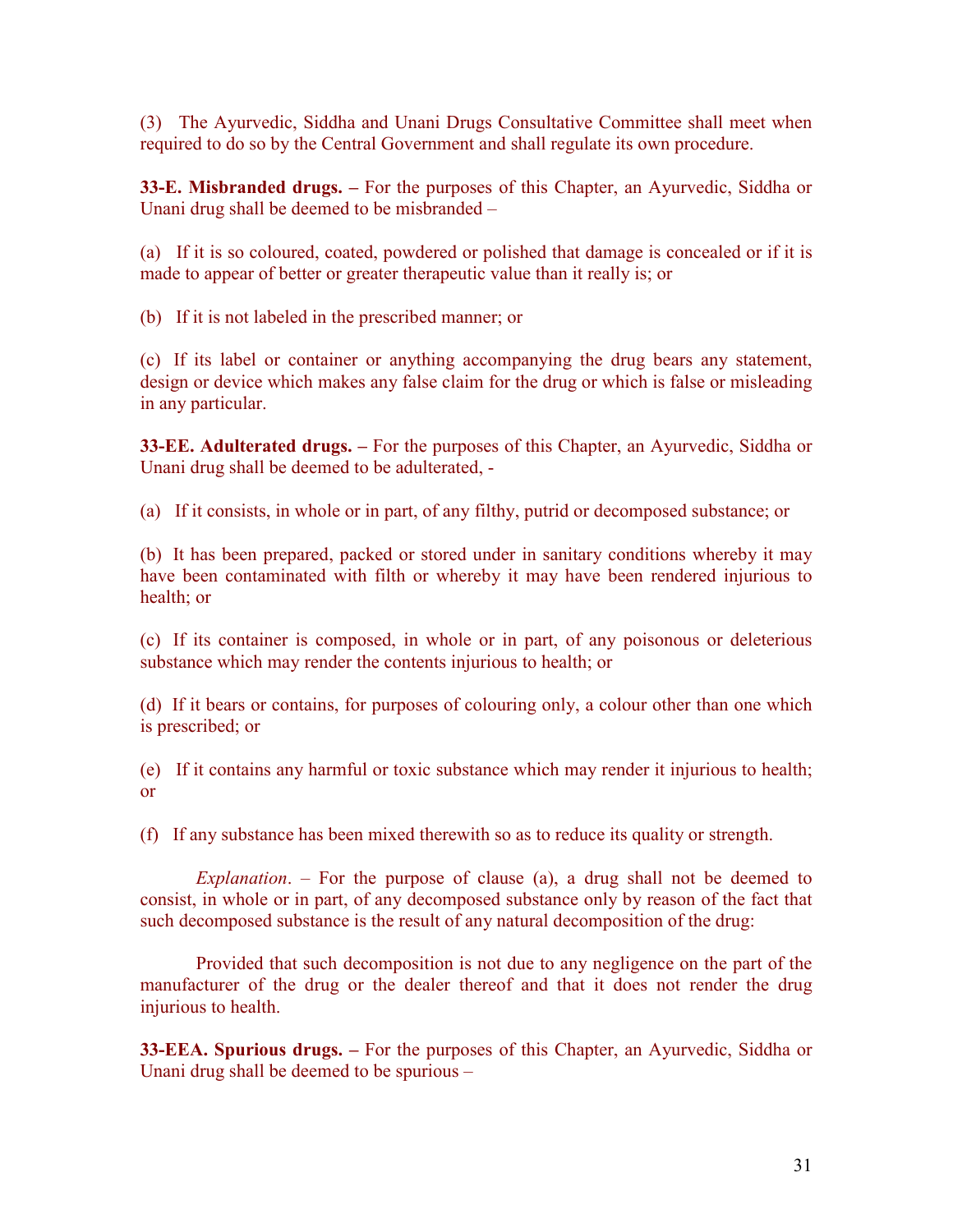(a) If it is sold, or offered or exhibited for sale, under a name which belongs to another drug; or

(b) If it is an imitation of, or is a substitute for, another drug or resembles another drug in a manner likely to deceive, or bears upon it or upon its label or container the name of another drug, unless it is plainly and conspicuously marked so as to reveal its true character and its lack of identity with such other drug; or

(c) If the label or container bears the name of an individual or company purporting to be the manufacturer of the drug, which individual or company is fictitious or does not exist; or

(d) If it has been substituted wholly or in part by any other drug or substance; or

(e) If it purports to be the product of a manufacturer of whom it is not truly a product.

33-EEB. Regulation of manufacturer for sale of Ayurvedic, Siddha and Unani drugs. – No person shall manufacture for sale or for distribution any Ayurvedic, Siddha or Unani drug except in accordance with such standards, if any, as may be prescribed in relation to that drug.

33-EEC. Prohibition of manufacture and sale of certain Ahyurvedic, Siddha and Unani drugs. – From such date as the State Government may, by notification in the Official Gazette, specify in this behalf, no person, either by himself or by any other person on his behalf, shall –

(i) Any misbranded, adulterated or Ayurvedic, siddha or Unani drug;

(ii) Any patent or proprietary medicine, unless there is displayed in the prescribed manner on the label or container thereof the true list of all the ingredients contained in it; and

(iii) Any Ayurvedic, Siddha or Unani drug in contravention of any of the provisions of this Chapter or any rule made thereunder;

(b) Sell, stock or exhibit or offer for sale or offer for sale or distribute any Ayurvedic, Siddha or Unani drug which has been manufactured in contravention of any of the provisions of this Act, or any rule made thereunder:

(c) Manufacture for sale or for distribution, any Ahyurvedic, Siddha or Unani drug, except under, and in accordance with the conditions of, a licence issued for such purpose under this Chapter by the prescribed authority.

<sup>(</sup>a) Manufacture for sale or for distribution –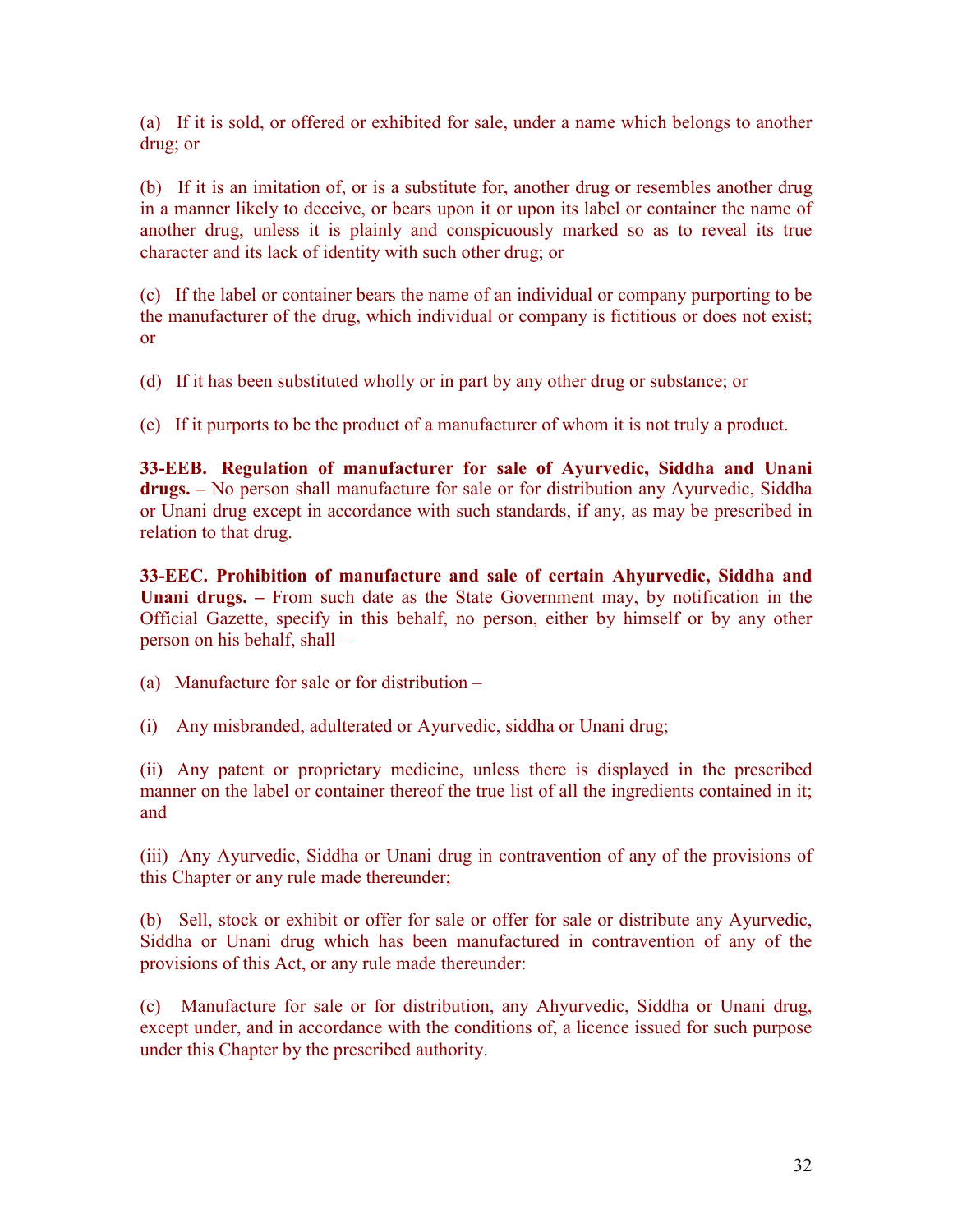Provided that nothing in this section shall apply to Vaidyas and Hakims who manufacture Ayurvedic, Siddha or Unani drug for the use of their own patients:

Provided further that nothing in this section shall apply to the manufacture, subject to the prescribed conditions, of small quantities of any Ayurvedic, Siddha or Unani drug for the purpose of examination, test or analysis.

33-EED. Power of Central Government to prohibit manufacture, etc., of Ayurvedic, Siddha or Unani drugs in public interest. – Without prejudice to any other provision contained in this Chapter, if the Central Government is satisfied on the basis of any evidence or other material available before it that the use of any Ahyurvedic, Siddha or Unani drug is likely to involve any risk to human beings or animals or that any such drug does not have the therapeutic value claimed or purported to be claimed for it and that in the public interest it is necessary or expedient so to do then, that Government may, by notification in the Official Gazette, prohibit the manufacture, sale or distribution of such drug.

33-F. Government Analysts.  $- (1)$  The Central Government or a State Government may, by notification in the Official Gazette, appoint such persons as it thinks fit, having the prescribed qualifications to be Government Analysts for such areas as may be assigned to them by the Central Government or the State Government, as the case may be.

(2) Notwithstanding anything contained in sub-section (1), neither the Central Government nor a State Government shall appoint as a Government Analyst any official not serving under it without the previous consent of the Government under which he is serving.

(3) No person who has any financial interest in the manufacture or sale of any drug shall be appointed to be a Government Analyst under this section.

33-G. Inspectors. – (1) The Central Government or a State Government may, by notification in the Official Gazette, appoint such persons as it thinks fit, having the prescribed qualifications, to be Inspectors for such areas as may be assigned to them by the Central Government or the State Government as the case may be.

(2) The powers which may be exercised by an Inspector and the duties which may be performed by him and the conditions, limitations or restrictions subject to which such powers and duties may be exercised or performed shall be such as may be prescribed.

(3) No person who has any financial interest in the manufacture or sale of any drug shall be appointed to be an Inspector under this section.

(4) Every Inspector shall be deemed to be a public servant within the meaning of section 21 of the Indian Penal Code and shall be officially sub-ordinate to such authority as the Central Government appointing him may specify in this behalf.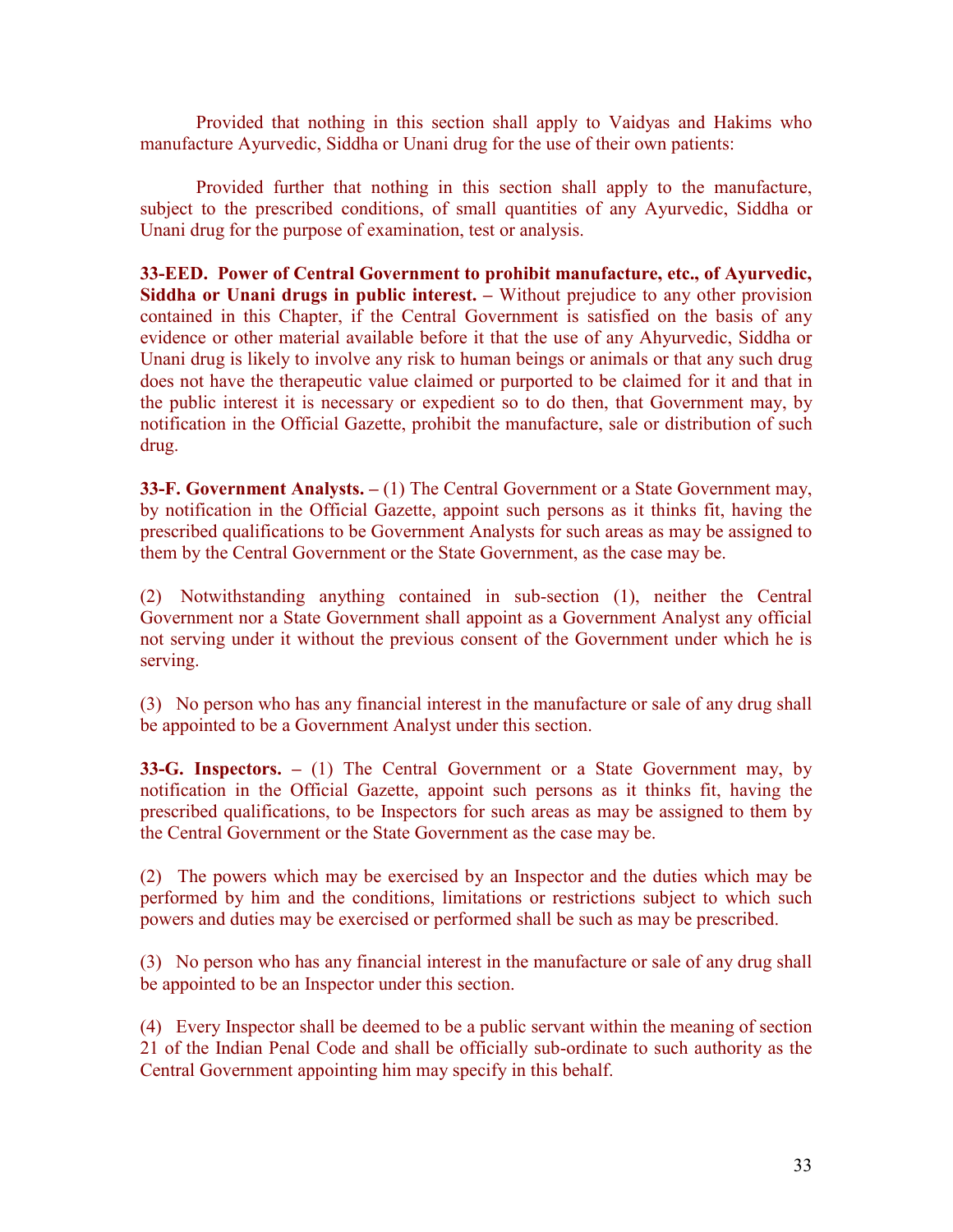33-H. Application of provisions of sections 22, 23, 24 and 25. – The provisions of sections 22, 23, 24 and 25 and the rules, if any, made there under shall, so far as may be, apply in relation to an Inspector and a Government Analyst appointed under this Chapter as they apply in relation to an Inspector and a Government Analyst appointed under Chapter IV, subject to the modification that the references to "drug" in the said sections, shall be construed as references to Ayurvedic, Siddha or Unani drug.

33-I. Penalty for manufacture, sale, etc., of Ayurvedic, Siddha or Unani drug in contravention of this Chapter. – Whoever himself or by any other person on his behalf—

- (1) Manufactures for sale or for distribution –
- (a) Any Ayurvedic, Siddha or Unani drug –
- (i) Deemed to be adulterated under section 33EE, or
- (ii) Without a valid licence as required under clause ( c) of section 33EEC,

shall be punishable with imprisonment for a term which may extend to one year and with fine which shall not be less than twenty thousand rupees or three times the value of the drugs confiscated, whichever is more;

(b) Any Ayurvedic, Siddha or Unani drug deemed to be spurious under section 33EEA, shall be punishable with imprisonment for a term which shall not be less than one year but which may extend to three years and with fine which shall not be less than fifty thousand rupees or three times the value of the drugs confiscated, whichever is more:

Provided that the Court may, for any adequate and special reasons to be mentioned in the judgment, impose a sentence of imprisonment for a term of less than one year and of fine of less than fifty thousand rupees or three times the value of the drugs confiscated, whichever is more; or

(c) any Ayurvedic, Siddha or Unani drug in contravention of the provisions of any notifications issuedunder Section 33-EED shall be punishable with imprisonment for a term which may extend to three years and with fine which may extend to fifty thousand rupees or three times the value of the drugs confiscated, whichever is more.

(2) Contravenes any other provisions of this Chapter or of section 24 as applied by section 33H or any rule made under this Chapter, shall be punishable with imprisonment for a term which may extend to six months and with fine which shall not be less than ten thousand rupees.

33-J. Penalty for subsequent offences. – Whoever having been convicted of an offences, -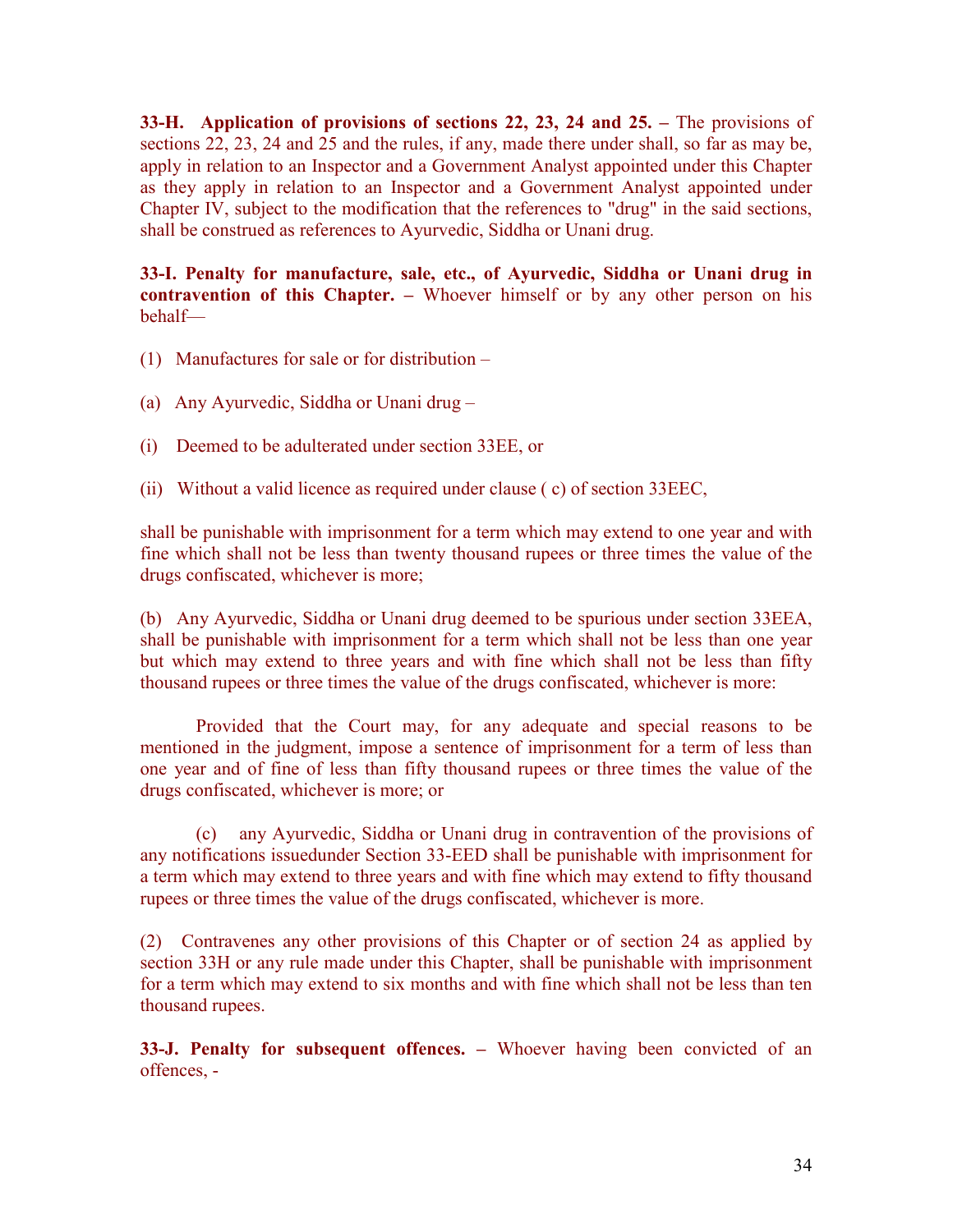(a) Under clause (a) of sub-section (1) of section 33-I is again convicted of an offence under that clause, shall be punishable with imprisonment for a term which may extend to two years and with fine which shall not be less than fifty thousand rupees or three times the value of the drugs confiscated, whichever is more;

(b) Under clause (b) of sub-section (1) of section 33-I is again convicted of an offence under that clause, shall be punishable with imprisonment for a term which shall not be less than two years but which may extend to six years and with fine which shall not be less than one lakh rupees or three times the value of the drugs confiscated, whichever is more::

Provided that the Court may, for any adequate and special reasons to be mentioned in the judgment, impose a sentence of imprisonment for a term of less than two years and of fine of less than one lakh rupees or three times the value of the drugs confiscated, whichever is more; ;

(c) Under sub-section (2) of section 33-I is again convicted of an offence under that sub-section, shall be punishable with imprisonment for a term which may extend to one year and with fine which shall not be less than twenty thousand rupees or three times the value of the drugs confiscated, whichever is more; .

33-K. Confiscation. – Where any person has been convicted under this Chapter, the stock of the Ayurvedic, Siddha or Unani drug, in respect of which the contravention has been made, shall be liable to confiscation.

33-KA. Disclosure of name of manufacturer etc., –Every person, not being the manufacturer of any Ayurvedic, Siddha or Unani drug or his agent for the distribution thereof, shall, if so required, disclose to the Inspector the name, address and other particulars of the person from whom he acquired the Ayurvedic, Siddha or Unani drug.

33-KB. Maintenance of records and furnishing of information.— Every person holding a licence under clause (c) of section 33-EEC shall keep and maintain such records, registers and other documents as may be prescribed and shall furnish to any officer or authority exercising any power or discharging any function under this Act such information as is required by such officer or authority for carrying out the purposes of this Act.

33-L. Application of provisions to Government departments. – The provisions of this Chapter except those contained in section 33K shall apply in relation to the manufacture for sale, sale or distribution of any Ayurvedic, Siddha or Unani drug by any department of Government as they apply in relation to the manufacture for sale, sale or distribution of such drug by any other person.

33-M. Cognizance of offences. – (1) No prosecution under this Chapter shall be instituted except by an Inspector with the previous sanction of the authority specified under sub-section (4) of section 33-G.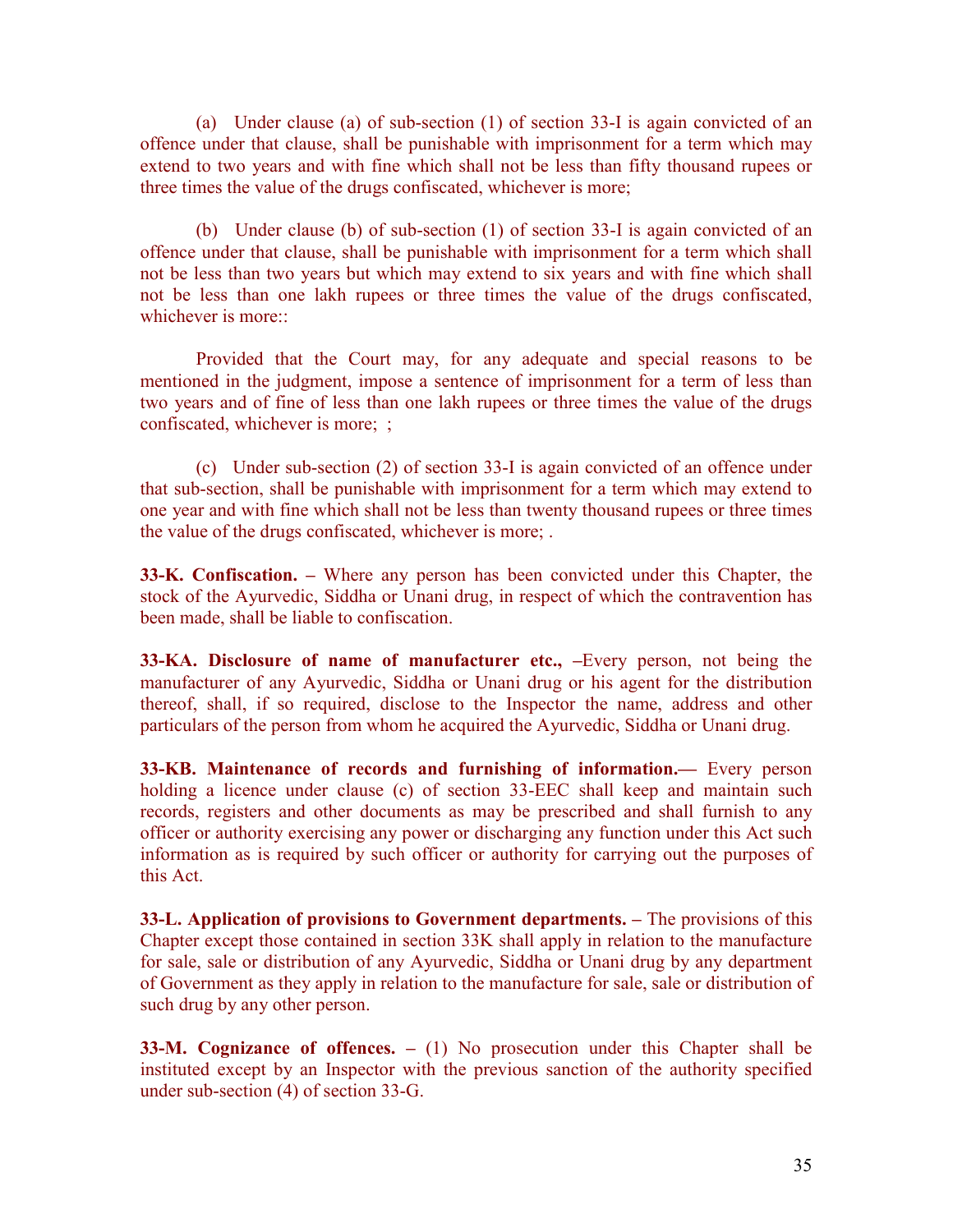(2) No Court inferior to that of a Metropolitan Magistrate or of a Judicial Magistrate of the first class shall try an offence punishable under this Chapter.

33-N. Power of Central Government to make rules. – (1) The Central Government may, after consultation with, or on the recommendation of, the Board and after previous publication by notification in the Official Gazette, make rules for the purpose of giving effect to the provisions of this Chapter :

Provided that consultation with the Board may be dispensed with if the Central Government is of opinion that circumstances have arisen which render it necessary to make rules without such consultation, but in such case, the Board shall be consulted within six months of the making of the rules and the Central Government shall take into consideration any suggestions which the Board may make in relation to the amendment of the said rules.

(2) Without prejudice to the generality of the foregoing power, such rules may –

(a) Provide for the establishment of laboratories for testing and analysing Ayurvedic, Siddha or Unani drugs;

(b) Prescribe the qualifications and duties of Government Analysts and the qualifications of Inspectors;

(c) Prescribe the methods of test or analysis to be employed in determining whether any Ayurvedic, Siddha or Unani drug is labeled with the true list of the ingredients which it is purported to contain;

(d) Specify any substance as a poisonous substance;

(e) Prescribe the forms of licences for the manufacture for sale of Ayurvedic, Siddha or Unani drug and for sale of processed Ayurvedic, Siddha or Unani drugs, the form of application for such licences, the conditions subject to which such licences may be issued, the authority empowered to issue the same and the fees payable therefore, and provide for the cancellation or suspension of such licences in any case where any provision of this Chapter or rules made there under is contravened or any of the conditions subject to which they are issued is not complied with;

(f) Prescribe the conditions to be observed in the packing of Ayurvedic, Siddha and Unani drugs including the use of packing material which comes into direct contact with the drugs, regulate the mode of labeling packed drugs and prescribe the matters which shall or shall not be included in such labels;

(g) Prescribe the conditions subject to which small quantities of Ayurvedic, Siddha or Unani] drugs may be manufactured for the purpose of examination, test or analysis;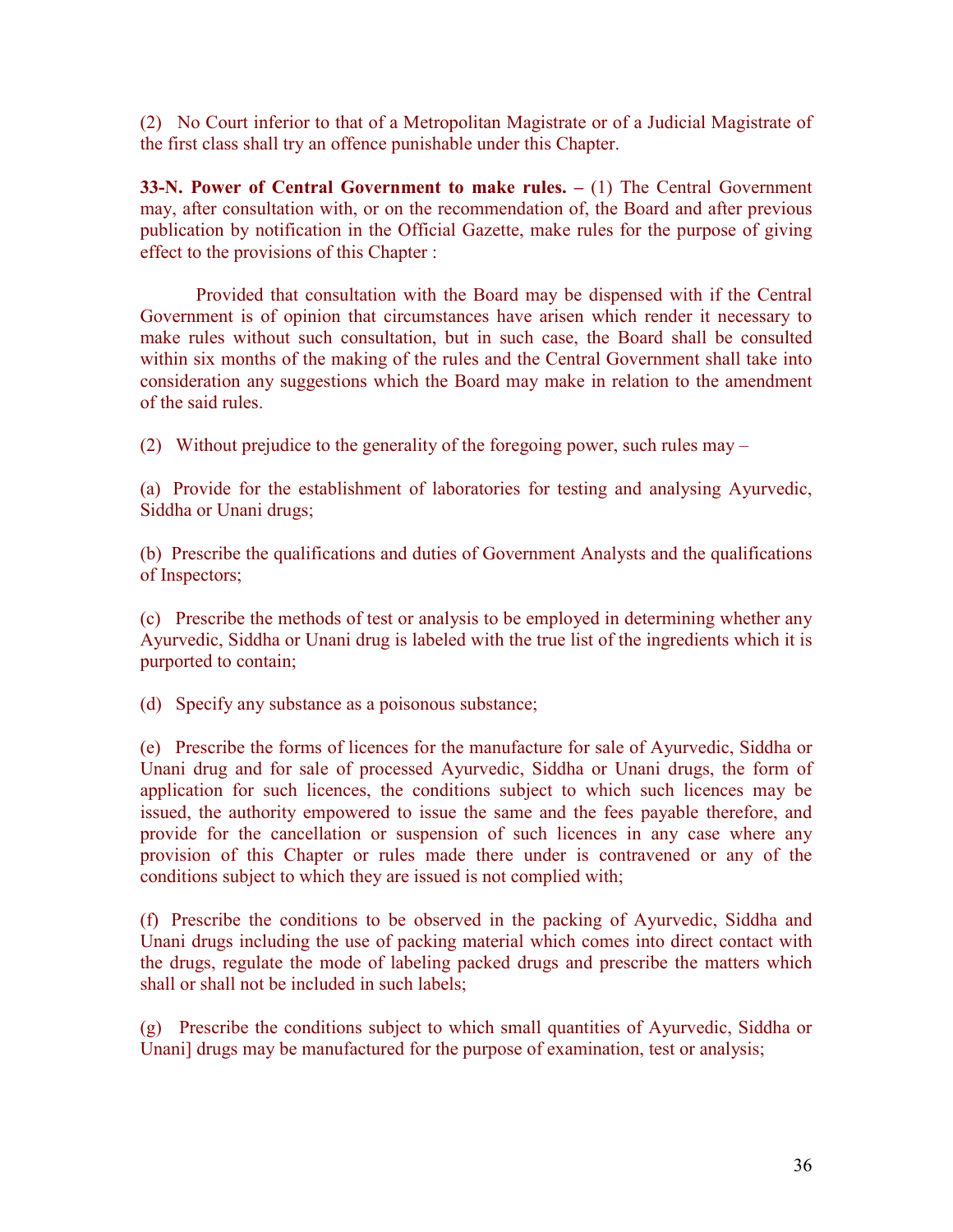(gg) Prescribe under clause (d) of section 33-EE the colour or colours which an Ayurvedic, Siddha or Unani drug may bear or contain for purposes of colouring;

(gga) Prescribe the standards for Ayurvedic, Siddha or Unani drugs under section 33-EB;

(h) Any other matter which is to be or may be prescribed under this Chapter.

33-O. Power to amend First Schedule. – The Central Government, after consultation with the Board and after giving, by notification in the Official Gazette, not less than three months' notice of its intention so to do, may, by a like notification, add to or otherwise amend the First Schedule for the purposes of this Chapter and thereupon the said Schedule shall be deemed to be amended accordingly.

### CHAPTER V MISCELLANEOUS

33-P. Power to give directions. - The Central Government may give such directions to any State Government as may appear to the Central Government to be necessary for carrying into execution in the State any of the provisions of this Act or of any rule or order made there under.

34. Offences by companies.  $- (1)$  Where an offence under this Act has been committed by a company, every person who at the time the offence was committed, was in charge of and was responsible to the company for the conduct of the business of the company, as well as the company shall be deemed to be guilty of the offence and shall be liable to be proceeded against and punished accordingly:

Provided that nothing contained in this sub-section shall render any such person liable to any punishment provided in this Act if he proves that the offence was committed without his knowledge or that he exercised all due diligence to prevent the commission of such offence.

(2) Notwithstanding anything contained in sub-section (1), where an offence under this Act has been committed by a company and it is proved that the offence has been committed with the consent or connivance of, or is attributable to any neglect on the part of, any director, manager, secretary or other officer of the company, such director, manager, secretary or other officer shall also be deemed to be guilty of that offence and shall be liable to be proceeded against and punished accordingly.

Explanation.  $-$  For the purposes of this section  $-$ 

(a) "company" means a body corporate, and includes a firm or other association of individuals; and

(b) "director" in relation to a firm means a partner in the firm.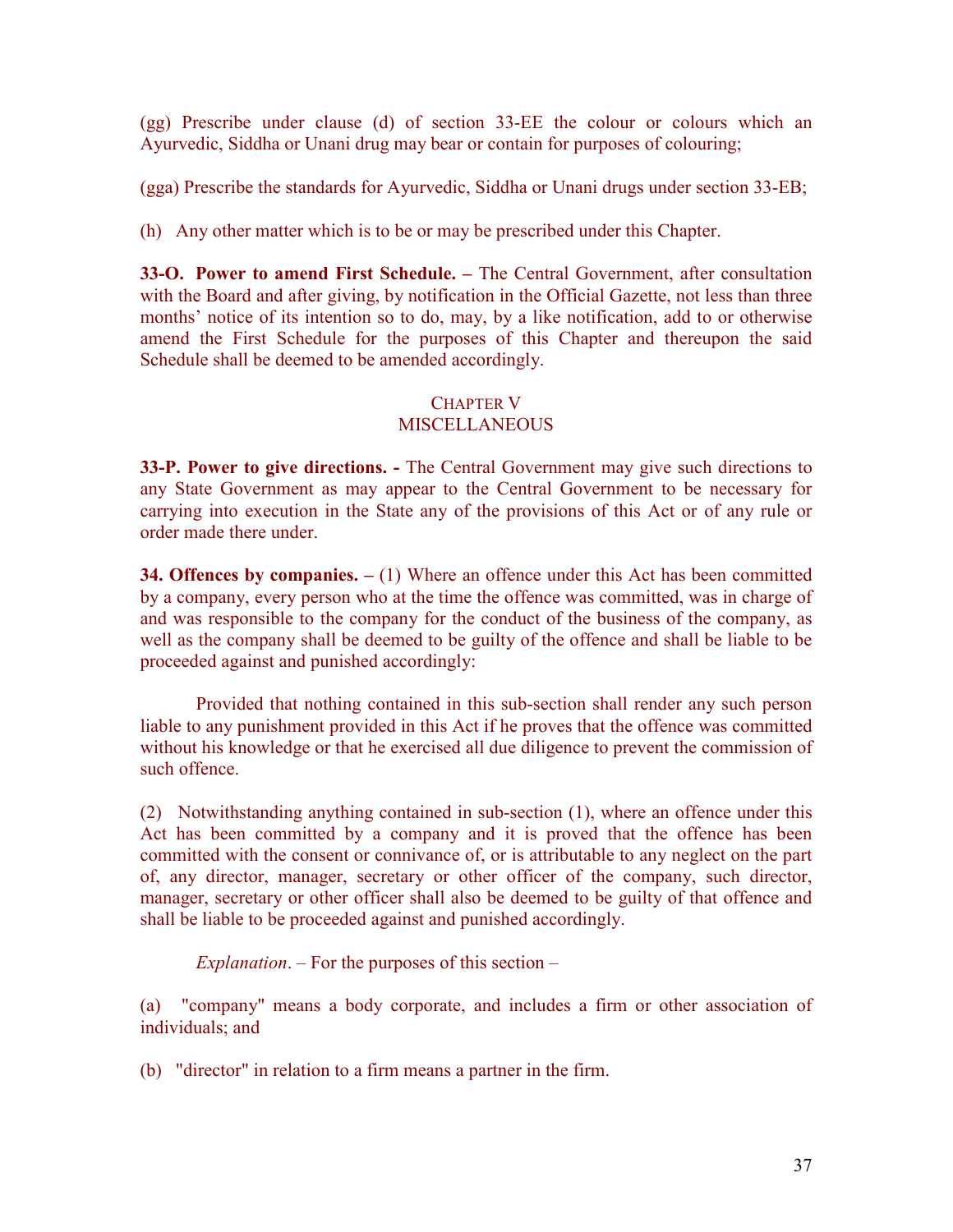34-A. Offences by Government Departments. – Where an offence under Chapter IV or Chapter IVA has been committed by any department of Government, such authority as is specified by the Central Government to be in charge of manufacture, sale or distribution of drugs or where no authority is specified, the head of the department, shall be deemed to be guilty of the offence and shall be liable to be proceeded against and punished accordingly:

Provided that nothing contained in this section shall render any such authority or person liable to any punishment provided in Chapter IV or Chapter IVA, as the case may be, if such authority or person proves that the offence was committed without its or his knowledge or that such authority or person exercised all due diligence to prevent the commission of such offence.

34-AA. Penalty for vexatious search or seizure. — Any Inspector exercising powers under this Act or the rules made there under, who,-

(a) Without reasonable ground of suspicion searches any place, vehicle, vessel or other conveyance; or

(b) Vexatiously and unnecessarily searches any person; or

(c) Vexatiously and unnecessarily seizes any drug or cosmetic, or any substance or article, or any record, register, document or other material object; or

(d) Commits, as such Inspector, any other act, to the injury of any person without having reason to believe that such act is required for the execution of his duty

shall be punishable with fine which may extend to one thousand rupees.

35. Publication of sentences passed under this  $Act. - (1)$  If any person is convicted of an offence under this Act, the Court before which the conviction takes place shall, on application made to it by the Inspector, cause the offender's name, place of residence, the offence of which he has been convicted and the penalty which has been inflicted upon him to be published at the expense of such person in such newspapers or in such other manner as the Court may direct.

(2) The expenses of such publication shall be deemed to form part of the costs relating to the conviction and shall be recoverable in the same manner as those costs are recoverable.

36. Magistrate's power to impose enhanced penalties. – Notwithstanding anything contained in the Code of Criminal Procedure, 1973 (2 of 1974), it shall be lawful for any Metropolitan Magistrate or any Judicial Magistrate of the first class to pass any sentence authorized by this Act excess of his powers the said Code.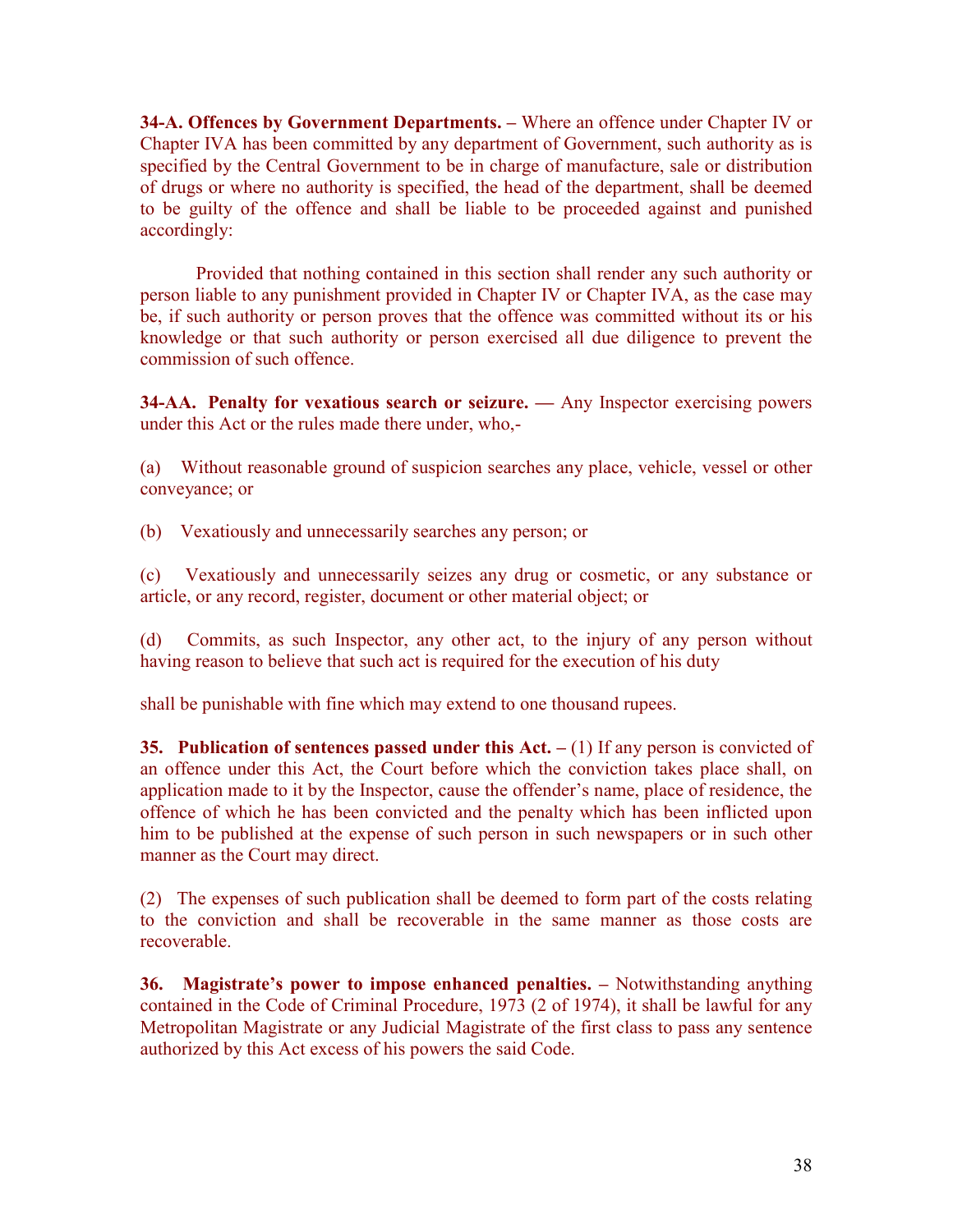36-A. Certain offences to be tried summarily. – Notwithstanding anything contained in the Code of Criminal Procedure, 1973 (2 of 1974), all offences except the offences triable by the Special Court under Section 36-AB or Court of Sessions under this Act, punishable with imprisonment for a term not exceeding three years, other than an offence under clause (b) of sub-section (1) of section 33-I, shall be tried in a summary way by a Judicial Magistrate of the first class specially empowered in this behalf by the State Government or by a Metropolitan Magistrate and the provisions of sections 262 to 265 (both inclusive) of the said Code shall, as far as may be, apply to such trial:

Provided that, in the case of any conviction in a summary trial under this section, it shall be lawful for the Magistrate to pass a sentence of imprisonment for a term not exceeding one year:

Provided further that when at the commencement of, or in the course of, a summary trial under this section it appears to the Magistrate that the nature of the case is such that a sentence of imprisonment for a term exceeding one year may have to be passed or that it is, for any other reason, undesirable to try the case summarily, the Magistrate shall, after hearing the parties, record an order to that effect and thereafter recall any witness who has been examined and proceed to hear or rehear the case in the manner provided by the said Code.

36-AB. Special Courts. –The Central Government, or the State Government, in consultation with the Chief Justice of the High Court, shall, for trial of offences relating to adulterated drugs or spurious drugs punishable under clause (a) and (b) of Section 13, sub-section (3) of Section 22, clause (a) and (c) of Section 27, Section 28, Section 28-A, Section 28-B and clause (b) of sub-section (1) of Section 30 and other offences relating to adulterated drugs or spurious drugs, by notification, designate one or more Courts of Sessions as a Special Court or Special Courts for such area or for such case or class or group of cases as may be specified in the notification.

Explanation.- In this sub-section, "High Court"means the High Court of the State in which a Court of Sessions designated as Special Court was functioning immediately before such designation.

(2) While trying an offence under this Act, a Special Court shall also try an offence, other than an offence referred to in sub-section (1), with which the accused may, under the Code of Criminal Procedure, 1973 (2 of 1974), be charged at the same trial.

36-AC. Offences to be cognizable and non-bailable in certain cases.  $-$  (1) Notwithstanding anything contained in the Code of Criminal Procedure, 1973 (2 of 1974)-

(a) every offence, relating to adulterated or spurious drug and punishable under clause (a) and (c) of sub-section (1) Section 13, clause (a) of sub-section (2) of Section 13, subsection (3) of Section 22, clause (a) and (c) of Section 27, Section 28, Section 28-A,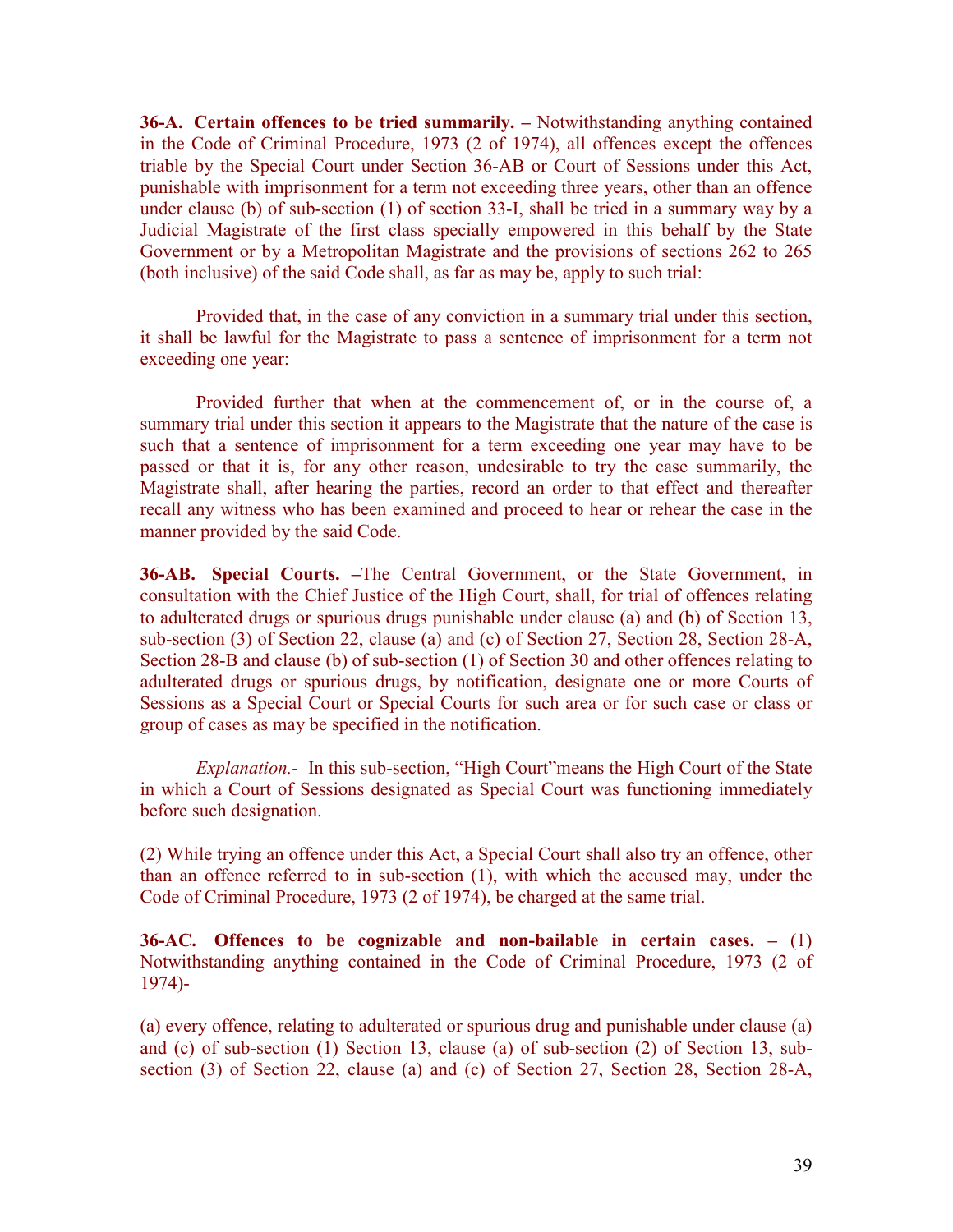Section 28-B and sub-section (1) and (2) of Section 30 and other offences relating to adulterated drugs or spurious drugs, shall be cognizable.

(b) no person accused, of an offence punishable under clause (a) and (c) of sub-section (1) of Section 13, clause (a) of sub-section (2) of Section 13, sub-section (3) of Section 22, clause (a) and (c) of Section 27, Section 28, Section 28-A, Section 28-B and subsection (1) and (2) of Section 30 and other offences relating to adulterated drugs or spurious drugs, shall be released on bail or on his own bond unless-

(i) the Public Prosecutor has been given an opportunity to oppose the application for such release; and

(ii) where the Public Prosecutor opposes the application, the court is satisfied that there are reasonable grounds for believing that he is not guilty of such offence and that he is not likely to commit any offence while on bail:

 Provided that a person, who, is under the age of sixteen years,or is a woman or is sick or infirm, may be released on bail, if the Special Court so directs.

(2) The limitation on granting of bail specified in clause (b) of sub-section (1) is in addition to the limitations under the Code of Criminal Procedure, 1973 (2 of 1974) or any other law for the time being in force on granting bail.

(3) Nothing contained in this section shall be deemed to affect the Special powers of the High Court regarding bail under Section 439 of the Code of Criminal Procedure, 1973 (2 of 1974) and the High Court may exercise such powers including the power under clause (b) of sub-section (1) of that section as if the reference to "Magistrate" in that section includes also a reference to "Special Court" designated under Section 36-AB.

36-AD. Application Code of Criminal Procedure, 1973 to proceedings before **Special Courts.**  $- (1)$  Save as otherwise provided in this Act, the provisions of the Code of Criminal Procedure, 1973 (2 of 1974) (including the provisions as to bails and bonds), shall apply to the proceedings before a Special Courts and for the purpose of said provisions, the Special Court shall be deemed to be a Court of Sessions and the person conducting the prosecution before the Special Court, shall be deemed to be a Public Prosecutor:

 Provided that the Central Government or the State Government may also appoint, for any case or cases or group of cases, a Special Public Prosecutor.

(2) A person shall not be qualified to be appointed as Public Prosecutor or a Special Public Prosecutor under this section unless he has been in practice as an advocate for not less than seven years, under the Union or a State, requiring special knowledge of law.

(3) Every person appointed as a Public Prosecutor or a Special Public Prosecutor under this section shall be deemed to be a Public Prosecutor within the meaning of clause (u) of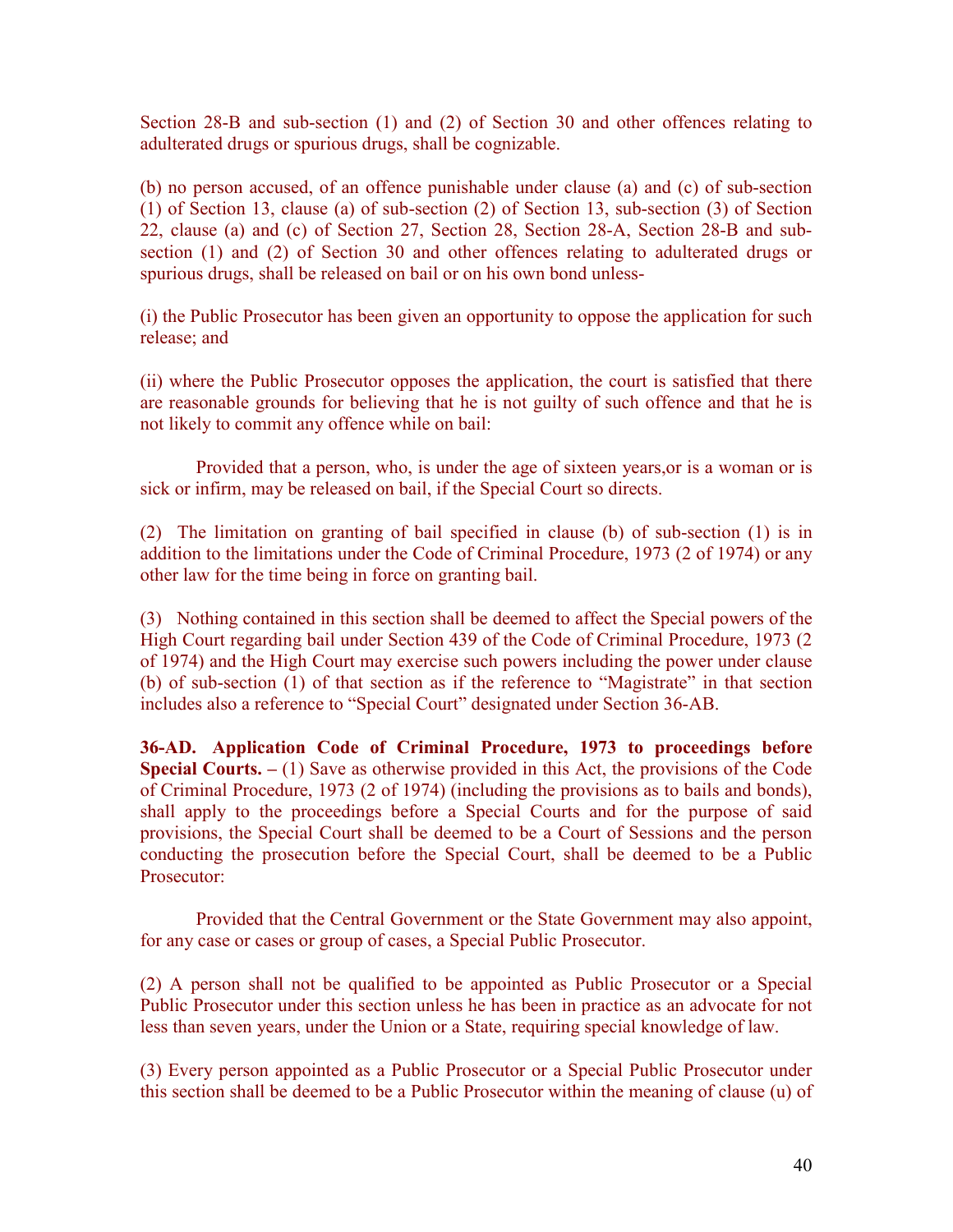Section 2 of the Code of Criminal Procedure, 1973 (2 of 1974) and the provisions of that Code shall have effect accordingly.

37. Protection of action taken in good faith. – No suit, prosecution or other legal proceeding shall lie against any person for anything which is in good faith done or intended to be done under this Act.

38. Rules to be laid before Parliament. – Every rule made this Act shall be laid as soon as may be after it is made before each House of Parliament while it is in session for a total period of thirty days which may be comprised in one session or in two or more successive sessions, and if, before the expiry of the session immediately following the session or the successive sessions aforesaid, both Houses agree in making any modification in the rule or both Houses agree that the rule should not be made, the rule shall thereafter have effect only in such modified form or be of no effect, as the case may be; so however that any such modification or annulment shall be without prejudice to the validity of anything previously done under that rule.

### THE FIRST SCHEDULE

[See section  $3(a)$ ]

| <b>Serial</b><br>No. | <b>Name of Book</b>         |  |  |  |  |  |
|----------------------|-----------------------------|--|--|--|--|--|
| <b>AYURVEDA</b>      |                             |  |  |  |  |  |
| 1.                   | Arogya Kalpadruma           |  |  |  |  |  |
| 2.                   | Arka Prakasha               |  |  |  |  |  |
| 3 <sub>1</sub>       | Arya Bhishak                |  |  |  |  |  |
| 4.                   | Ashtanga Hridaya            |  |  |  |  |  |
| 5.                   | Ashtanga Samgraha           |  |  |  |  |  |
| 6.                   | Ayurveda Kalpadruma         |  |  |  |  |  |
| 7 <sub>1</sub>       | Ayurveda Prakasha           |  |  |  |  |  |
| 8.                   | Ayurveda Samgraha           |  |  |  |  |  |
| 9.                   | Bhaishajya Ratnavali        |  |  |  |  |  |
| 10.                  | Bharat Bhaishajya Ratnakara |  |  |  |  |  |
| 11.                  | Bhava Prakasha              |  |  |  |  |  |
| 12.                  | Brihat Nighantu Ratnakara   |  |  |  |  |  |
| 13.                  | Charaka Samhita             |  |  |  |  |  |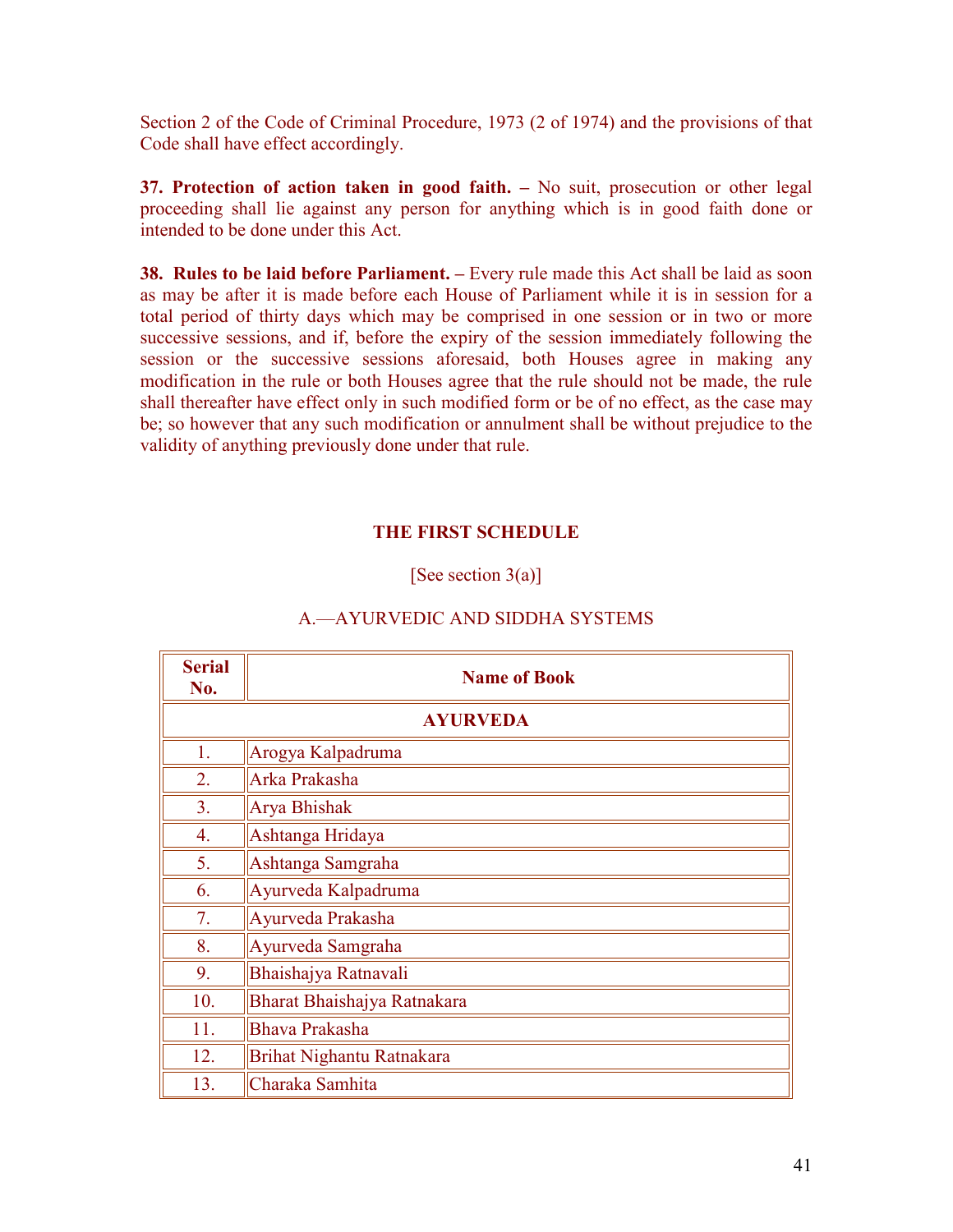| 14. | Chakra Datta                                     |  |  |  |  |  |  |
|-----|--------------------------------------------------|--|--|--|--|--|--|
| 15. | Gada Nigraha                                     |  |  |  |  |  |  |
| 16. | Kupi Pakva Rasayana                              |  |  |  |  |  |  |
| 17. | Nighantu Ratnakara                               |  |  |  |  |  |  |
| 18. | Rasa Chandanshu                                  |  |  |  |  |  |  |
| 19. | Rasa Raja Sundara                                |  |  |  |  |  |  |
| 20. | Rasaratna Samuchaya                              |  |  |  |  |  |  |
| 21. | Rasatantra Sara Siddha Prayoga Samgraha - Part I |  |  |  |  |  |  |
| 22. | Rasa Tarangini                                   |  |  |  |  |  |  |
| 23. | Rasa Yoga Sagra                                  |  |  |  |  |  |  |
| 24. | Rasa Yoga Ratnakara                              |  |  |  |  |  |  |
| 25. | Rasa Yoga Samgraha                               |  |  |  |  |  |  |
| 26. | Rasendra Sara Samgraha                           |  |  |  |  |  |  |
| 27. | Rasa Pradipika                                   |  |  |  |  |  |  |
| 28. | Sahasrayoga                                      |  |  |  |  |  |  |
| 29. | Sarvaroga Chikitsa Ratnam                        |  |  |  |  |  |  |
| 30. | Sarvayoga Chikitsa Ratnam                        |  |  |  |  |  |  |
| 31. | Siddha Bhaishajya Manimala                       |  |  |  |  |  |  |
| 32. | Sharangadhara Samhita                            |  |  |  |  |  |  |
| 33. | Siddha Yoga Samgraha                             |  |  |  |  |  |  |
| 34. | Sushruta Samhita                                 |  |  |  |  |  |  |
| 35. | Vaidya Chintamani                                |  |  |  |  |  |  |
| 36. | Vaidyaka Shabda Sindu                            |  |  |  |  |  |  |
| 37. | Vaidyaka Chikitsa Sara                           |  |  |  |  |  |  |
| 38. | Vaidya Jiwan                                     |  |  |  |  |  |  |
| 39. | Basava Rajeeyam                                  |  |  |  |  |  |  |
| 40. | Yoga Ratnakara                                   |  |  |  |  |  |  |
| 41. | Yoga Tarangini                                   |  |  |  |  |  |  |
| 42. | Yoga Chintamani                                  |  |  |  |  |  |  |
| 43. | Kashyapasamhita                                  |  |  |  |  |  |  |
| 44. | Bhelasamhita                                     |  |  |  |  |  |  |
| 45. | Vishwanathachikitsa                              |  |  |  |  |  |  |
| 46. | Vrindachikitsa                                   |  |  |  |  |  |  |
| 47. | Ayurvedachintamani                               |  |  |  |  |  |  |
| 48. | Abhinavachintamani                               |  |  |  |  |  |  |
| 49. | Ayurveda-ratnakar                                |  |  |  |  |  |  |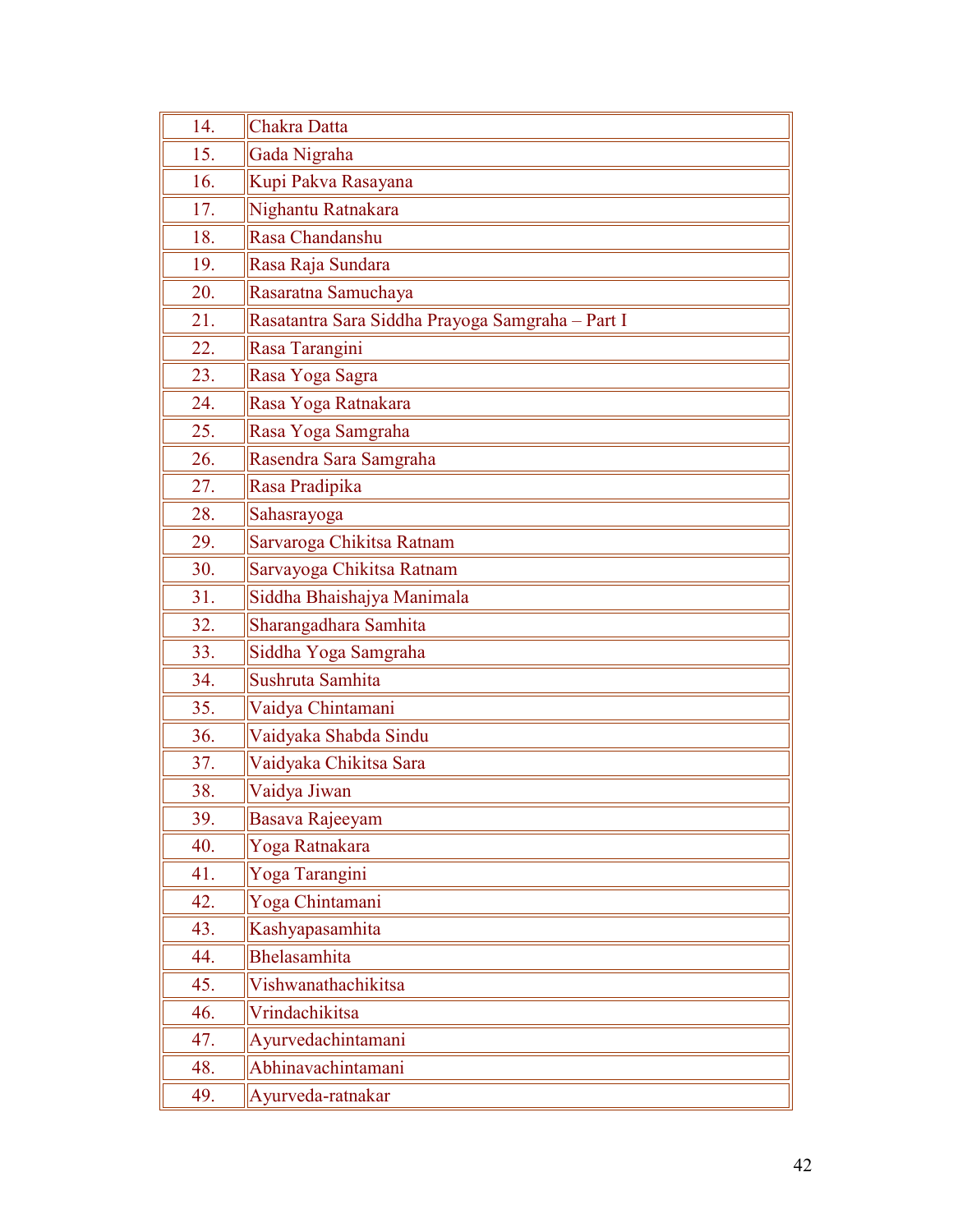| 50.           | Yogaratnasangraha                  |  |  |  |  |  |
|---------------|------------------------------------|--|--|--|--|--|
| 51.           | Rasamrita                          |  |  |  |  |  |
| 52.           | Dravyagunanighantu                 |  |  |  |  |  |
| 53.           | Rasamanjari                        |  |  |  |  |  |
| 54.           | Bangasena                          |  |  |  |  |  |
| $54-A.$       | Aurvedic Formulary of India        |  |  |  |  |  |
| 54-B.         | Aurveda Sara Sangraha.             |  |  |  |  |  |
| 54-C.         | Ayurvedic Pharmacopoeia of India   |  |  |  |  |  |
| <b>SIDDHA</b> |                                    |  |  |  |  |  |
| 55.           | Siddha Vaidya Thirattu             |  |  |  |  |  |
| 56.           | Therayar Maha Karisal              |  |  |  |  |  |
| 57.           | Brahma Muni Karukkadi (300)        |  |  |  |  |  |
| 58.           | Bhogar (700)                       |  |  |  |  |  |
| 59.           | Pulippani (500)                    |  |  |  |  |  |
| 60.           | Agasthiya Paripuranam (400)        |  |  |  |  |  |
| 61.           | Therayar Yamagam                   |  |  |  |  |  |
| 62.           | Agasthiya Chenduram (300)          |  |  |  |  |  |
| 63.           | Agasthiyar (1500)                  |  |  |  |  |  |
| 64.           | Athmarakshamrutham                 |  |  |  |  |  |
| 65.           | Agasthiyar Pin (80)                |  |  |  |  |  |
| 66.           | Agasthiyar Rathna Churukkam        |  |  |  |  |  |
| 67.           | Therayar Karisal (300)             |  |  |  |  |  |
| 68.           | Veeramamuni Nasa Kandam            |  |  |  |  |  |
| 69.           | Agasthiyar (600)                   |  |  |  |  |  |
| 70.           | Agasthiyar Kanma Soothiram         |  |  |  |  |  |
| 71.           | 18 Siddhar's Chillarai Kovai       |  |  |  |  |  |
| 72.           | Yogi Vatha Kaviyam                 |  |  |  |  |  |
| 73.           | Therayar Tharu                     |  |  |  |  |  |
| 74.           | Agasthiyar Vaidya Kaviyam (1500)   |  |  |  |  |  |
| 75.           | Bala Vagadam                       |  |  |  |  |  |
| 76.           | Chimittu Rathna (Rathna) Churukkam |  |  |  |  |  |
| 77.           | Nagamuni (200)                     |  |  |  |  |  |
| 78.           | Agasthiyar Chillarai Kovai         |  |  |  |  |  |
| 79.           | Chiktsa Rathna Deepam              |  |  |  |  |  |
| 80.           | Agasthiyar Nayana Vidhi            |  |  |  |  |  |
| 81.           | Yugi Karisal (151)                 |  |  |  |  |  |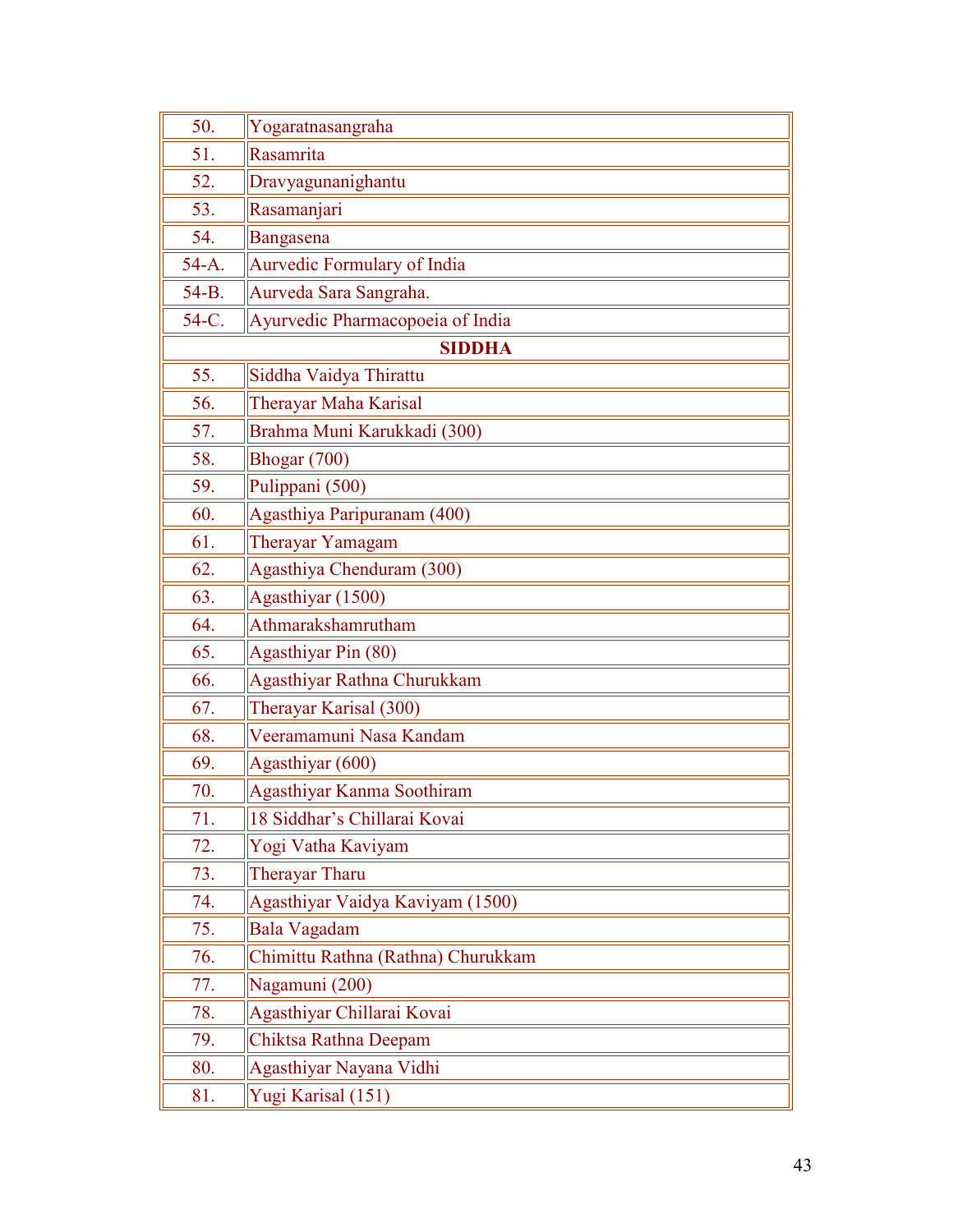| 82.                           | Agasthiya Vallathi (600)             |  |  |  |  |  |
|-------------------------------|--------------------------------------|--|--|--|--|--|
| 83.                           | Therayar Thaila Varkam               |  |  |  |  |  |
| 84.                           | Siddha Formulary of India (Part-I)   |  |  |  |  |  |
| <b>B.</b> - UNANI TIBB SYSTEM |                                      |  |  |  |  |  |
| 1.                            | Karabadin Qadri                      |  |  |  |  |  |
| 2.                            | Karabadin Kabir                      |  |  |  |  |  |
| 3 <sub>1</sub>                | Karabadin Azam                       |  |  |  |  |  |
| 4.                            | liaj-ul-amraz                        |  |  |  |  |  |
| 5 <sub>1</sub>                | Al Karabadin                         |  |  |  |  |  |
| 6.                            | Biaz Kabir Vol.II                    |  |  |  |  |  |
| 7.                            | Karabadin Jadid                      |  |  |  |  |  |
| 8.                            | Kitab-ul-Taklis                      |  |  |  |  |  |
| 9.                            | Sanat-ul-Taklis                      |  |  |  |  |  |
| 10.                           | Mifta-ul-Khazain                     |  |  |  |  |  |
| 11.                           | Madan-ul-Aksir                       |  |  |  |  |  |
| 12.                           | Makhzan-ul-Murabhat                  |  |  |  |  |  |
| 13.                           | National Formulary of Unani Medicine |  |  |  |  |  |
| 14.                           | Unani Pharmacopoeia of India         |  |  |  |  |  |

## THE SECOND SCHEDULE

## [See sections 8 and 16]

### STANDARDS TO BE COMPLIED WITH BY IMPORTED DRUGS AND BY DRUGS MANUFACTURED FOR SALE, STOCKED OR EXHIBITED FOR SALE OR DISTRIBUTED

| $\vert$ S. No. $\vert$ | <b>Class of Drug</b>                                        | <b>Standard to be complied with</b>                                                                                                                                                                                                                                                                                                                                                                                                                                                 |
|------------------------|-------------------------------------------------------------|-------------------------------------------------------------------------------------------------------------------------------------------------------------------------------------------------------------------------------------------------------------------------------------------------------------------------------------------------------------------------------------------------------------------------------------------------------------------------------------|
| $1_{-}$                | Homoeopathic medicines.                                     | <b>Patent</b> or proprietary other than The formula or list of ingredients displayed<br>in the prescribed manner on the label or<br>container and such other standards as may<br>be prescribed.                                                                                                                                                                                                                                                                                     |
| 2.                     | antitoxins,<br>and antigens<br>for human or veterinary use. | Substances commonly known as The standards maintained at the International<br>vaccines, sera, toxins, toxoids, Laboratory for Biological Standards, Stantans<br>and Serum Institute, Copenhagen, and at the Central<br>biological products of such nature Veterinary Laboratory, Weybridge, Surrey,<br>$ U.K.$ , and such other laboratories recognized by<br>$\ W.H.O\ $ from time to time, and such further<br>standards of strength, quality and purity as may<br>be prescribed. |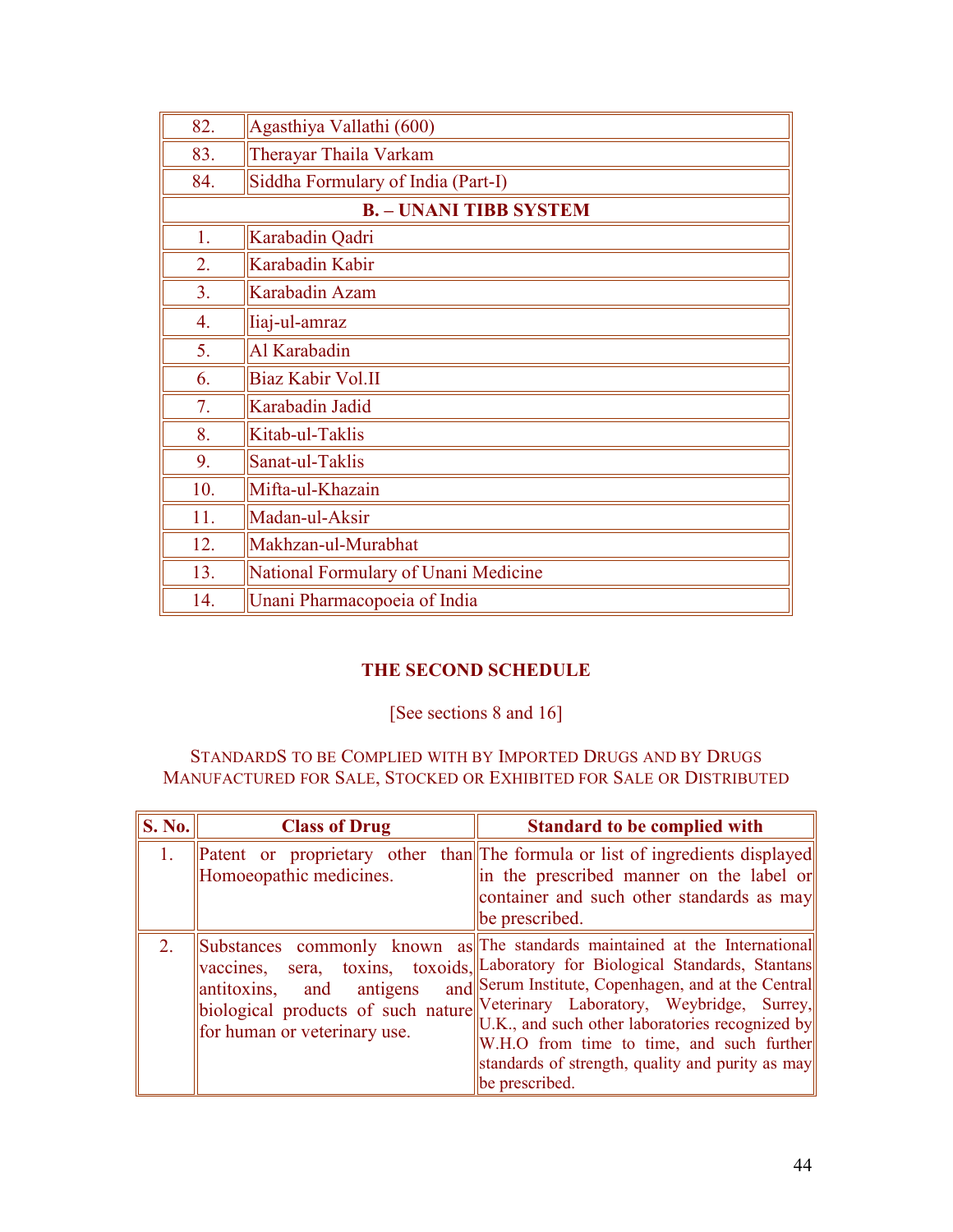| 3 <sub>1</sub>   | Omitted.                                                                                                                                                                                                                            | Omitted.                                                                                                                                                                                                                                                                                                                                                                                                                                                                                                                                                               |
|------------------|-------------------------------------------------------------------------------------------------------------------------------------------------------------------------------------------------------------------------------------|------------------------------------------------------------------------------------------------------------------------------------------------------------------------------------------------------------------------------------------------------------------------------------------------------------------------------------------------------------------------------------------------------------------------------------------------------------------------------------------------------------------------------------------------------------------------|
| $\overline{4}$ . | <b>Substances</b><br>(other<br>intended to affect the structure or<br>any function of the human body or<br>intended to be used for the<br>destruction of vermin or insects<br>which cause disease in<br>human<br>beings or animals. | than food) Such standards as may be prescribed.                                                                                                                                                                                                                                                                                                                                                                                                                                                                                                                        |
| $4-A.$           | Homoeopathic Medicines:                                                                                                                                                                                                             |                                                                                                                                                                                                                                                                                                                                                                                                                                                                                                                                                                        |
|                  | (a)<br>included<br>in<br>Drugs<br>India.                                                                                                                                                                                            | the Standards of identity, purity and strength<br>Homoeopathic Pharmacopoeia of specified in the edition of the Homoeopathic<br>Pharmacopoeia of India for the time being<br>and such other standards as may be<br>prescribed.                                                                                                                                                                                                                                                                                                                                         |
|                  | (b)<br>United States of America or the standards as may be prescribed.<br>United Kingdom or the German<br>Homoeopathic Pharmacopoeia.                                                                                               | Drugs not included in the Standards of identity, purity and strength<br>Homoeopathic Pharmacopoeia of prescribed for the drugs in the edition of<br>India but which are included in the such Pharmacopoeia for the time being in<br>Homoeopathic Pharmacopoeia of which they are given and such other                                                                                                                                                                                                                                                                  |
|                  | (c)<br>Homoeopathic<br>the<br>German<br>Pharmacopoeia.                                                                                                                                                                              | Drugs not included in the The formula or list of ingredients displayed<br>Homoeopathic Pharmacopoeia of in the prescribed manner on the lable of the<br>India or the United States of container and such other standards as may<br>America, or the United Kingdom or be prescribed by the Central Government.                                                                                                                                                                                                                                                          |
| 5.               | Other drugs:                                                                                                                                                                                                                        |                                                                                                                                                                                                                                                                                                                                                                                                                                                                                                                                                                        |
|                  |                                                                                                                                                                                                                                     | $\overline{a}$ $\overline{b}$ Drugs included in the Indian Standards of identity, purity and strength<br>specified in the edition of the Indian<br>Pharmacopoeia for the time being and such<br>other standards as may be prescribed.<br>In case the standards of identity, purity and<br>strength for drugs are not specified in the<br>edition of the Indian Pharmacopoeia for the<br>time being in force but are specified in the<br>edition of the Indian Pharmacopoeia<br>immediately preceding, the standards of<br>identity, purity and strength shall be those |
|                  |                                                                                                                                                                                                                                     | occurring in such immediately preceding<br>edition of the Indian Pharmacopoeia and<br>such other standards as may be prescribed.                                                                                                                                                                                                                                                                                                                                                                                                                                       |